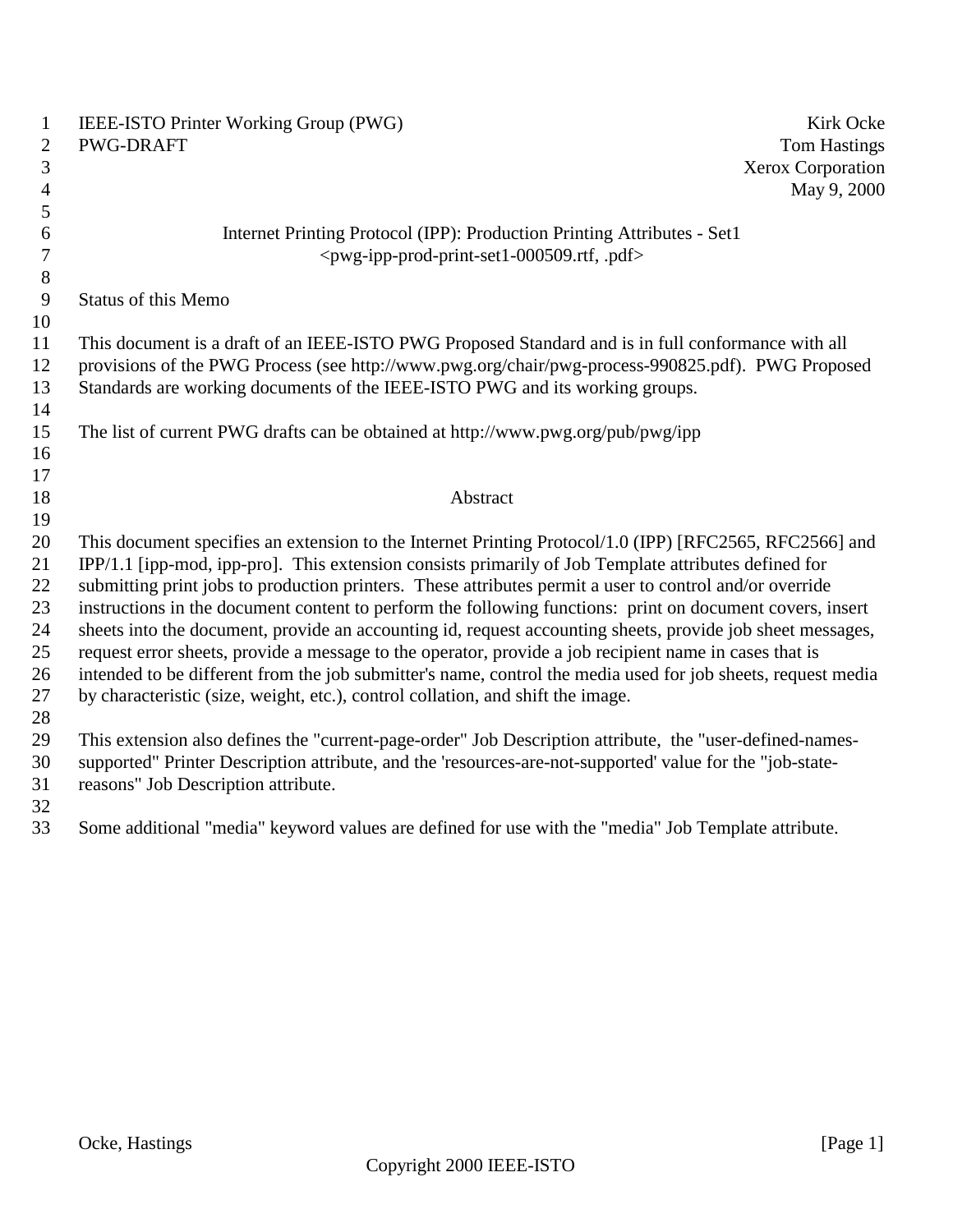| 34       | The full set of IPP documents includes:                                                                         |
|----------|-----------------------------------------------------------------------------------------------------------------|
| 35<br>36 | Design Goals for an Internet Printing Protocol [RFC2567]                                                        |
| 37       | Rationale for the Structure and Model and Protocol for the Internet Printing Protocol [RFC2568]                 |
| 38       | Internet Printing Protocol/1.1: Model and Semantics (this document)                                             |
| 39       | Internet Printing Protocol/1.1: Encoding and Transport [IPP-PRO]                                                |
| 40       | Internet Printing Protocol/1.1: Implementer's Guide [IPP-IIG]                                                   |
| 41       | Mapping between LPD and IPP Protocols [RFC2569]                                                                 |
| 42       |                                                                                                                 |
| 43       | The "Design Goals for an Internet Printing Protocol" document takes a broad look at distributed printing        |
| 44       | functionality, and it enumerates real-life scenarios that help to clarify the features that need to be included |
| 45       | in a printing protocol for the Internet. It identifies requirements for three types of users: end users,        |
| 46       | operators, and administrators. It calls out a subset of end user requirements that are satisfied in IPP/1.0. A  |
| 47       | few OPTIONAL operator operations have been added to IPP/1.1.                                                    |
| 48       |                                                                                                                 |
| 49       | The "Rationale for the Structure and Model and Protocol for the Internet Printing Protocol" document            |
| 50       | describes IPP from a high level view, defines a roadmap for the various documents that form the suite of        |
| 51       | IPP specification documents, and gives background and rationale for the IETF working group's major              |
| 52       | decisions.                                                                                                      |
| 53<br>54 | The "Internet Printing Protocol/1.1: Encoding and Transport" document is a formal mapping of the abstract       |
| 55       | operations and attributes defined in the model document onto HTTP/1.1 [RFC2616]. It defines the                 |
| 56       | encoding rules for a new Internet MIME media type called "application/ipp". This document also defines          |
| 57       | the rules for transporting over HTTP a message body whose Content-Type is "application/ipp". This               |
| 58       | document defines a new scheme named 'ipp' for identifying IPP printers and jobs.                                |
| 59       |                                                                                                                 |
| 60       | The "Internet Printing Protocol/1.1: Implementer's Guide" document gives insight and advice to                  |
| 61       | implementers of IPP clients and IPP objects. It is intended to help them understand IPP/1.1 and some of the     |
| 62       | considerations that may assist them in the design of their client and/or IPP object implementations. For        |
| 63       | example, a typical order of processing requests is given, including error checking. Motivation for some of      |

 the specification decisions is also included. 

 The "Mapping between LPD and IPP Protocols" document gives some advice to implementers of gateways between IPP and LPD (Line Printer Daemon) implementations.

 $\mathbf 1$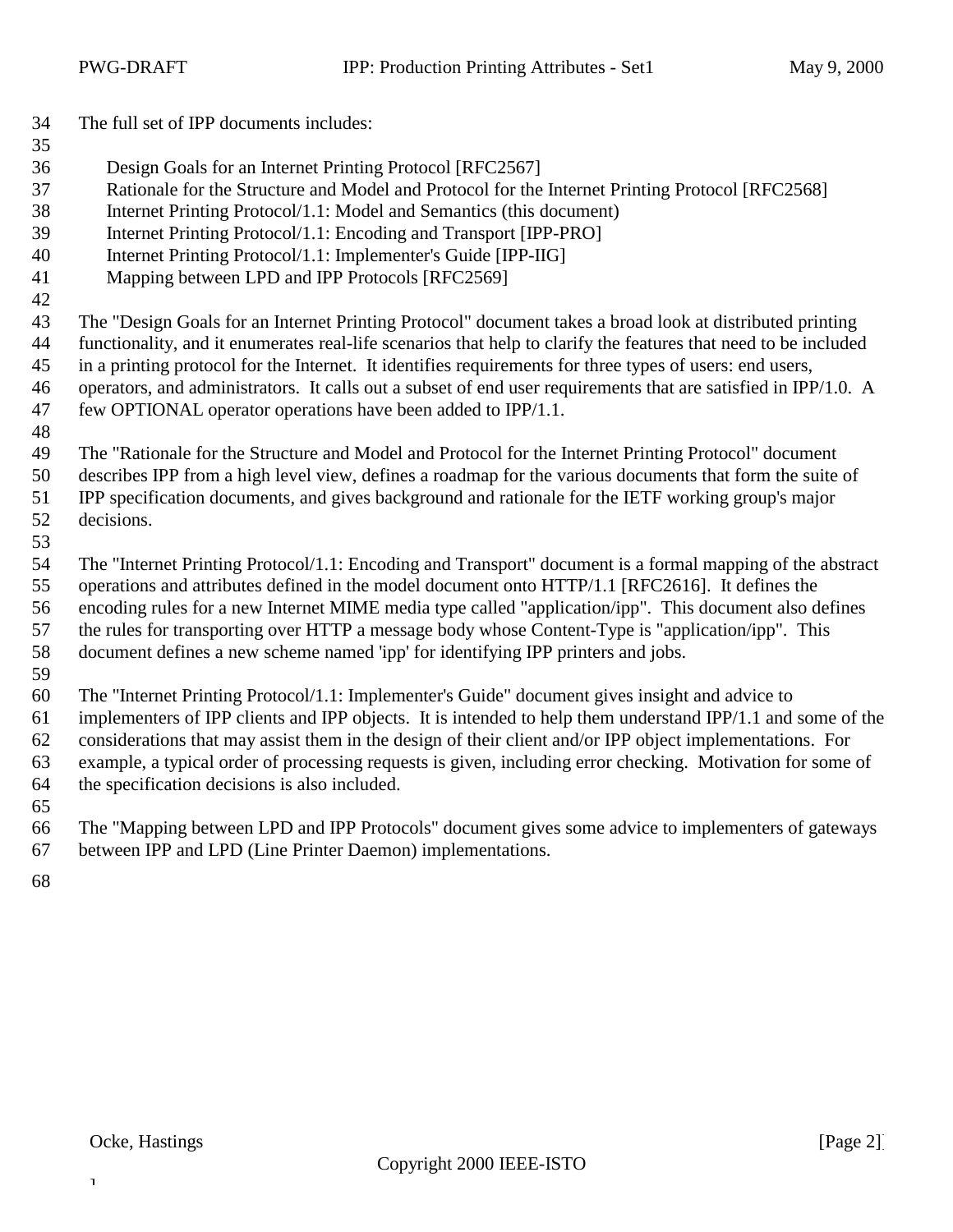| 69         | <b>Table of Contents</b>                                                                                              |                |
|------------|-----------------------------------------------------------------------------------------------------------------------|----------------|
| 70         |                                                                                                                       |                |
| 71         | 1                                                                                                                     |                |
| 72         | $\overline{2}$                                                                                                        |                |
| 73         | <b>Conformance Terminology</b><br>2.1                                                                                 | $\overline{7}$ |
| 74         | Other terminology<br>2.2                                                                                              | 8              |
| 75         | Coordinate System<br>2.3                                                                                              | 8              |
| 76         | Enumeration and Ordering of print-stream pages<br>2.4                                                                 | 9              |
| 77         | <b>Collection Attributes</b><br>2.5                                                                                   | 10             |
| 78         | Definition of 'none' values<br>2.6                                                                                    | 10             |
| 79         | $\mathbf{3}$                                                                                                          | 11             |
| 80         | cover-front (collection) and cover-back (collection)<br>3.1                                                           | 12             |
| 81         | media (type3 keyword   name(MAX)) or media-col (collection)<br>3.1.1                                                  | 13             |
| 82         | cover-type (type2 keyword)<br>3.1.2                                                                                   | 13             |
| 83         | cover-front-default (collection) and cover-back-default (collection)<br>3.1.3                                         | 15             |
| 84         | cover-front-supported (1setOf type2 keyword), cover-back-supported (1setOf type2 keyword)15<br>3.1.4                  |                |
| 85         | 3.2 insert-sheet (1setOf collection)                                                                                  | 15             |
| 86         | insert-after-page-number (integer(0:MAX))<br>3.2.1                                                                    | 16             |
| 87         | insert-count (integer $(0:MAX)$ )<br>3.2.2                                                                            | 16             |
| 88         | media (type3 keyword   name(MAX)) or media-col (collection)<br>3.2.3                                                  | 17             |
| 89<br>90   | 3.2.4<br>insert-sheet-default (collection)                                                                            | 17<br>17       |
|            | 3.2.5<br>insert-sheet-supported (1setOf type2 keyword)                                                                |                |
| 91         | job-account-id (name (MAX))<br>3.3                                                                                    | 17             |
| 92         | job-account-id-supported (integer(1:255))<br>3.3.1                                                                    | 18             |
| 93         | 3.4 job-accounting-sheets (collection)                                                                                | 18             |
| 94         | job-accounting-sheets-type (type3 keyword   name(MAX))<br>3.4.1                                                       | 18             |
| 95         | media (type3 keyword   name(MAX)) or media-col (collection)<br>3.4.2                                                  | 19             |
| 96         | job-accounting-sheets-default (collection)<br>3.4.3                                                                   | 19             |
| 97         | job-accounting-sheets-supported (1setOf type2 keyword)<br>3.4.4                                                       | 19             |
| 98         | 3.5 job-error-sheet (collection)                                                                                      | 19             |
| 99         | job-error-sheet-type (type3 keyword   name(MAX))<br>3.5.1                                                             | 20             |
| 100<br>101 | 3.5.2<br>job-error-sheet-when (type2 keyword)<br>media (type3 keyword   name(MAX)) or media-col (collection)<br>3.5.3 | 20<br>21       |
| 102        | job-error-sheet-default (collection)<br>3.5.4                                                                         | 21             |
| 103        | job-error-sheet-supported (1setOf type2 keyword)<br>3.5.5                                                             | 22             |
|            |                                                                                                                       |                |

## Ocke, Hastings [Page 3]

 $\mathbf T$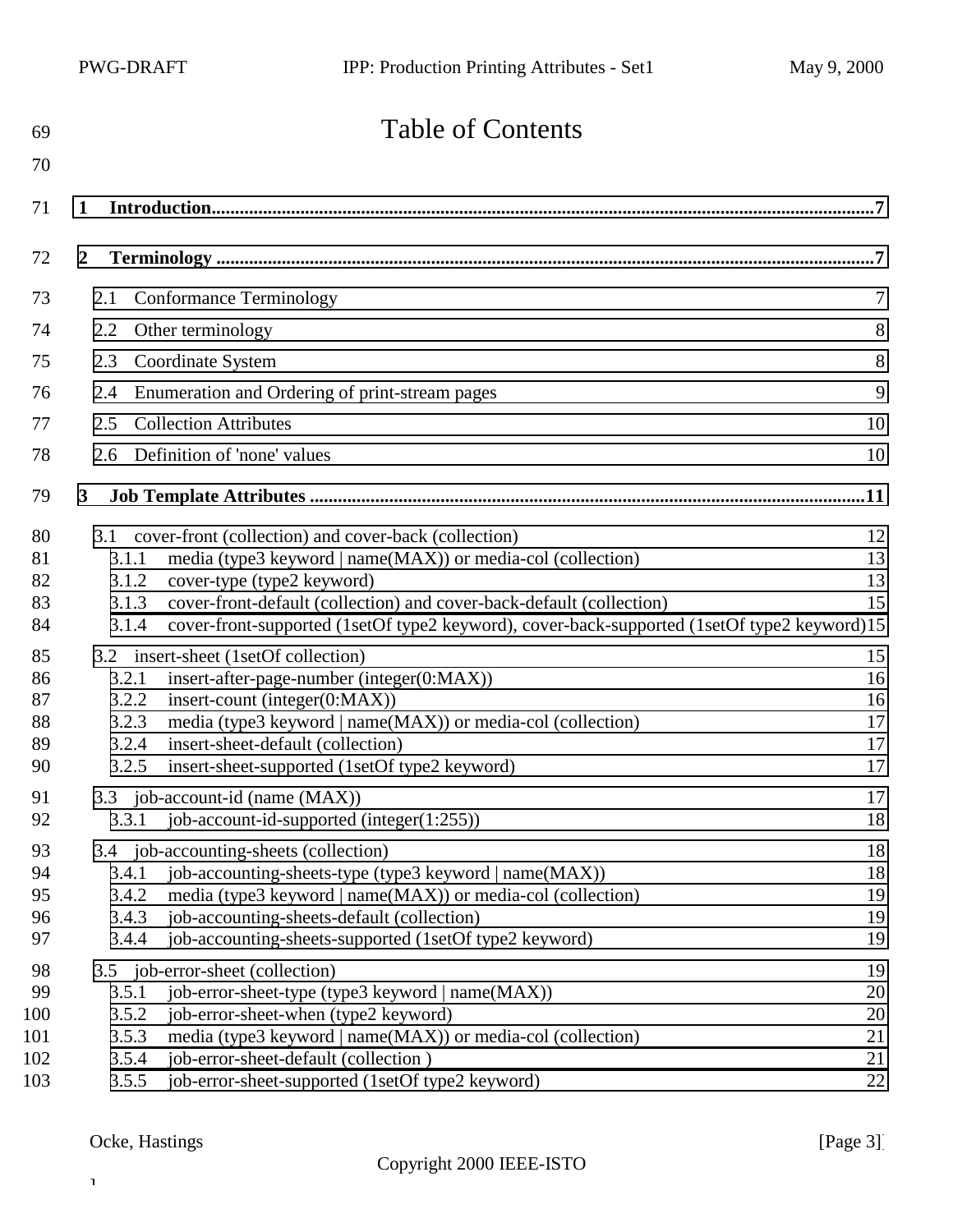| 104<br>105                                                                                                                 | 3.6 job-message-to-operator (text(MAX))<br>job-message-to-operator-supported (integer(0:1023))<br>3.6.1                                                                                                                                                                                                                                                                                                                                                                                                                                                                                                                                                                                                                                                                                                                                                                                                                                                                                                             | 22<br>22                                                                                     |
|----------------------------------------------------------------------------------------------------------------------------|---------------------------------------------------------------------------------------------------------------------------------------------------------------------------------------------------------------------------------------------------------------------------------------------------------------------------------------------------------------------------------------------------------------------------------------------------------------------------------------------------------------------------------------------------------------------------------------------------------------------------------------------------------------------------------------------------------------------------------------------------------------------------------------------------------------------------------------------------------------------------------------------------------------------------------------------------------------------------------------------------------------------|----------------------------------------------------------------------------------------------|
| 106<br>107                                                                                                                 | 3.7 job-recipient-name (name(MAX))<br>3.7.1<br>job-recipient-name-supported (integer(0:255))                                                                                                                                                                                                                                                                                                                                                                                                                                                                                                                                                                                                                                                                                                                                                                                                                                                                                                                        | 22<br>22                                                                                     |
| 108<br>109<br>110<br>111<br>112                                                                                            | 3.8 job-sheets-col (collection) - augments IPP/1.1 "job-sheets"<br>job-sheets (type3 keyword   name(MAX))<br>3.8.1<br>3.8.2<br>media (type3 keyword   name(MAX)) or media-col (collection)<br>job-sheets-col-default (collection)<br>3.8.3<br>3.8.4<br>job-sheets-col-supported (1setOf type2 keyword)                                                                                                                                                                                                                                                                                                                                                                                                                                                                                                                                                                                                                                                                                                              | 23<br>23<br>23<br>24<br>24                                                                   |
| 113<br>114                                                                                                                 | 3.9 job-sheet-message (text(MAX))<br>job-sheet-message-supported (integer(0:1023))<br>3.9.1                                                                                                                                                                                                                                                                                                                                                                                                                                                                                                                                                                                                                                                                                                                                                                                                                                                                                                                         | 24<br>24                                                                                     |
| 115<br>116<br>117<br>118<br>119<br>120<br>121<br>122<br>123<br>124<br>125<br>126<br>127<br>128<br>129<br>130<br>131<br>132 | 3.10 media-col (collection) - augments IPP/1.1 "media"<br>3.10.1 media-description (type3 keyword   name(MAX))<br>3.10.2 media-color (type3 keyword   name(MAX))<br>3.10.3 media-opacity (type3 keyword)<br>3.10.4 media-pre-printed (type3 keyword   name(MAX))<br>3.10.5 media-tabs (type3 keyword)<br>3.10.6 media-hole-count (integer(0:MAX))<br>3.10.7 media-order-count (integer(1:MAX))<br>3.10.8 media-label-type (type3 keyword   name(MAX))<br>3.10.9 media-size (collection)<br>3.10.10 media-weight-metric (integer(0:MAX))<br>3.10.11 media-weight-english (integer(0:MAX))<br>3.10.12 media-front-coating (type3 keyword   name(MAX)) and media-back-coating (type3 keyword  <br>name(MAX))<br>3.10.13 media-recycled (type3 keyword   name(MAX))<br>3.10.14 media-default (type3 keyword   name(MAX)) or media-col-default (collection)<br>3.10.15 media-ready (1setOf (type3 keyword   name(MAX))) and media-col-ready (1setOf collection) 33<br>3.10.16 media-col-supported (1setOf type2 keyword) | 25<br>26<br>27<br>28<br>28<br>29<br>29<br>29<br>30<br>30<br>31<br>32<br>32<br>33<br>33<br>34 |
| 133<br>134                                                                                                                 | 3.11 page-delivery (type2 keyword)<br>3.11.1 Interaction with the "page-order-received" attribute                                                                                                                                                                                                                                                                                                                                                                                                                                                                                                                                                                                                                                                                                                                                                                                                                                                                                                                   | 34<br>35                                                                                     |
| 135                                                                                                                        | 3.12 page-order-received (type2 keyword)                                                                                                                                                                                                                                                                                                                                                                                                                                                                                                                                                                                                                                                                                                                                                                                                                                                                                                                                                                            | 36                                                                                           |
| 136<br>137<br>138<br>139<br>140                                                                                            | 3.13 separator-sheets (collection)<br>3.13.1 separator-sheet-type (type3 keyword   name(MAX))<br>3.13.2 media (type3 keyword   name(MAX)) or media-col (collection)<br>3.13.3 separator-sheets-default (collection)<br>3.13.4 separator-sheets-supported (1setOf type2 keyword)                                                                                                                                                                                                                                                                                                                                                                                                                                                                                                                                                                                                                                                                                                                                     | 36<br>37<br>37<br>38<br>38                                                                   |
| 141<br>142<br>143<br>144                                                                                                   | 3.14 Impression Image Shifting Attributes<br>3.14.1 x-image-auto-center (boolean)<br>3.14.2 x-image-shift (integer(MIN:MAX))<br>3.14.3 x-side1-image-shift (integer(MIN:MAX))                                                                                                                                                                                                                                                                                                                                                                                                                                                                                                                                                                                                                                                                                                                                                                                                                                       | 38<br>38<br>39<br>39                                                                         |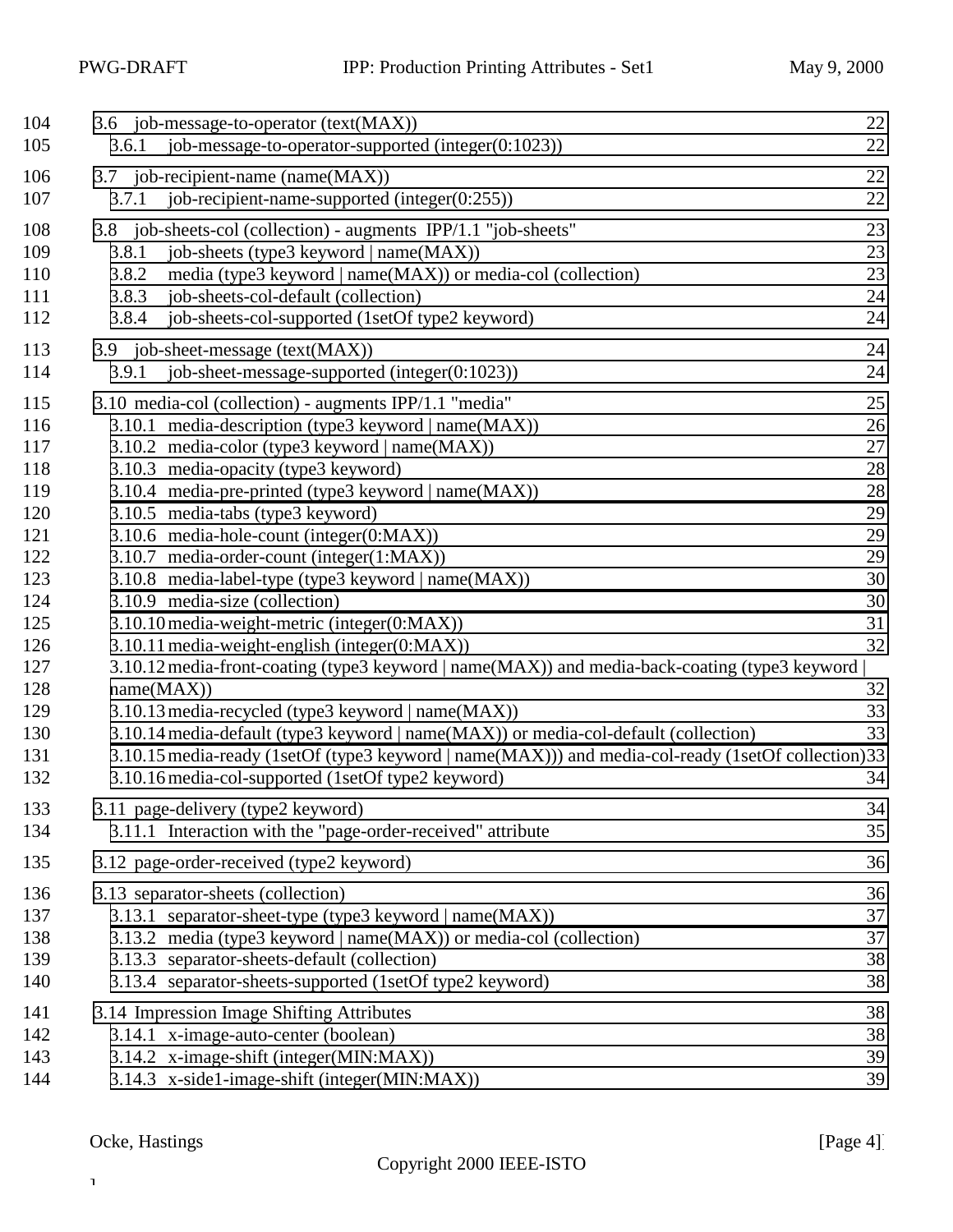| 145<br>146 | 3.14.4 x-side2-image-shift (integer(MIN:MAX))<br>3.14.5 y-image-auto-center (boolean) | 40<br>40 |
|------------|---------------------------------------------------------------------------------------|----------|
| 147        | 3.14.6 y-image-shift (integer(MIN:MAX))                                               | 40       |
| 148        | 3.14.7 y-side1-image-shift (integer(MIN:MAX))                                         | 41       |
| 149        | 3.14.8 y-side2-image-shift (integer(MIN:MAX))                                         | 41       |
|            |                                                                                       |          |
| 150        | 3.15 Usage in Document-Exceptions and Page-Exceptions                                 | 42       |
| 151        | 4                                                                                     |          |
| 152        | current-page-order (type2 keyword)<br>4.1                                             | 43       |
| 153        | 5                                                                                     | .44      |
| 154        | 5.1 user-defined-names-supported (1setOf type2 keyword)                               | 44       |
| 155        | 6                                                                                     | .45      |
| 156        | Additional Values for the "job-state-reasons" Job attribute<br>6.1                    | 45       |
| 157        | Additional values for the IPP/1.1 "job-sheets" Job Template Attribute<br>6.2          | 45       |
| 158        | Additional values for the IPP/1.1 "media" Job Template attribute<br>6.3               | 45       |
| 159        | 7                                                                                     |          |
| 160        | Conformance Requirements for Printer objects<br>7.1                                   | 47       |
| 161        | Conformance Requirements for clients<br>7.2                                           | 47       |
| 162        | 8                                                                                     |          |
| 163        | 9                                                                                     |          |
| 164        | 10 Security Considerations<br>                                                        | .48      |
| 165        | 11                                                                                    |          |
| 166        | 12                                                                                    |          |
| 167        | 13                                                                                    |          |
| 168        | 13.1 Changes to the April 26, 2000 to create the May 9, 2000 version                  | 50       |
| 169        | 13.2 Changes to the April 11, 2000 to create the April 26, 2000 version               | 50       |
| 170        | 13.3 Changes to the February 7, 2000 to create the April 11, 2000 version             | 51       |
| 171        | 13.4 Changes to the January 30, 2000 to create the February 7, 2000 version           | 53       |
|            |                                                                                       |          |

## Ocke, Hastings [Page 5]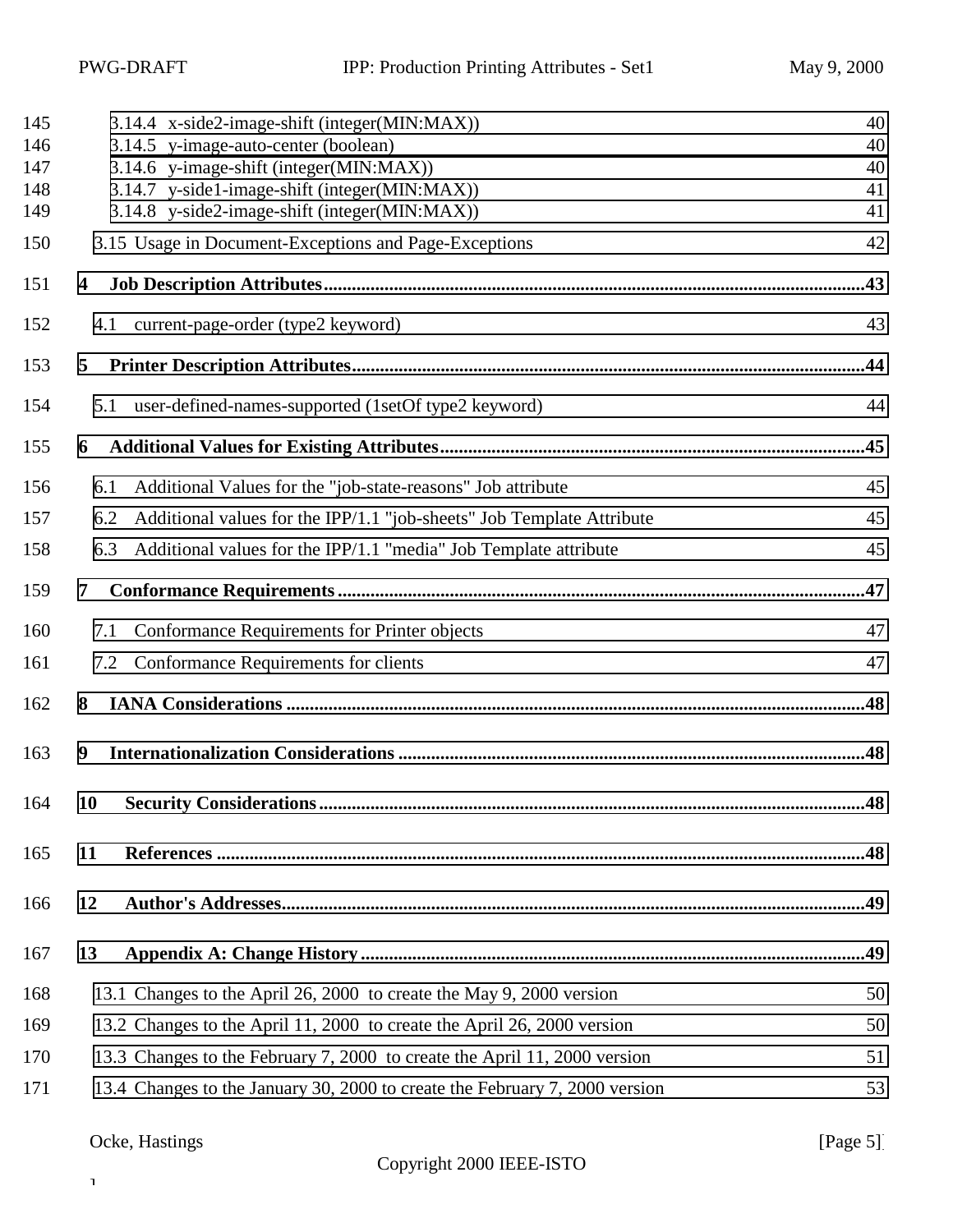| 172               | 13.5 Changes to the January 28, 2000 to create the January 30, 2000 version                   | 53 |
|-------------------|-----------------------------------------------------------------------------------------------|----|
| 173               | 13.6 Changes to create the January 28, 2000 version                                           | 54 |
| 174               | 14                                                                                            |    |
| 175               | 14.1 Possible future keyword additions for "media" and "media-col" attributes                 | 54 |
| 176               | 14.2 Possible future additions to the "media-col" Job Template attribute                      | 55 |
| 177               | Appendix C: Description of the IEEE Industry Standards and Technology (ISTO)55<br>15          |    |
| 178               | 16                                                                                            |    |
| 179               | Appendix E: IEEE Industry Standards and Technology Organization Copyright Statement .56<br>17 |    |
| 180               |                                                                                               |    |
| 181               | <b>Table of Tables</b>                                                                        |    |
| 182<br>183<br>184 |                                                                                               |    |

| 184. |  |
|------|--|
| 185  |  |
| 186  |  |
| 187  |  |
| 188  |  |
| 189  |  |
| 190  |  |
| 191  |  |
| 192  |  |
| 193  |  |
| 194  |  |
|      |  |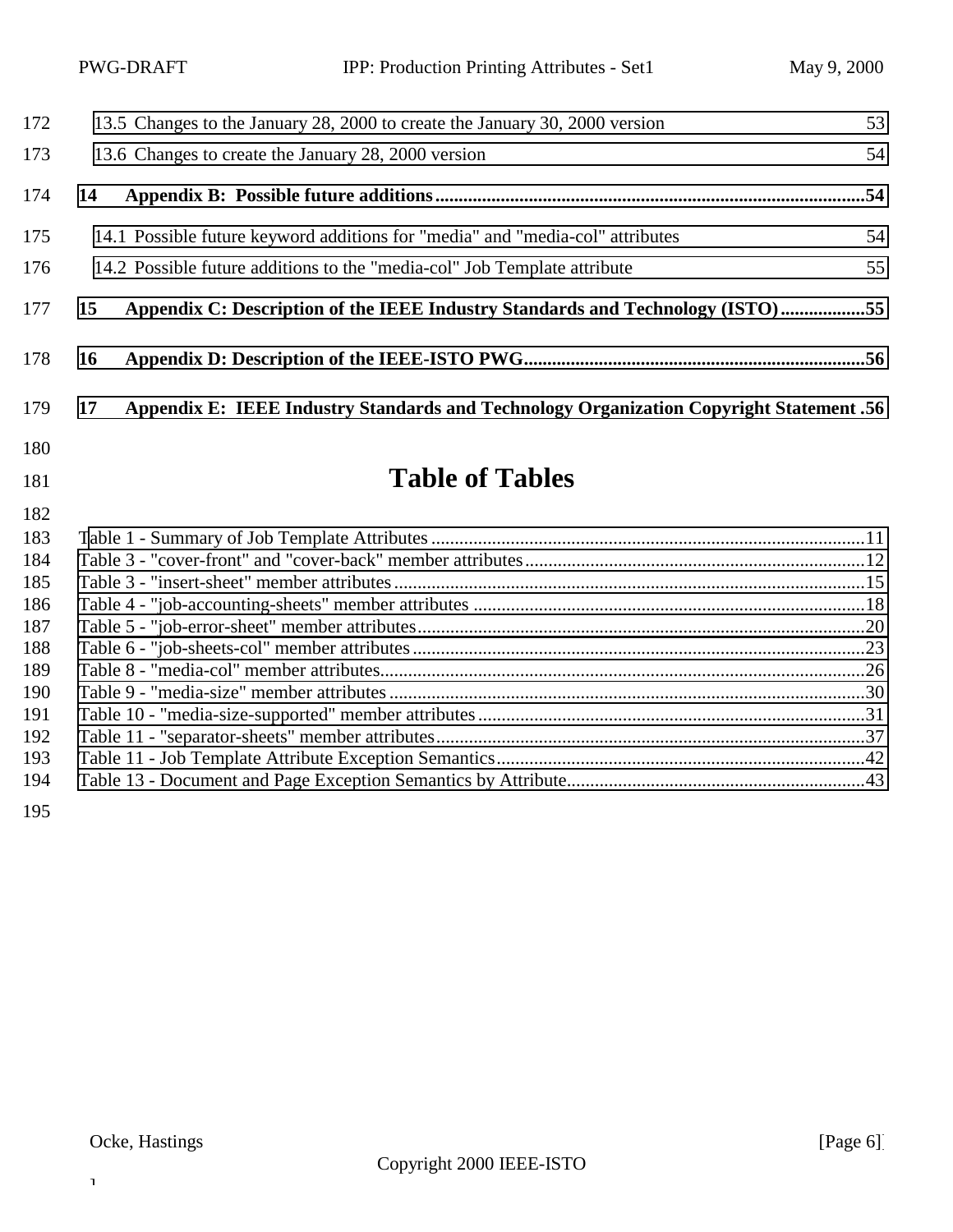## <span id="page-6-0"></span>**1 Introduction**

 This document specifies an extension to the Internet Printing Protocol/1.0 (IPP) [RFC2565, RFC2566] and IPP/1.1 [ipp-mod, ipp-pro]. This extension consists primarily of Job Template attributes defined for submitting print jobs to production printers. These attributes permit a user to control and/or override instructions in the document content to perform the following functions: print on document covers, insert sheets into the document, provide an accounting id, request accounting sheets, provide job sheet messages, request error sheets, provide a message to the operator, provide a job recipient name in cases that is intended to be different from the job submitter's name, control the media used for job sheets, request media by characteristic (size, weight, etc.), control collation, and shift the image.

 This extension also defines the "current-page-order" Job Description attribute, the "user-defined-names- supported" Printer Description attribute, and the 'resources-are-not-supported' value for the "job-state-reasons" Job Description attribute.

 Some additional "media" keyword values are defined for use with the "media" Job Template attribute. 

 Many of these functions MAY be specified in a document format (PDL). In such cases, the user MAY request that the application include these instructions as part of the document data when the document is generated, rather than in the IPP protocol at print time. However, some applications are unable to support some of the functions. Also some of these functions are not supported in some PDLs. Finally, in a production environment, the document may be generated separately from being printed, in which case the end user or the production printer operator supplies the instructions at print time, long after the document had been created.

 

#### **2 Terminology**

This section defines the following additional terms that are used throughout this document.

## **2.1 Conformance Terminology**

### Capitalized terms, such as **MUST, MUST NOT, REQUIRED, SHOULD, SHOULD NOT, MAY,**

 **NEED NOT,** and **OPTIONAL**, have special meaning relating to conformance to this specification. These terms are defined in [ipp-mod section 13.1 on conformance terminology, most of which is taken from RFC 2119 [RFC2119]. Since support of this entire IPP extension specification is OPTIONAL for conformance

to IPP/1.0 or IPP/1.1 ([ipp-mod], [ipp-pro]), the terms MUST, MUST NOT, REQUIRED, SHOULD,

- SHOULD NOT, MAY, NEED NOT, and OPTIONAL apply *if and only if the extension specification in*
- *this document is implemented.* Thus a feature labeled as REQUIRED in this document is not REQUIRED

if implementing the basic IPP/1.1 protocol defined by [ipp-mod] and [ipp-pro].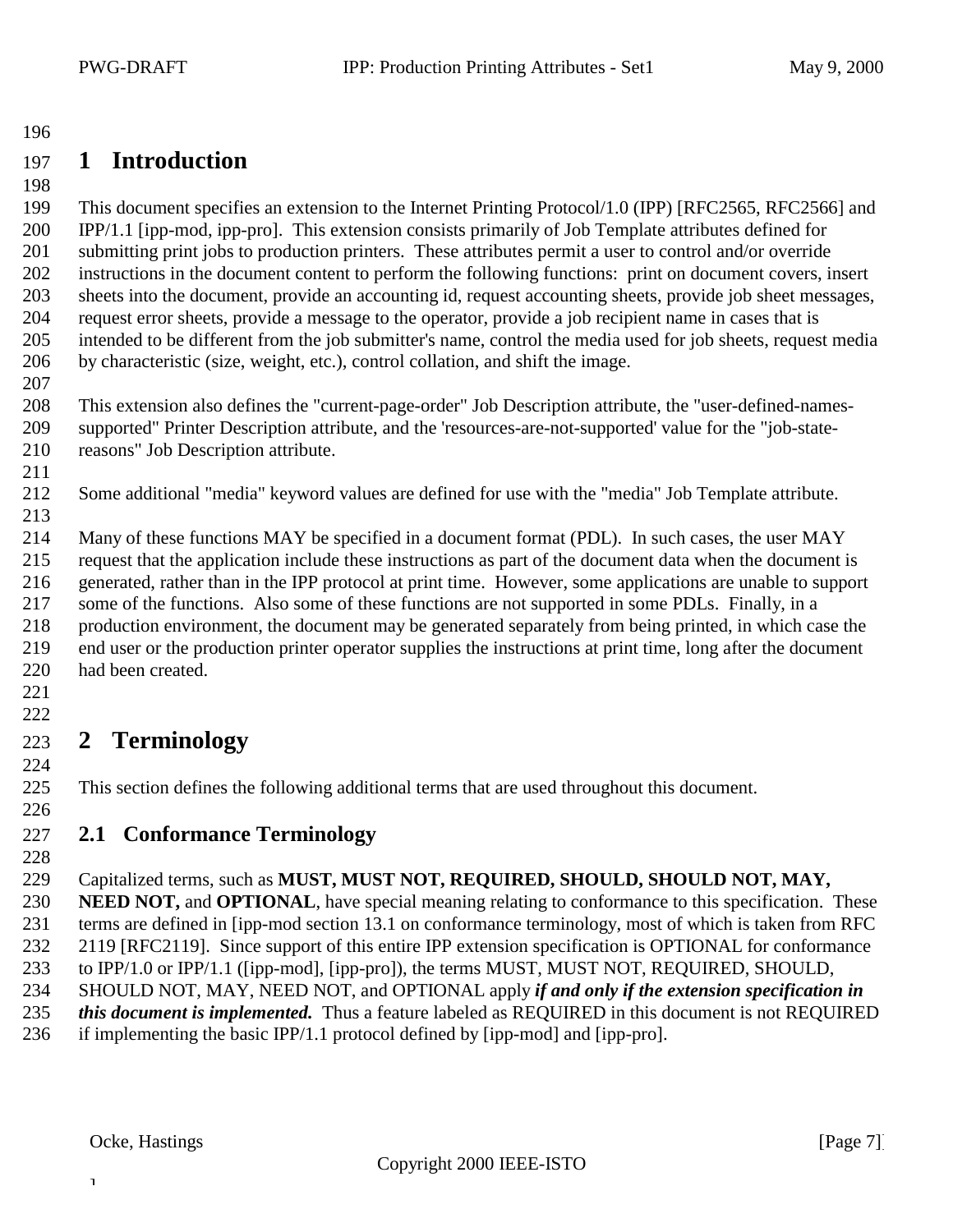### <span id="page-7-0"></span>237 **2.2 Other terminology**

238

| document data                                                                                | The data that represent an "original document" supplied with a Job            |  |
|----------------------------------------------------------------------------------------------|-------------------------------------------------------------------------------|--|
|                                                                                              | Creation request. Typically Document Data is in the form of a PDL.            |  |
| set                                                                                          | The sheets of either $(1)$ one copy of an output document copy with           |  |
|                                                                                              | collated sheets or (2) all the copies of a single sheet for uncollated        |  |
|                                                                                              | sheets. See description in section 3.13.1.                                    |  |
| original document                                                                            | The document composed by a user that is eventually submitted in the           |  |
|                                                                                              | for of Document Data as part of a create request.                             |  |
| original document                                                                            | The orders of the pages, typically reading order, as defined in the           |  |
| order                                                                                        | Original Document.                                                            |  |
| print-stream pages                                                                           | The sequence of pages according to the definition of pages in the             |  |
| language used to express the document data defined relative to the                           |                                                                               |  |
|                                                                                              | Input Document.                                                               |  |
| The sequence of input pages that the client sends as document data to<br>Input-Document      |                                                                               |  |
|                                                                                              | the IPP Printer (see [ipp-except]).                                           |  |
| Output-Document                                                                              | The sequence of output pages that the Printer renders onto output             |  |
|                                                                                              | media (see [ipp-except]).                                                     |  |
| rendered output<br>Media sheets that are delivered as part of the output of a print request, |                                                                               |  |
|                                                                                              | typically containing impressions.                                             |  |
| collection                                                                                   | An attribute syntax consisting of a set of attributes. Such a collection      |  |
|                                                                                              | attribute has a value that is a set of attributes, similar to a Java Map or a |  |
|                                                                                              | PostScript dictionary. See [ipp-coll].                                        |  |

239 240

## 241 **2.3 Coordinate System**

242

243 Some of the attribute extensions proposed in this document refer to specific edges of a sheet of printed 244 media. Specifying that a staple be placed in the upper left corner of a printed document is an example. To 245 resolve ambiguity the following coordinate system is used throughout this document:

246

 The specified edge is always with respect to the document as if the document were a portrait document. If the document is actually a landscape or a reverse-landscape document, the client (which may include a user) supplies the appropriate transformed value. For example, to position a staple in the upper left hand corner of a landscape document when held for reading, the client supplies the 'staple-bottom-left' value (since landscape is defined as a +90 degree rotation from portrait, i.e., anti-clockwise). On the other hand, to position a staple in the upper left hand corner of a reverse-landscape document when held for reading, the client supplies the 'staple-top-right' value (since reverse-landscape is defined as a –90 degree rotation from portrait, i.e., clockwise).

255

256 The x-axis is defined to be along the bottom edge, with positive values extending in the direction of the 257 right edge.

- 258
- 259 The y-axis is defined to be along the left edge, with positive values extending toward the top edge.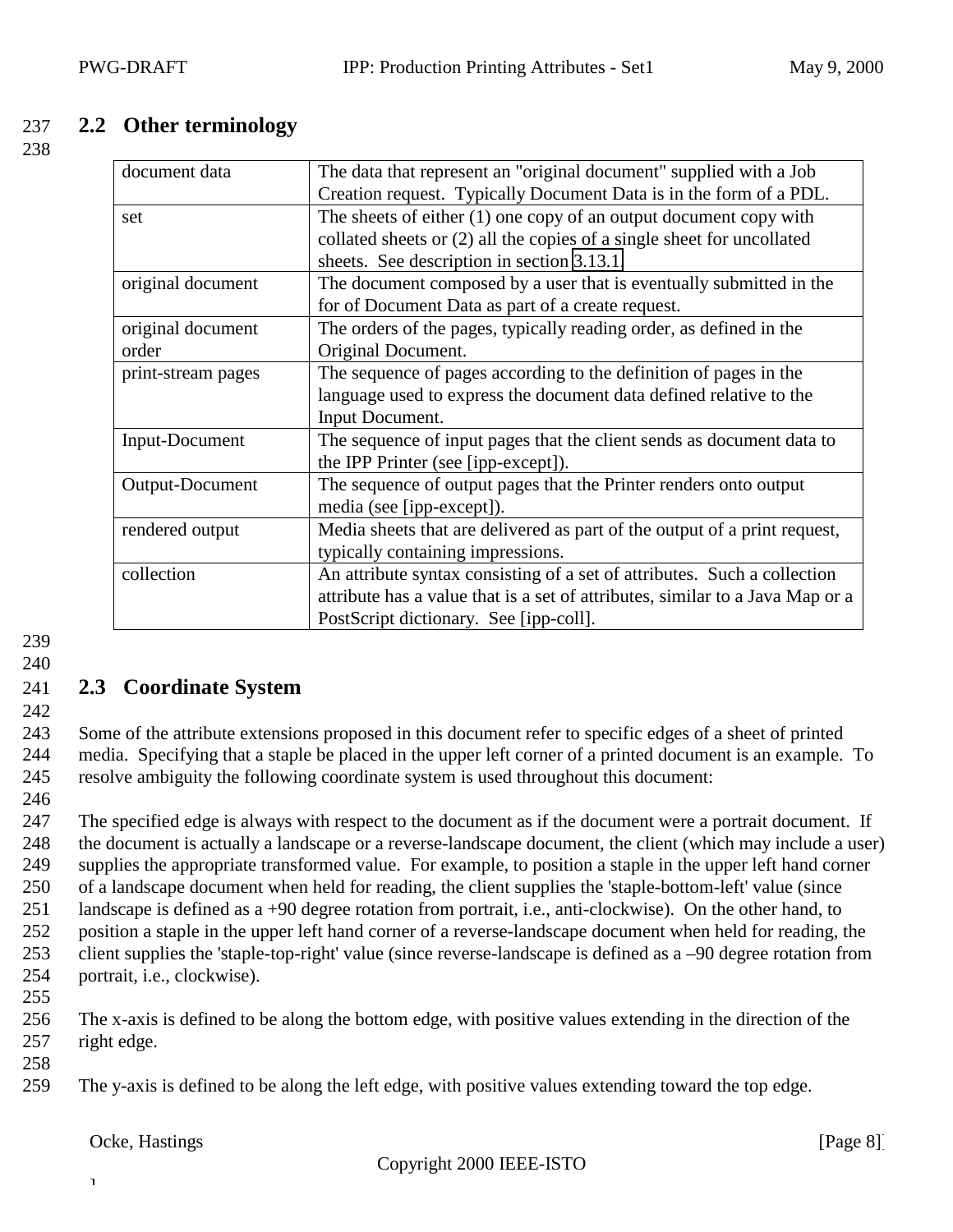- 261 The origin  $(0,0)$  is the bottom-left corner.
- 

<span id="page-8-0"></span>

## **2.4 Enumeration and Ordering of print-stream pages**

 A *print-stream page* is a page according to the definition of pages in the language used to express the document data" (see section of 13.2.4 of the IPP Model and Semantics Document). The *document data* included in an IPP request is typically a PDL representation of a document composed by a user. For the remainder of this description we will use the term document data to mean the typical PDL representation sent with an IPP request (e.g., a PostScript File), and the term *original document* to mean the document composed by the user (e.g., a Word97 document). The print-stream page numbering is with respect to the Input-Document, not the Output-Document (see [ipp-except]). Furthermore, the page numbers are ordinal numbers starting at 1 and are independent of the page numbers that may be printed on the pages.

 The order of the print-stream pages in the document data is either the same as the order of the original 276 document, known as 1-N (read "one to N"), or the reverse of that order, known as N-1. There are no assumptions on the order of the original document, other than it is ordered.

 The enumeration of print-stream pages begins with 1 and increments by 1 for each additional print-stream page. The enumeration is based on the order of the original document, not the document data supplied with the IPP request. In other words, if the document data is supplied in N-1 order (reverse of the original document order), then print-stream page number '1' in the enumeration is actually the N th print-stream page defined in the document data (see the "page-order-received" attribute in section [3.12\)](#page-35-0). Similarly, print-stream page number '2' is defined by the (N-1) th print-stream page defined in the document data. Suppose the document data is supplied in the 1-N order (same as the original document order), then print- stream page number '1' in the enumeration is the 1 st print-stream page defined in the document data. Similarly, print-stream page number '2' is defined by the 2 nd print-stream page defined in the document data. The enumeration of print-stream pages is only relevant when applying attributes or operations that act on a page, or range of page basis (e.g., the "insert-sheet" attribute in section [3.2\)](#page-14-0).

 The enumeration of print-stream pages is affected by the "multiple-document-handling" attribute. When the "multiple-document-handling" attribute is 'single-document' or 'single-document-new-sheet,' the enumeration is based on the concatenation of all the print-stream pages in the job. In the case of 'separate- documents-collated-copies' and 'separate-documents-uncollated-copies,' the enumeration of print-stream pages applies to each document. For example, for a job with eight documents, referring to print-stream page number '1' actually refers to print-stream page number '1' in each of the eight documents included with the job.

 The enumeration of print-stream pages is NOT affected by the "page-ranges" Job Template attribute, if supplied. The "page-ranges" attribute merely affects which Input-Document pages are actually printed. For example, if an insert sheet is to be inserted after print-stream page number is 5 of a 10-page document, the insert page will be inserted after page 5 with respect to the Input-Document as long as page 5 is included in the "page-ranges" attribute. If the "page-ranges" attribute does not include Input-Document page 5, then the insert sheet will not be inserted. Thus a user can supply the "page-ranges" attribute without having to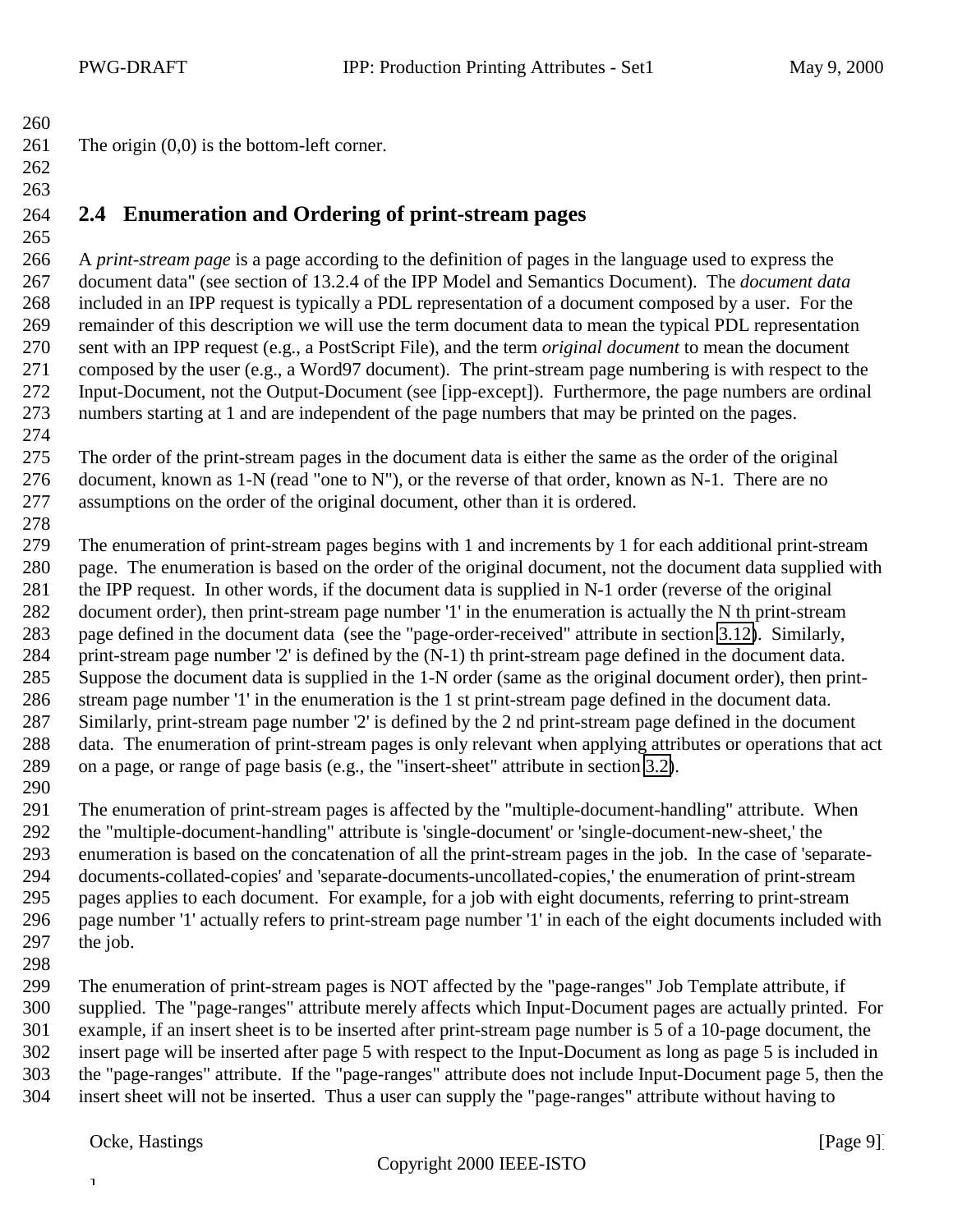<span id="page-9-0"></span>change any other attributes in order to print a part of a document.

#### 

### **2.5 Collection Attributes**

 An attribute of type 'collection' has a value that is a set of attributes, called *member* attributes. The definition for each member attribute is specified as a sub-section of the collection attribute definition. Each member attribute MAY in turn be single-valued or multi-valued. The Printer validates and processes each member attribute of a Job Template collection attribute in the same way that it validates and processes Job Template attributes. The collection merely serves as a container for the member attributes. In other words, the 'collection' attribute type serves the same purpose as the 'map' data type in the Java programming language and the dictionary mechanism in PostScript. See [ipp-coll] for a complete definition and encoding of the 'collection' attribute syntax with examples.

### **2.6 Definition of 'none' values**

 For most Job Template attributes, the client needs a way to indicate that the Printer MUST NOT perform the feature associated with the attribute, including not performing the default action indicated by the Printer's "xxx-default" attribute. If the client omits the "xxx" Job Template attribute, a corresponding value is used from the PDL data, if present. Otherwise, the Printer's "xxx-default" attribute value is used.

 For each attribute definition, the representation of none is specified or is explicitly disallowed. For string attribute syntax types, such as 'text', 'name', 'uri', 'uriScheme', 'charset', 'naturalLanguage', 'mimeMediaType', and 'octetString', the client supplies a zero-length value to indicate an explicit none. For 'enum', 'keyword', or 'keyword | name' a specific 'none' enum or keyword value is defined. For 'integer' or 'rangeOfInteger' values, a particular distinguished value, such as 0 or -1' is defined to mean none. The client can supply the defined none value in order to override a Printer's "xxx-default" value. The Printer MUST return the 'no- value' out-of-band value for Printer Description attributes that have 'dateTime' or 'integer' time values that do not yet have a value (see [ipp-mod] sections 4.3.14 and 4.4.30).

 Similarly, for the corresponding Printer's "xxx-default", the Printer MUST use the same none value to indicate that there is no default value that will be applied. Thus the defined values for the "xxx-default" attribute are the same as those that a client can supply, including the none case. Consequently, no special mention is made of the none case in each "xxx-default" attribute definition. However, a Printer implementation MUST support the defined none value for each Job Template attribute in job submission, as a value of the "xxx-default" Printer attribute, and as one of the values of the "xxx-supported" Printer attribute, if the Printer supports the "xxx" Job Template attribute. Also the administrator SHOULD be able to remove the 'none' value from the list of supported values if the site policy is to disallow the none case. See [ipp-set-ops] for means to set the values of the "xxx-supported" and "xxx-default" Printer attributes using the Set-Printer-Attributes operation.

 There are a few Job Template attributes for which there is no none value defined, because of the inherent nature of the semantics associated with the attribute the Printer always supplies some value. Examples of such attributes (see [ipp-mod]) are: "media" (type3 keyword | name) and "sides" (keyword). There is no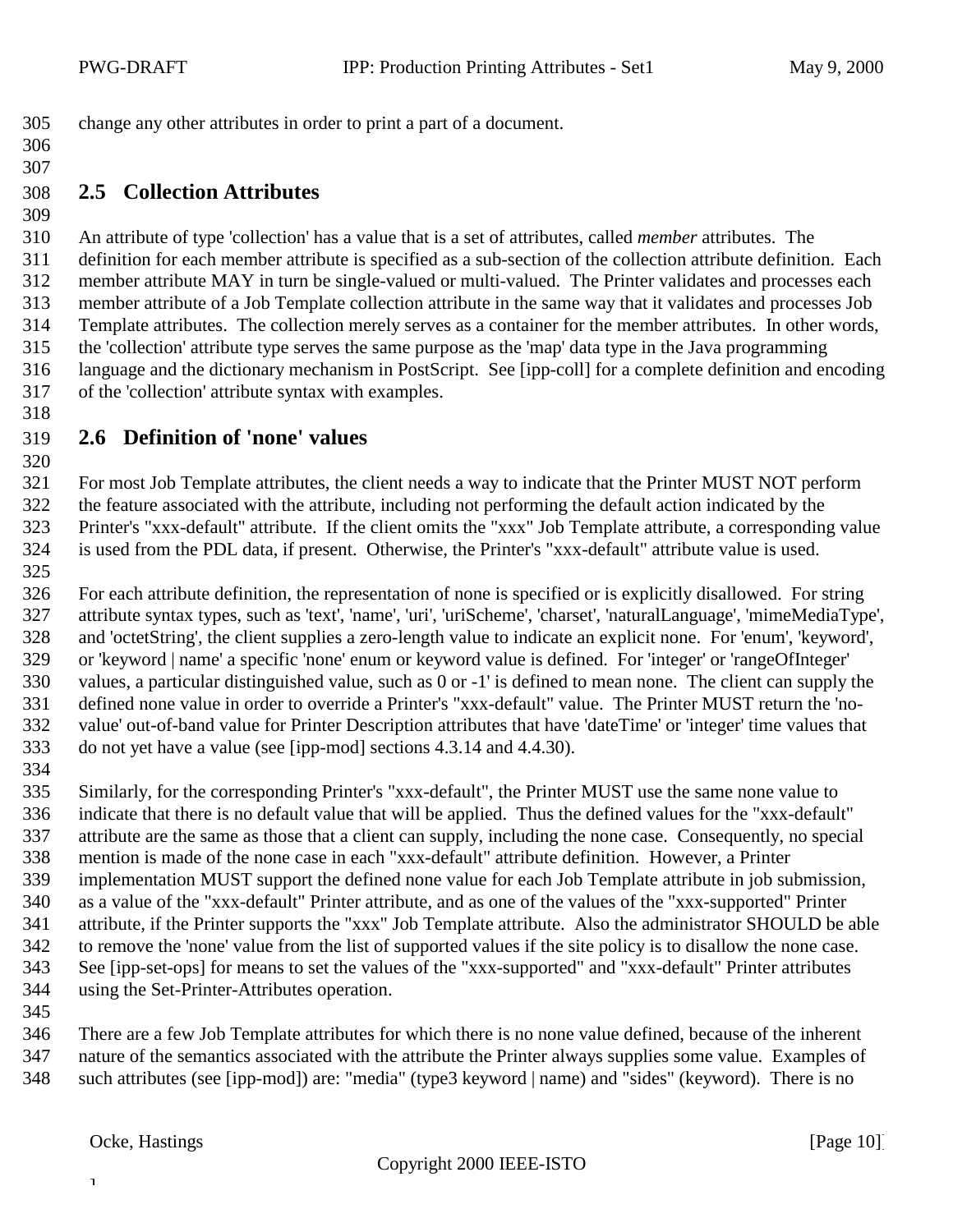<span id="page-10-0"></span>349 'none' keyword value defined for use with the media and a zero-length string will not match any supported

350 values. Similarly, there is no 'none keyword value defines for the "sides" attribute. All jobs that print use

351 some media instance and either print on one side or on both sides. Thus this kind of attribute does not have

352 a defined none value. Because some attributes do not have none values defined, while most do, the 353 definition document MUST specify the distinguished none value in each attribute definition or explicitly 354 state that there is no distinguished none value.

355

357

## 356 **3 Job Template Attributes**

358 This section defines Job Template Attribute extensions for production printing. Table 1 summarizes the 359 Job and Printer Job Template attributes.

360 **Table 1 - Summary of Job Template Attributes**

| <b>Job Attribute</b>                    | Printer: Default Value Attribute               | Printer: Supported Values Attribute                                                  |
|-----------------------------------------|------------------------------------------------|--------------------------------------------------------------------------------------|
| cover-back (collection)                 | cover-back-default (collection)                | cover-back-supported (1setOf type2<br>keyword)                                       |
| cover-front (collection)                | cover-front-default (collection)               | cover-front-supported (1setOf type2<br>keyword)                                      |
| insert-sheet (collection)               | insert-sheet-default (collection)              | insert-sheet-supported (1setOf type2<br>keyword)                                     |
| job-account-                            | job-account-id-default                         | job-account-id-supported                                                             |
| id(name(MAX))                           | (name(MAX))                                    | interger(0:255))                                                                     |
| job-accounting-sheets<br>(collection)   | job-accounting-sheets-default<br>(collection)  | job-accounting-sheets-supported<br>(1setOf type2 keyword)                            |
| job-error-sheet<br>(collection)         | job-error-sheet-default (collection            | job-error-sheet-supported (1setOf type2<br>keyword)                                  |
| job-message-to-<br>operator (text(MAX)) | job-message-to-operator-default<br>(text(MAX)) | job-message-to-operator-supported<br>interger(0:1023)                                |
| job-recipient-name<br>(name(MAX))       | job-recipient-name-default<br>(name(MAX))      | job-recipient-name-supported<br>(integer(0:255))                                     |
| job-sheets-col<br>(collection)          | job-sheets-col-default (collection)            | job-sheets-col-supported (1setOf type2<br>keyword)                                   |
| job-sheet-message<br>(text(MAX))        | job-sheet-message-default<br>(text(MAX))       | job-sheet-message-supported<br>interger(0:1023)                                      |
| media-col (collection)                  | media-col-default (collection)                 | media-col-supported (1setOf type2<br>keyword)<br>media-col-ready (1setOf collection) |
| page-delivery (type2                    | page-delivery-default (type2                   | page-delivery-supported (1setOf type2                                                |
| keyword)                                | keyword)                                       | keyword)                                                                             |
| page-order-received                     | page-order-received-default (type2             | page-order-received-supported (1setOf                                                |
| (type2 keyword)                         | keyword)                                       | type2 keyword)                                                                       |
| separator-sheets                        | separator-sheets-default                       | separator-sheets-supported (1setOf                                                   |
| (collection)                            | (collection)                                   | type2 keyword)                                                                       |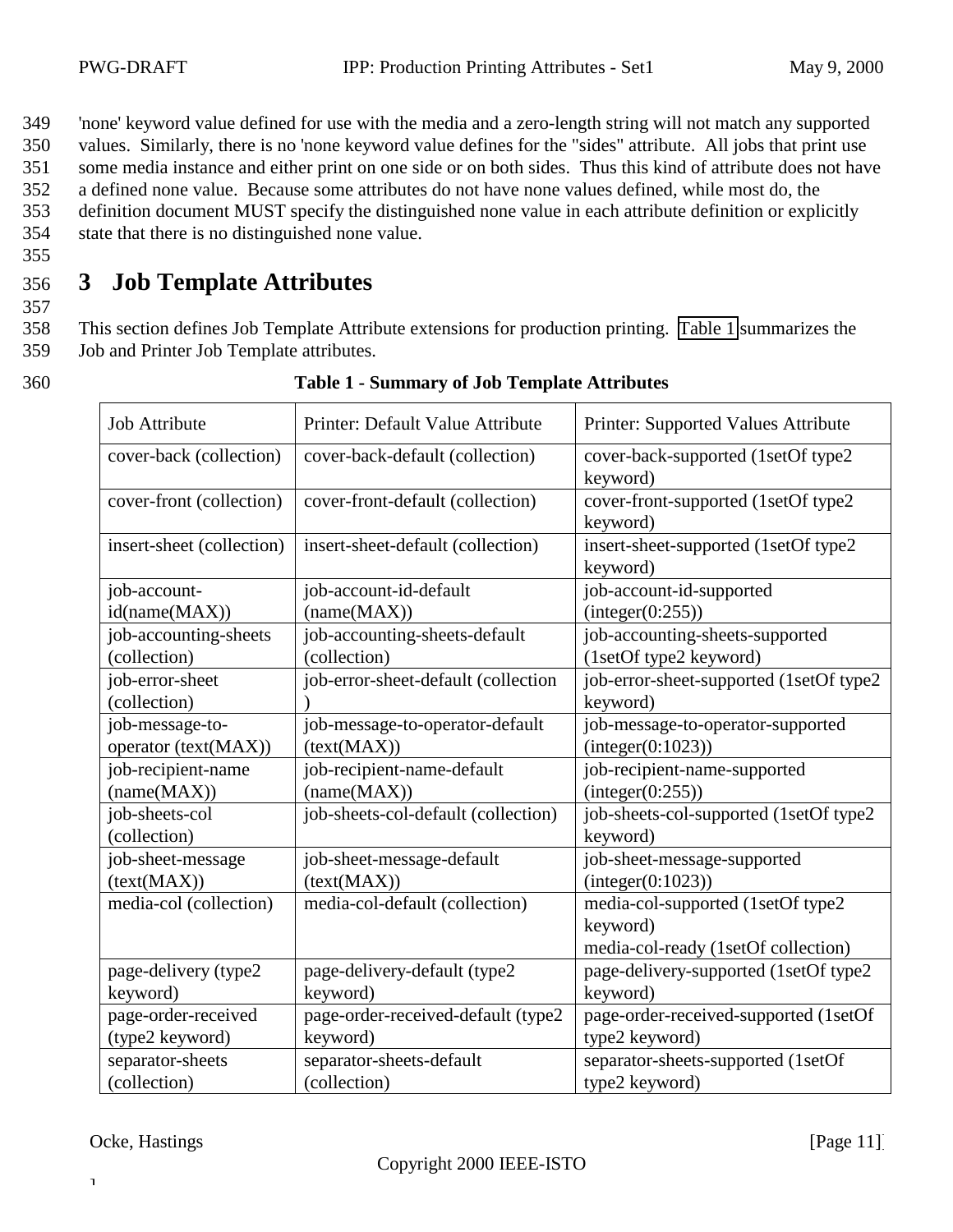<span id="page-11-0"></span>

| x-image-auto-center    | x-image-auto-center-default    | x-image-auto-center-supported |  |
|------------------------|--------------------------------|-------------------------------|--|
| (boolean)              | (boolean)                      | (boolean)                     |  |
| x-image-shift (integer | x-image-shift-default (integer | x-image-shift-supported       |  |
| (MIN:MAX)              | (MIN:MAX)                      | (rangeOfInteger (MIN:MAX))    |  |
| x-side1-image-shift    | x-side1-image-shift-default    | x-side1-image-shift-supported |  |
| (integer (MIN:MAX))    | (integer (MIN:MAX))            | (rangeOfInteger (MIN:MAX))    |  |
| x-side2-image-shift    | x-side2-image-shift-default    | x-side2-image-shift-supported |  |
| (integer (MIN:MAX))    | (integer (MIN:MAX))            | (rangeOfInteger (MIN:MAX))    |  |
| y-image-auto-center    | y-image-auto-center-default    | y-image-auto-center-supported |  |
| (boolean)              | (boolean)                      | (boolean)                     |  |
| y-image-shift (integer | y-image-shift-default (integer | y-image-shift-supported       |  |
| (MIN:MAX)              | (MIN:MAX))                     | (rangeOfInteger (MIN:MAX))    |  |
| y-side1-image-shift    | y-side1-image-shift-default    | y-side1-image-shift-supported |  |
| (integer (MIN:MAX))    | (integer (MIN:MAX))            | (rangeOfInteger (MIN:MAX))    |  |
| y-side2-image-shift    | y-side2-image-shift-default    | y-side2-image-shift-supported |  |
| (integer (MIN: MAX))   | (integer (MIN:MAX))            | (rangeOfInteger (MIN:MAX))    |  |

## 363 **3.1 cover-front (collection) and cover-back (collection)**

364

 These two attributes specify how covers are to be applied to each copy of each printed document within a job. Presence of the "cover-front" attribute indicates that a front cover is requested, and similarly, the presence of the "cover-back" attribute indicates that a back cover is requested. Each of the "cover-front" and "cover-back" attributes includes where printing should be applied on the cover (if any), and what media should be used for the cover.

370

 Both the "cover-front" and "cover-back" attributes are affected by the "multiple-document-handling" attribute. In the case of the 'single-document' and 'single-document-new-sheet' values, the covers MUST be applied to each copy of the composite (single) document. When the value is either 'separate-documents- collated-copies' or 'separate-documents-uncollated-copies', then the covers MUST be applied to each document copy individually.

376

377 The sheets in the rendered output that represent the covers are treated like any other sheet in the document 378 copy. For example, if the "finishings" attribute has a value of 'staple,' then the staple would bind the covers, 379 along with all of the other sheets in the output.

380

381 Both the "cover-front" and "cover-back" attributes are defined by the following collection:

382

| ۰, | ×<br>۰, | ٠<br>۰, |
|----|---------|---------|

#### 383 **Table 2 - "cover-front" and "cover-back" member attributes**

| Attribute name | attribute syntax            | request                                   | <b>Printer Support</b> |
|----------------|-----------------------------|-------------------------------------------|------------------------|
| media          | type3 keyword $ name(MAX) $ | MAY be neither or<br>one of, but NOT both | <b>MUST</b>            |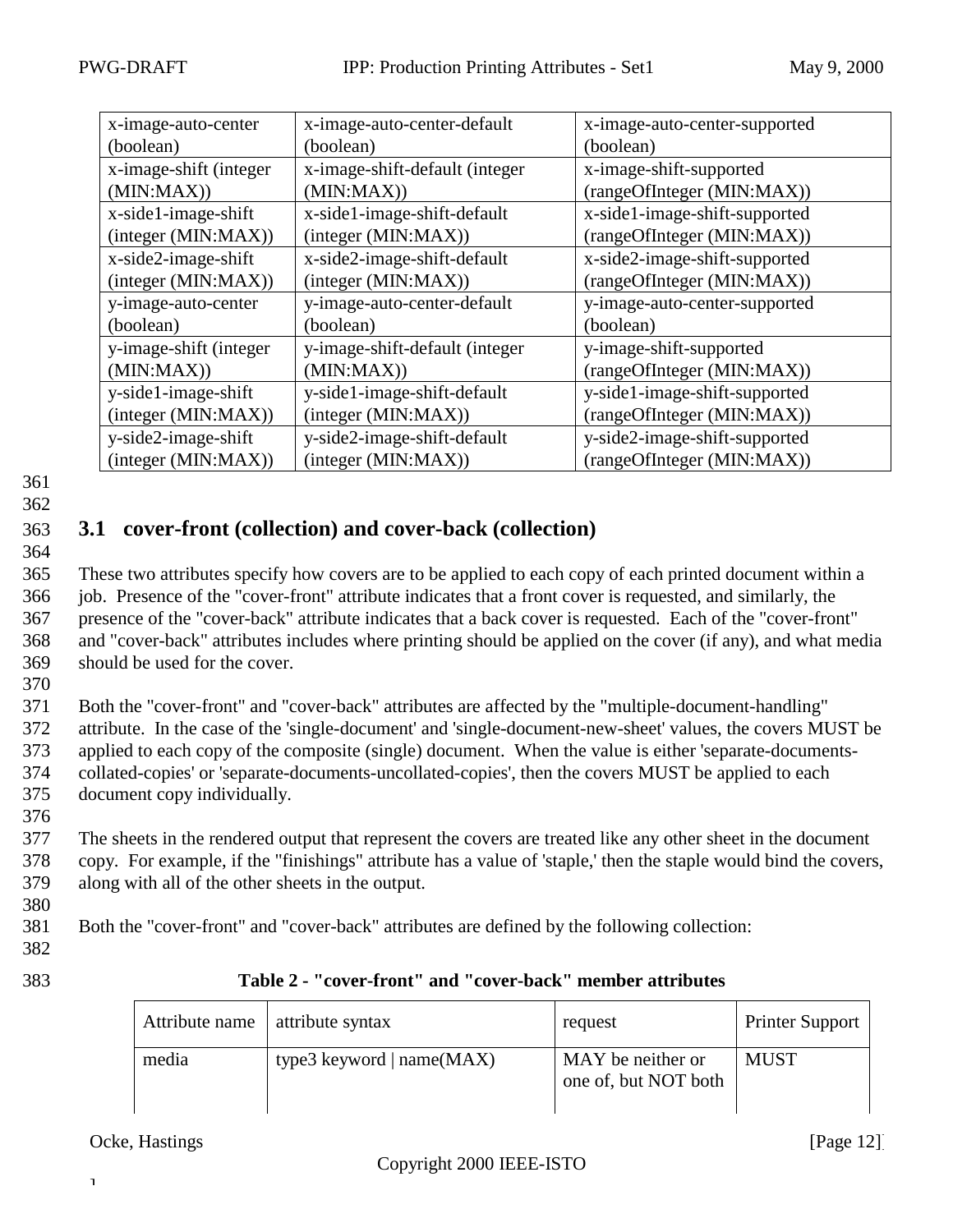<span id="page-12-0"></span>

| . .<br>media-col | diection<br>$\sim$             |                 | $\mathbf{r}$<br>$\mathcal{N}$                          |
|------------------|--------------------------------|-----------------|--------------------------------------------------------|
| type<br>cover-   | $t$ vpe $\angle$<br>'NA<br>NC. | $T \cap T$<br>M | $T \cap TT$<br>$\mathbf{M}^{\mathsf{T}}$<br>$\sim$ $-$ |

#### **3.1.1 media (type3 keyword | name(MAX)) or media-col (collection)**

 Either the "media" (defined in [ipp-mod] section 4.2.11) or the "media-col" member attribute is used to indicate what media that the Printer MUST use for the specified cover. The member attributes are the same as those for the "media-col" attribute shown in [Table 7.](#page-25-0)

 If the client omits both the "media" and the "media-col" member attributes, then the media currently being used by the Printer object for the document copy SHOULD also be used for the cover. The client MUST NOT supply both the "media" and the "media-col" member attributes. If the client supplies such a mal-formed request by supplying both, the Printer MUST either (1) reject the request and return the 'client-error-bad-request' status code (see [ipp-mod] section 13.1.4.1) or (2) use either the "media" or the "media-col" member attribute, independent of the value of the "ipp-attribute-fidelity" attribute supplied by the client.

 The "media-supported" (1setOf (type3 keyword | name(MAX))) Printer attribute (defined in [ipp- mod] section 4.2.11) identifies the values of this "media" member attribute (as well as the "media" Job Template attribute) that the Printer supports, i.e., the names of the supported media.

 The "media-col-supported" Printer attribute (defined in section [3.10.16\)](#page-33-0) identifies the keyword names of the member attributes supported in this "media-col" member attribute (as well as the "media-col" Job Template attribute), i.e., the names of the member attributes in [Table 7](#page-25-0) that the Printer supports.

#### **3.1.2 cover-type (type2 keyword)**

 The "cover-type" member attribute indicates whether covers are wanted and which sides of the cover MUST contain print-stream pages. The print-stream pages used for printing on a cover come from the document data.

Standard keyword values for "cover-type" are:

|                 | 'no-cover'   No covers are to be produced. |
|-----------------|--------------------------------------------|
| 'print-<br>none | No printing on either side of the cover.   |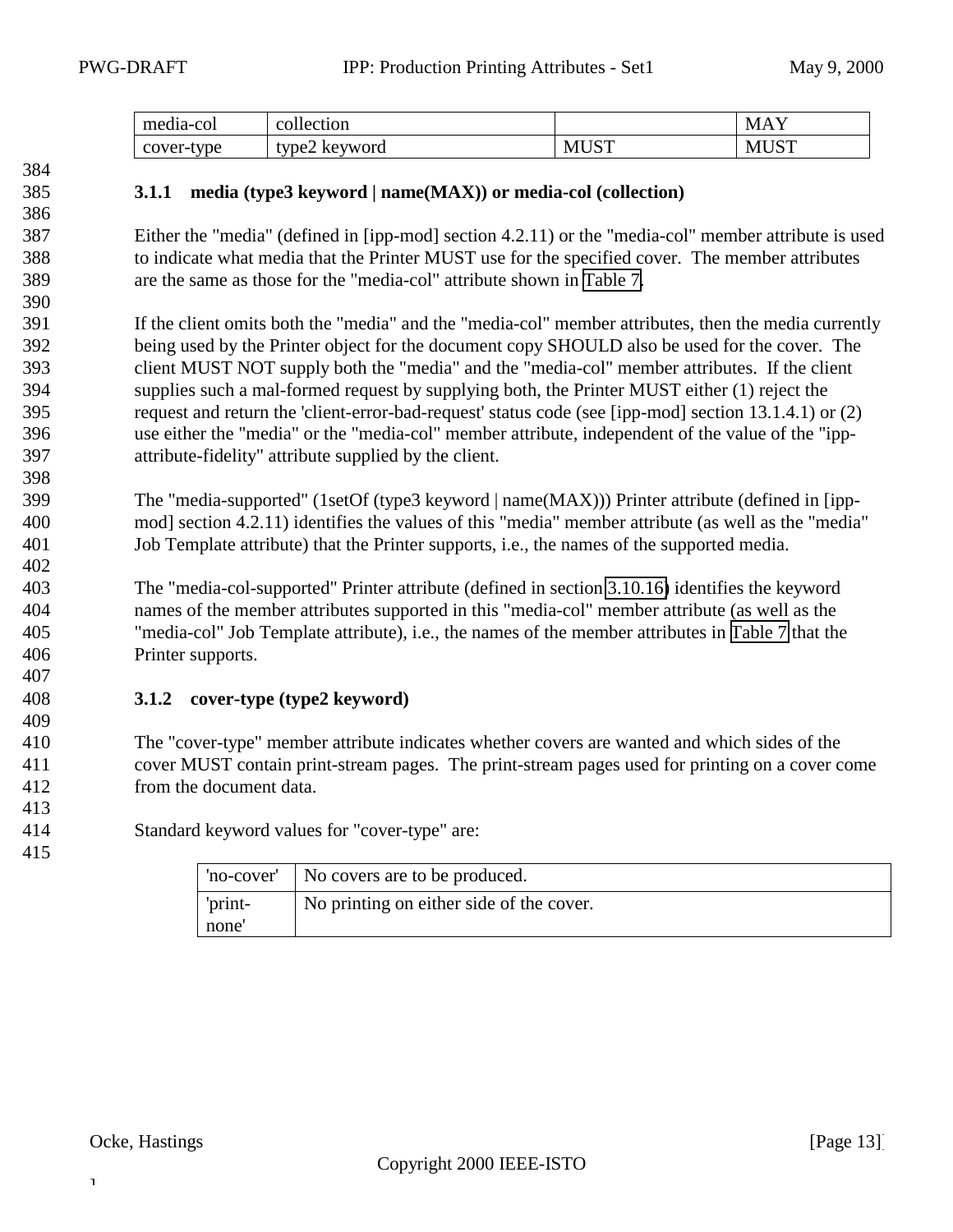| 'print-<br>front' | The front side (side one) of the cover MUST contain a print-stream page.                                                                                |
|-------------------|---------------------------------------------------------------------------------------------------------------------------------------------------------|
|                   | For a front cover ("cover-front") the first print-stream page MUST be placed                                                                            |
|                   | on side one of the front cover sheet (this is the outside of the front cover).                                                                          |
|                   | The Printer MUST place the second print stream page on side one of the first                                                                            |
|                   | sheet of the output document.                                                                                                                           |
|                   |                                                                                                                                                         |
|                   | For back cover ("cover-back") the last print-stream page MUST be placed on                                                                              |
|                   | side one of the back cover sheet (this is the inside of the back cover). The                                                                            |
|                   | Printer MUST place the second to last print stream page on the front or back                                                                            |
|                   | side of the last sheet of the output document depending on whether there are                                                                            |
|                   | an odd or an even number of print stream pages.                                                                                                         |
| 'print-           | The back side (side two) of the cover MUST contain a print-stream page.                                                                                 |
| back'             |                                                                                                                                                         |
|                   | For a front cover ("cover-front") the first print-stream page MUST be placed                                                                            |
|                   | on side two of the front cover sheet (this is the inside of the front cover).                                                                           |
|                   | The Printer MUST place the second print stream page on side one of the first                                                                            |
|                   | sheet of the output document.                                                                                                                           |
|                   | For a back cover ("cover-back") the last print-stream page MUST be placed                                                                               |
|                   | on side two of the back cover sheet (this is the outside of the back cover).                                                                            |
|                   | The Printer MUST place the second to last print stream page on the front or                                                                             |
|                   | back side of the last sheet of the output document depending on whether                                                                                 |
|                   | there are an odd or an even number of print stream pages.                                                                                               |
| 'print-both'      | Both the front and back sides of the cover MUST contain a print-stream                                                                                  |
|                   | page.                                                                                                                                                   |
|                   |                                                                                                                                                         |
|                   | The front cover MUST contain the first and second print-stream pages on the<br>front and back sides of the front cover sheet, respectively. The Printer |
|                   | MUST place the third print stream page on side one of the first sheet of the                                                                            |
|                   | output document.                                                                                                                                        |
|                   |                                                                                                                                                         |
|                   | The back cover MUST contain the second to last and last print-stream pages                                                                              |
|                   | on the front and back sides of the back cover sheet, respectively. The Printer                                                                          |
|                   | MUST place the third to last print stream page on the front or back side of                                                                             |
|                   | the last sheet of the output document depending on whether there are an odd                                                                             |
|                   | or an even number of print stream pages.                                                                                                                |

417 When printing on the back side (side two) of a cover, the value of the "sides" attribute SHOULD be 418 used to determine which edge is the reference edge (i.e., long or short edge). In the case where the 419 "sides" attribute is 'one-sided,' then the reference edge SHOULD be the long edge.

420 NOTE: If referencing the "sides" attribute is insufficient for determining the reference edge printing on the back side of a cover, then an additional member attribute could be defined that indicates which edge to reference. However, the predominate use cases are covered without this additional

 $\mathbf T$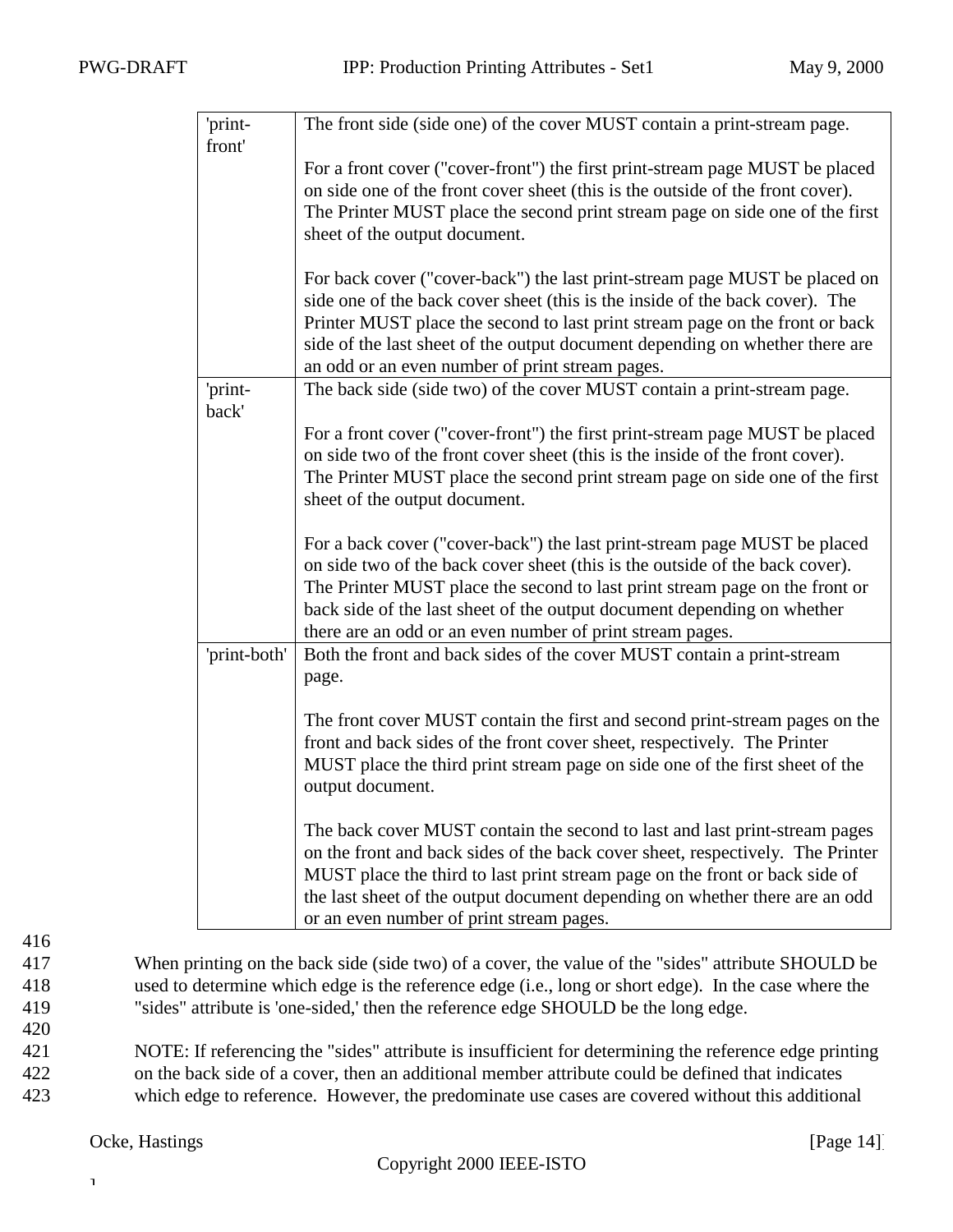<span id="page-14-0"></span>member attribute.

 In cases where the document data does not contain enough print-stream pages to satisfy the "cover-front" or "cover-back" request, the behavior is implementation dependent.

**3.1.3 cover-front-default (collection) and cover-back-default (collection)**

 The "cover-front-default" and "cover-back-default" specify the cover that the Printer will provide, if any, if the client omits the "cover-front" or "cover-back" Job Template attribute, respectively. The member attributes are defined in [Table 2.](#page-11-0) A Printer MUST support the same member attributes and values for these default attributes as it supports for the corresponding "cover-front" and "cover-back" Job Template attributes.

#### **3.1.4 cover-front-supported (1setOf type2 keyword), cover-back-supported (1setOf type2 keyword)**

 The "cover-front-supported" and "cover-back-supported" attributes identify the keyword names of the member attributes supported in the "cover-front" and "cover-back" collection Job Template attributes, respectively, i.e., the keyword names of the member attributes in [Table 2](#page-11-0) that the Printer supports. 

## **3.2 insert-sheet (1setOf collection)**

 This attribute specifies how sheets that are not to be imaged, are to be inserted into the sequence of media sheets that are produced for each copy of each printed document in the job. How the sheet is inserted is implementation dependent, and could be as sophisticated as insertion hardware, or as simple as using media from an existing input-tray.

 The order of the values of the "insert-sheet" attribute is important. In the case where more than one value refers to the same page (i.e., multiple values contain the same value for the "after-page-number" member attribute), the values of "insert-sheet" are to be applied in the order that they occur.

 This attribute is affected by the "multiple-document-handling" attribute. For values of 'single-document' and 'single-document-new-sheet,' the sheet is inserted in the composite (single) document created by the concatenation of all the print-stream pages in all of the documents. In the case of 'separate-documents- collated-copies' and 'separate-documents-uncollated-copies,' the inserted sheets are applied to the print-stream in each document separately. The collection consists of:

### **Table 3 - "insert-sheet" member attributes**

| Attribute name           | attribute syntax            | request        | <b>Printer Support</b> |
|--------------------------|-----------------------------|----------------|------------------------|
| insert-after-page-number | integer $(0:MAX)$           | <b>MUST</b>    | <b>MUST</b>            |
| insert-count             | integer $(0:MAX)$           | <b>MAY</b>     | <b>MUST</b>            |
| media                    | type3 keyword $ name(MAX) $ | MUST be one or | <b>MUST</b>            |
|                          |                             | the other, but |                        |
| Ocke, Hastings           |                             | NOT both       | [Page $15$ ]           |

Copyright 2000 IEEE-ISTO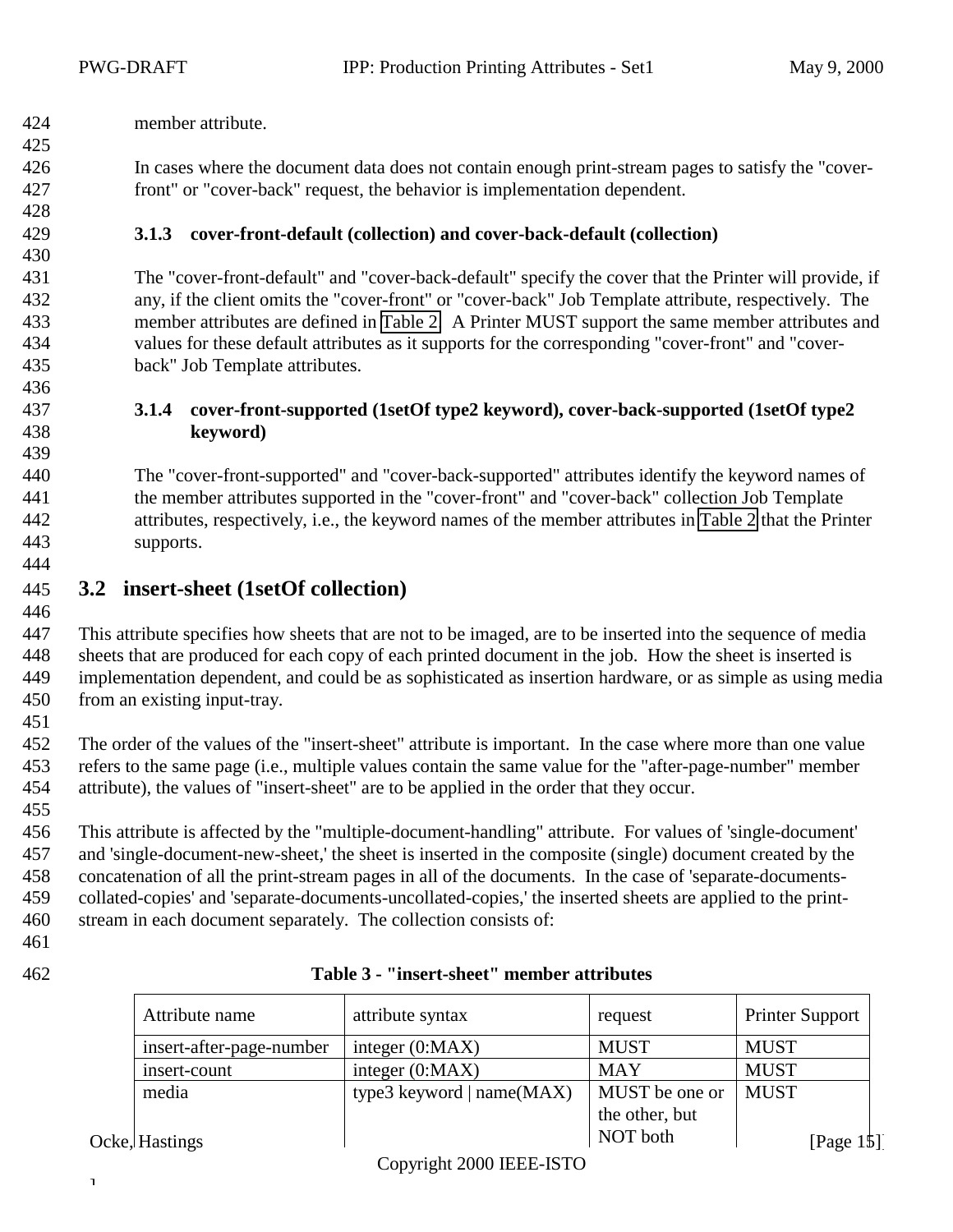| $-$<br>--<br>.<br>. | UH<br>. | NЛ<br>$\mathbf{u}$<br>. |
|---------------------|---------|-------------------------|
|                     |         |                         |

### <span id="page-15-0"></span>

#### **3.2.1 insert-after-page-number (integer(0:MAX))**

 The "insert-after-page-number" member attribute specifies the page in the Input-Document (see sections [2.2](#page-7-0) and [2.4\)](#page-8-0) print-stream after which the sheet is to be placed. The inserted sheet(s) does not affect the number of print-stream pages. For-example, to insert a single sheet after both pages 2 and 3 of a given document, the value of "input-after-page-number" would be 2 and 3 respectively (not 2 and 4, as it would be if the inserted sheet affected the Input-Document print-stream page count). For a complete description of the enumeration of print-stream pages see section [2.4.](#page-8-0)

 If the value of the "insert-after-page-number" member attribute is 0, then the sheet is inserted before the first page. If the value is MAX, then the sheet is inserted after the last sheet in the document.

 If the "insert-after-page-number" member attribute is not a valid input document page reference in the print-stream, then the IPP Printer SHOULD ignore the request. For example, (1) the page number is beyond the last page of the document AND is not MAX or (2) the "page-ranges" Job Template attribute does not include the specified page number (see section [2.4\)](#page-8-0). There is no way to validate the "after-page-number" attribute with the Validate-Job operation, since the validation cannot occur until the pages of the documents have arrived at the printer.

 Since the "insert-after-page-number" member attribute refers to a specific input-document print- stream page, it is possible to specify an insertion between sides one and two, of a two sided document, or between print-stream pages that are part of a single impression if the "number-up" attribute has a value other than '1.' In this case, the Printer MUST force a new Sheet after the specified page, insert the specified sheet, place the following pages on the first side of the next Sheet, and issue a warning by adding 'job-warnings-detected' to the "job-state-reasons" and by increasing the value of the "job-warnings-count" Job Description attribute by 1. See [ipp-except] for this error handling specification under "Common Behavior for Sheet Attributes".

 The "insert-after-page-number-supported" (rangeOfInteger(0:MAX)) Printer attribute indicates the range of page numbers supported in the "insert-after-page-number" member attribute, i.e., the minimum (SHOULD be 0) and the maximum (SHOULD be MAX) page numbers supported.

#### **3.2.2 insert-count (integer(0:MAX))**

 The "insert-count" attribute indicates how many sheets to insert. If the "insert-count" attribute is omitted, then the printer assumes a value of 1. The value 0 indicates that no inserts sheets are to be inserted.

 The "insert-count-supported (rangeOfInteger(0:MAX)) Printer attribute specifies the range of values that the Printer supports, i.e., the minimum number (MUST be 0) and the maximum number of pages.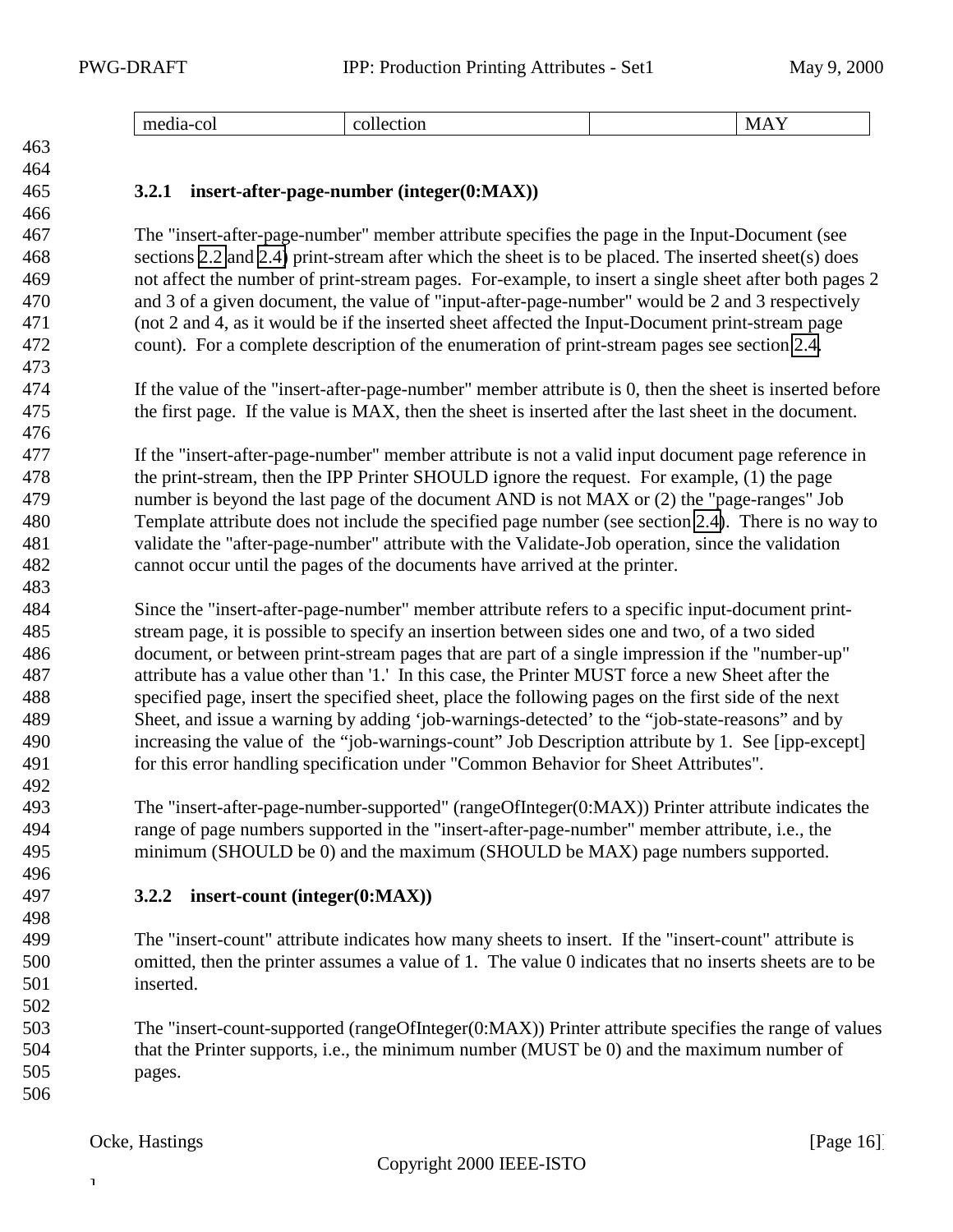#### <span id="page-16-0"></span>**3.2.3 media (type3 keyword | name(MAX)) or media-col (collection)**

 Either the "media" (defined in [ipp-mod] section 4.2.11) or the "media-col" member attribute is used to indicate the media that the Printer MUST use for the insert sheet. The member attributes are the same as those for the "media-col" attribute shown in [Table 7.](#page-25-0)

 The client MUST supply either the "media" or the "media-col" member attribute, but NOT both. If the client supplies such a mal-formed request by supplying neither or both, the Printer MUST (depending on implementation) either (1) reject the request and return the 'client-error-bad-request' status code (see [ipp-mod] section 13.1.4.1) or (2) use either the "media" or the "media-col" member attribute, independent of the value of the "ipp-attribute-fidelity" attribute supplied by the client.

 The "media-supported" (1setOf (type3 keyword | name(MAX))) Printer attribute (defined in [ipp- mod] section 4.2.11) identifies the values of this "media" member attribute (as well as the "media" Job Template attribute) that the Printer supports, i.e., the names of the supported media.

 The "media-col-supported" Printer attribute (defined in section [3.10.16\)](#page-33-0) identifies the keyword names of the member attributes supported in this "media-col" member attribute (as well as the "media-col" Job Template attribute), i.e., the names of the member attributes in [Table 7](#page-25-0) that the Printer supports. 

#### **3.2.4 insert-sheet-default (collection)**

 The "insert-sheet-default" Printer attributes specify the insert sheet(s) that the Printer MUST provide, if any, if the client omits the "insert-sheet" Job Template attribute. The member attributes are defined in [Table 3.](#page-14-0) A Printer MUST support the same member attributes for this default collection attribute as it supports for the corresponding "insert-sheet" Job Template attribute.

 

#### **3.2.5 insert-sheet-supported (1setOf type2 keyword)**

 The "insert-sheet-supported" attribute identifies the keyword names of the member attributes supported in the "insert-sheet" collection Job Template attribute, i.e., the keyword names of the member attributes in [Table 3](#page-14-0) that the Printer supports.

 

#### **3.3 job-account-id (name (MAX))**

 The "job-account-id" attribute is a character string representing the account associated with the job. The "job-account-id" attribute could be a customer name, a sequence of digits referencing an internal billing number, or even a credit card number. How the printer uses the "job-account-id" is implementation dependent. A zero-length value indicates that there is no account name.

- 
-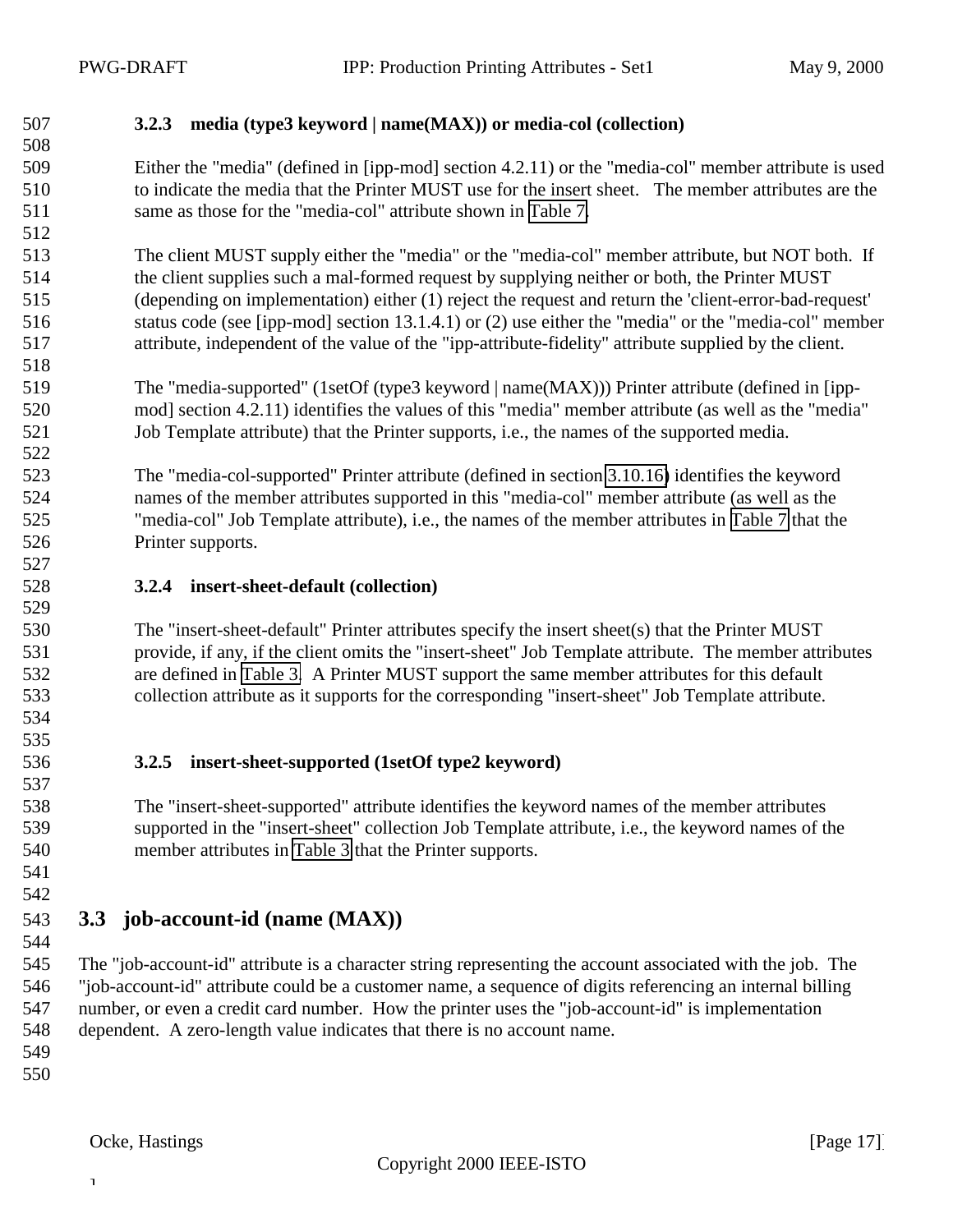- 
- <span id="page-17-0"></span>**3.3.1 job-account-id-supported (integer(1:255))**

 The "job-account-id-supported" attribute indicates the maximum length that the Printer will accept for the "job-account-id" Job Template attribute without truncation. A conforming Printer MUST be able to accept 255 octets without truncation. However, an IPP Printer MAY be implemented as a gateway to another print system that cannot accept the full 255-octet range, in which case the value will be truncated to the maximum length specified by the "job-account-id-supported" attribute.

## 

## **3.4 job-accounting-sheets (collection)**

 This attribute specifies which job accounting sheets MUST be printed with the job. Job accounting sheets typically contain information such as the value of the "job-account-id" attribute, and the number and type of media sheets used while printing the job. The exact information contained on a job accounting sheet is implementation dependent, but should always be a reflection of the account information associated with the job.

 The 'collection' syntax allows a client to specify media for job accounting sheets that is different than the current media being used for the print-stream page impressions. The collection consists of:

- 
- 

| 571 | Table 4 - "job-accounting-sheets" member attributes |  |
|-----|-----------------------------------------------------|--|
|     |                                                     |  |

| Attribute name             | attribute syntax            | request        | <b>Printer Support</b> |
|----------------------------|-----------------------------|----------------|------------------------|
| job-accounting-sheets-type | type3 keyword $ name(MAX) $ | <b>MUST</b>    | <b>MUST</b>            |
| media                      | type3 keyword $ name(MAX) $ | MAY be         | <b>MUST</b>            |
| media-col                  | collection                  | neither or one | <b>MAY</b>             |
|                            |                             | of, but NOT    |                        |
|                            |                             | both           |                        |

- 
- 

#### **3.4.1 job-accounting-sheets-type (type3 keyword | name(MAX))**

 The "job-accounting-sheets-type" member attribute specifies which job accounting sheets format the Printer MUST use to print on the specified media. Standard keyword values are:

| 'none'     | No accounting sheets are to be printed (i.e. printing of job accounting<br>sheets is totally suppressed). |
|------------|-----------------------------------------------------------------------------------------------------------|
| 'standard' | The standard site accounting sheet MUST be printed with the job.                                          |

 The "job-accounting-sheets-type-supported" (1setOf (type3 keyword | name(MAX))) Printer attribute identifies the values of this "job-accounting-sheets-type" member attribute that the Printer supports, i.e., the names of the job accounting sheets supported.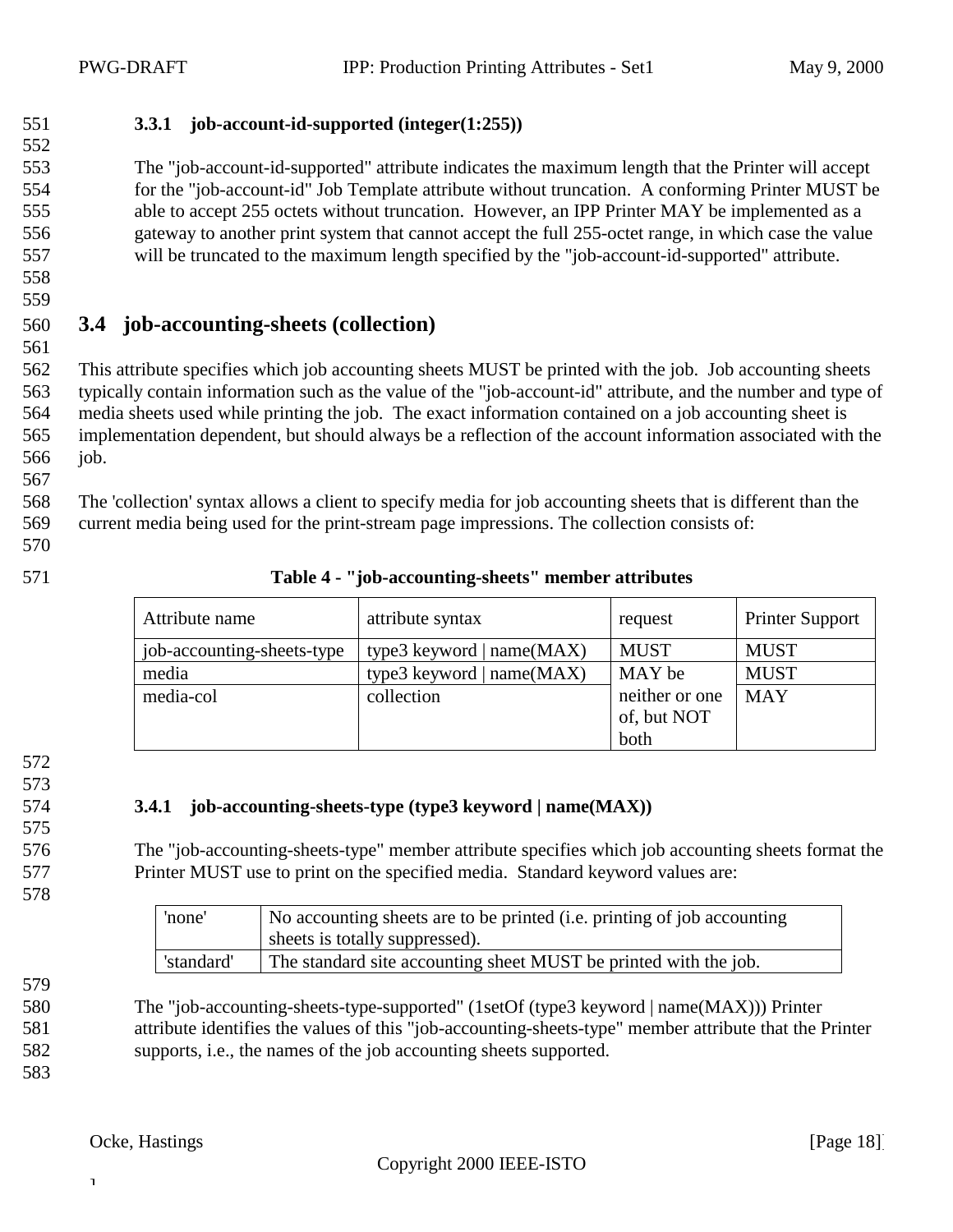#### <span id="page-18-0"></span>**3.4.2 media (type3 keyword | name(MAX)) or media-col (collection)**

 Either the "media" (defined in [ipp-mod] section 4.2.11) or the "media-col" member attribute is used to indicate the media that the Printer SHOULD use for the job accounting sheet. The member attributes are the same as those for the "media-col" attribute shown in [Table 7.](#page-25-0)

 If both the "media" and the "media-col" member attributes are omitted, then the media currently being used by the Printer object for the document copy SHOULD also be used for the accounting sheet. The client MUST NOT supply both the "media" and the "media-col" member attribute. If the client supplies such a mal-formed request by supplying both, the Printer MUST (depending on implementation) either (1) reject the request and return the 'client-error-bad-request' status code (see [ipp-mod] section 13.1.4.1) or (2) use either the "media" or the "media-col" member attribute, independent of the value of the "ipp-attribute-fidelity" attribute supplied by the client.

 The "media-supported" (1setOf (type3 keyword | name(MAX))) Printer attribute (defined in [ipp- mod] section 4.2.11) identifies the values of this "media" member attribute (as well as the "media" Job Template attribute) that the Printer supports, i.e., the names of the media supported.

 The "media-col-supported" Printer attribute (defined in section [3.10.16\)](#page-33-0) identifies the keyword names of the member attributes supported in this "media-col" member attribute (as well as the "media-col" Job Template attribute), i.e., the names of the member attributes in [Table 7](#page-25-0) that the Printer supports.

#### **3.4.3 job-accounting-sheets-default (collection)**

 The "job-accounting-default" Printer attributes specify the job accounting that the Printer MUST provide, if any, if the client omits the "job-accounting" Job Template attribute. The member attributes are defined in [Table 4.](#page-17-0) A Printer MUST support the same member attributes and value for this default collection attribute as it supports for the corresponding "job-accounting-sheets" Job Template attribute.

#### **3.4.4 job-accounting-sheets-supported (1setOf type2 keyword)**

 The "job-accounting-supported" attribute identifies the keyword names of the member attributes supported in the "job-accounting-sheets" Job Template collection attribute, i.e., the keyword names of the member attributes in [Table 4](#page-17-0) that the Printer supports.

### **3.5 job-error-sheet (collection)**

 This attribute specifies which job error sheet MUST be printed with the job. This is a printer specific sheet enumerating any known errors or warnings that occurred during processing. For example: a printer could put the text 'warning: image off page 2," on the error sheet to indicate a possible image processing defect. The printer vendor defines the content of the error sheet. If necessary the error sheet can consist of more than one page of output.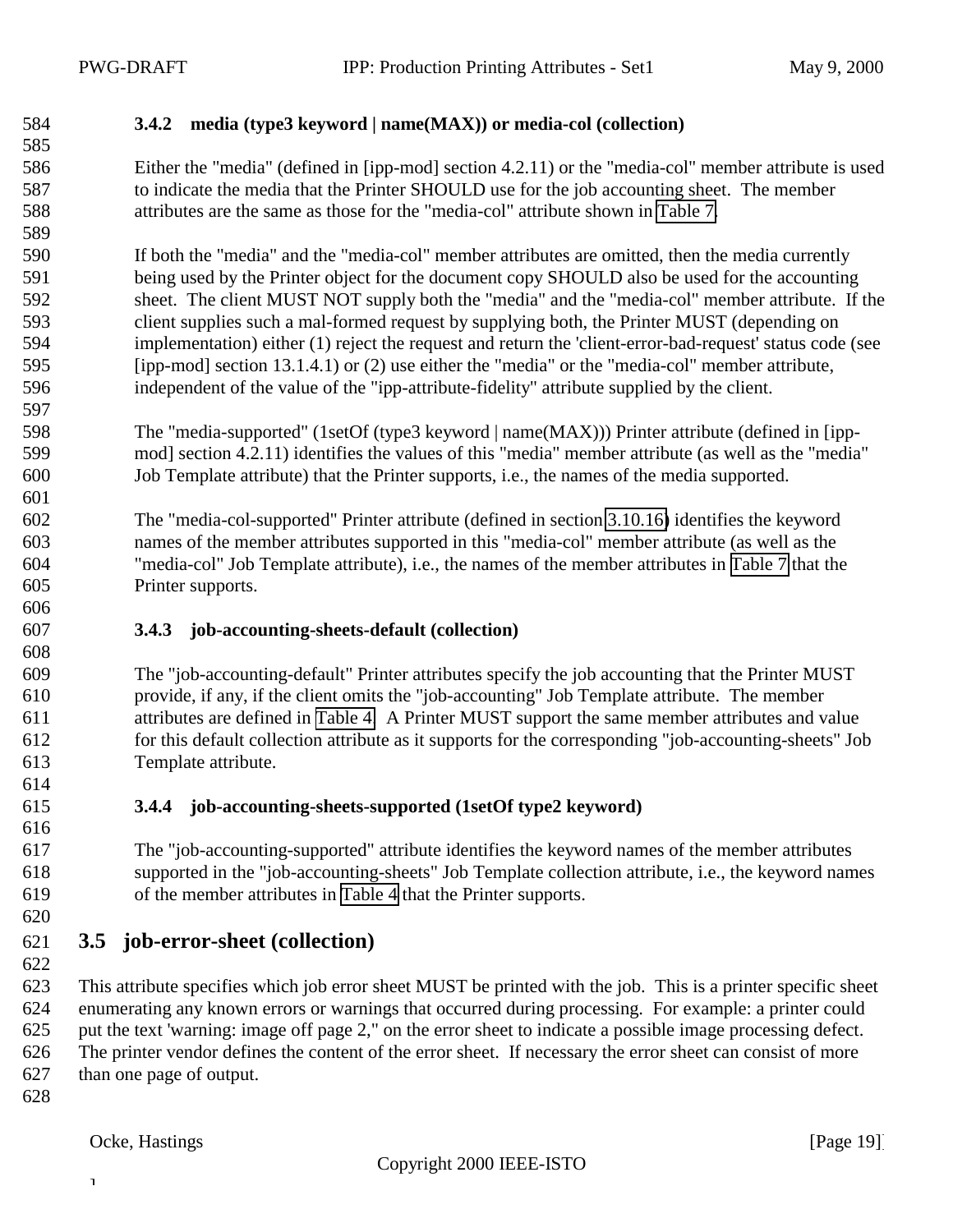<span id="page-19-0"></span>629 If the Printer is producing a job sheet for this job (see section [3.8](#page-22-0) and [ipp-mod] section 4.2.3), then the

630 Printer object MAY print any error and warning information on that same job sheet, i.e., merge the error

631 sheet with the job sheet. This use of the job sheet for errors only applies if the "job-error-sheet" attribute is

632 supplied without either a "media" or "media-col" member attribute. If the "media" or "media-col" member 633 attribute is supplied, a separate error sheet MUST always be used to print errors and warnings.

634

635 The 'collection' syntax allows a client to specify media for job error sheets that is different than the current 636 media being used for the print-stream page impressions. The collection consists of:

- 637
- 

#### 638 **Table 5 - "job-error-sheet" member attributes**

| Attribute name       | attribute syntax            | request        | <b>Printer Support</b> |
|----------------------|-----------------------------|----------------|------------------------|
| job-error-sheet-type | type3 keyword $ name(MAX) $ | <b>MUST</b>    | <b>MUST</b>            |
| job-error-sheet-when | type2 keyword               | <b>MAY</b>     | <b>MAY</b>             |
| media                | type3 keyword $ name(MAX) $ | MAY be neither | <b>MUST</b>            |
| media-col            | collection                  | or one of, but | <b>MAY</b>             |
|                      |                             | NOT both       |                        |

639

641

644

645

649

651

#### 640 **3.5.1 job-error-sheet-type (type3 keyword | name(MAX))**

642 The "job-error-sheet-type" member attribute specifies which job error sheets format that the Printer 643 SHOULD to print error information. Standard keyword values are:

> 'none' No error sheet information is to be printed. (i.e., printing of error sheets is totally suppressed – even if errors or warnings occurred during job processing). 'standard' The standard site or vendor defined error sheet information MUST be printed with the job depending on the conditions specified by the "job-error-sheet-when" attribute.

646 The "job-error-sheet-type-supported" (1setOf (type3 keyword | name(MAX))) Printer attribute 647 identifies the values of this "job-error-sheet-type" member attribute that the Printer supports, i.e., the 648 names of the job error sheets.

#### 650 **3.5.2 job-error-sheet-when (type2 keyword)**

652 The "job-error-sheet-when" member attribute specifies the conditions under which the error sheet 653 information is to be produced. The standard keyword values are:

654

| 'on-error' | Print the error sheet information if and only if errors or warnings occurred |
|------------|------------------------------------------------------------------------------|
|            | during the life of the job.                                                  |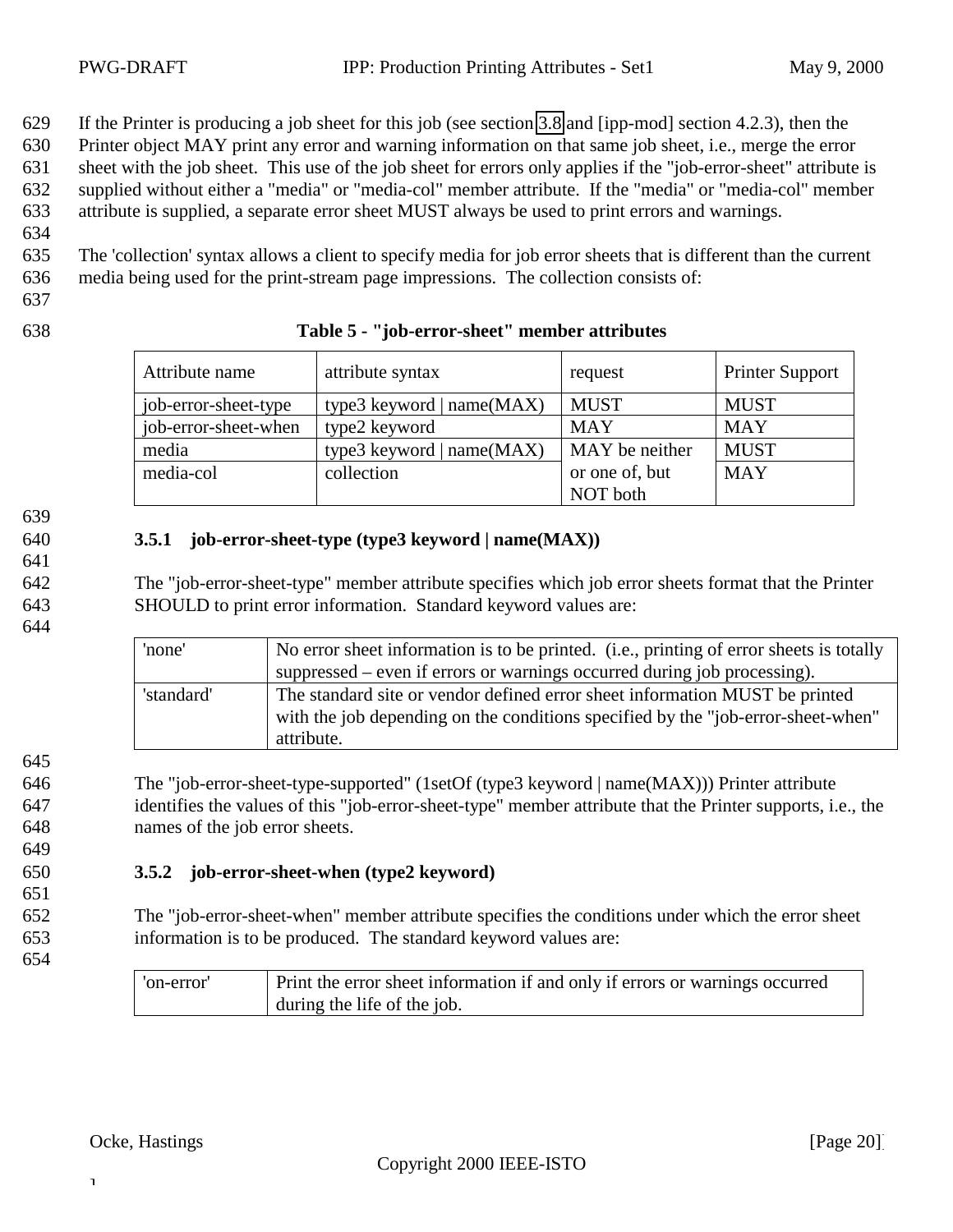<span id="page-20-0"></span>

| 'always' | Always print the error sheet information, i.e., error sheets are printed even if |
|----------|----------------------------------------------------------------------------------|
|          | no errors or warnings occurred during job processing – when no errors or         |
|          | warnings occurred a suitable message will be printed on the sheet to indicate    |
|          | this. The 'always' value gives an explicit indication of whether or not there    |
|          | were errors or warnings detected during the processing of the job.               |

 The "job-error-sheet-when-supported" (1setOf type2 keyword) Printer attribute identifies the values of this "job-error-sheet-when" member attribute that the Printer supports, i.e., the possible conditions under which the job error sheet will be printer.

#### **3.5.3 media (type3 keyword | name(MAX)) or media-col (collection)**

 Either the "media" (defined in [ipp-mod] section 4.2.11) or the "media-col" member attribute is used to indicate the media that the Printer SHOULD be use for the job error sheets. The member attributes are the same as those for the "media-col" attribute shown in [Table 7.](#page-25-0)

 If the client omits both of the "media" or the "media-col" member attributes, the Printer prints any job sheet error information on either the job sheet, if it is being produced, or a separate sheet using the media of the document, depending on implementation.

 The client MUST NOT supply both the "media" and the "media-col" member attribute. If the client supplies such a mal-formed request by supplying both, the Printer MUST (depending on implementation) either (1) reject the request and return the 'client-error-bad-request' status code (see [ipp-mod] section 13.1.4.1) or (2) use either the "media" or the "media-col" member attribute, independent of the value of the "ipp-attribute-fidelity" attribute supplied by the client.

 The "media-supported" (1setOf (type3 keyword | name(MAX))) Printer attribute (defined in [ipp- mod] section 4.2.11) identifies the values of this "media" member attribute (as well as the "media" Job Template attribute) that the Printer supports, i.e., the names of the supported media.

 The "media-col-supported" Printer attribute (defined in section [3.10.16\)](#page-33-0) identifies the keyword names of the member attributes supported in this "media-col" member attribute (as well as the "media-col" Job Template attribute), i.e., the names of the member attributes in [Table 7](#page-25-0) that the Printer supports.

**3.5.4 job-error-sheet-default (collection )**

 The "job-error-sheet-default" Printer attributes specify the job error sheets that the Printer MUST provide, if any, if the client omits the "job-error-sheet" Job Template attribute. The member attributes are defined in [Table 5.](#page-19-0) A Printer MUST support the same member attributes and values for this default attribute as it supports for the corresponding "job-error-sheet" Job Template attribute.

 An implementation SHOULD be configured out-of-the-box so that the "job-error-sheet-default" Printer Attribute has the collection value consisting of the "job-error-sheet-type" with a value of: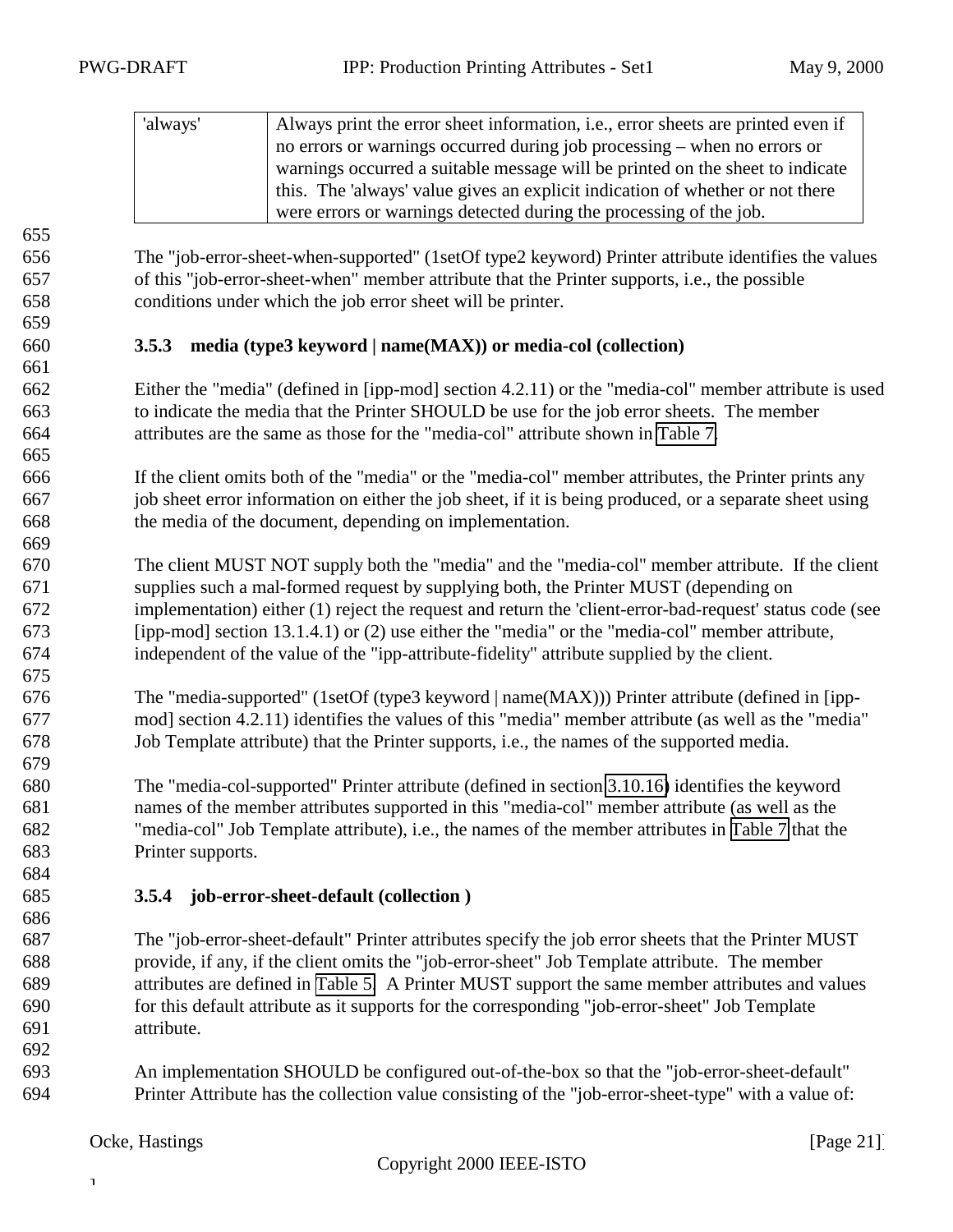- <span id="page-21-0"></span> 'standard' rather than 'none'. Then the Administrator and End Users have to explicitly turn off error information.
- 
- 

### **3.5.5 job-error-sheet-supported (1setOf type2 keyword)**

- The "job-error-sheet-supported" attribute identifies the names of the member attributes supported in the "job-error-sheet" Job Template collection attribute, i.e., the keyword names of the member attributes in [Table 5](#page-19-0) that the Printer supports.
- 

#### **3.6 job-message-to-operator (text(MAX))**

 This attribute carries a message from the user to the operator to indicate something about the processing of the print job. A zero length text value indicates no message.

 Note: this attribute may be used in conjunction with the IPP 1.0 "job-hold-until" Job Template attribute (see [ipp-mod] section 4.2.2); specifically with the 'indefinite' value. This combination allows a client to specify instructions to the operator, while simultaneously preventing the job from being processed until some operator intervention occurs. This combination is particularly useful in production printing environments, where printer configuration may be required to properly print the job.

#### **3.6.1 job-message-to-operator-supported (integer(0:1023))**

 The "job-message-to-operator-supported" attribute indicates the maximum length that the Printer will accept for the "job-message-to-operator" Job Template attribute without truncation. A conforming Printer MUST be able to accept 1023 octets without truncation. However, an IPP Printer MAY be implemented as a gateway to another print system that cannot accept the full 1023 octet range, in which case the value will be truncated to the maximum length specified by the "job-message-to-operator-supported" attribute..

 

## **3.7 job-recipient-name (name(MAX))**

 This attribute contains the name of the person that is to receive the output of the job. The value of the "job- recipient-name" attribute is commonly printed on job sheets printed with the job. An example of another use of the "job-recipient-name" attribute is if the printer accesses a database to get job delivery instructions for the recipient of a job. A zero-length value indicates that there is no job recipient name.

 If the client omits this attribute in a create request, the printer MAY use the "job-recipient-name-default" attribute value, unless it has not been configured by the administrator, or MAY use the "authenticated user" name (see [IPP-MOD] section 8.3), depending on implementation.

#### **3.7.1 job-recipient-name-supported (integer(0:255))**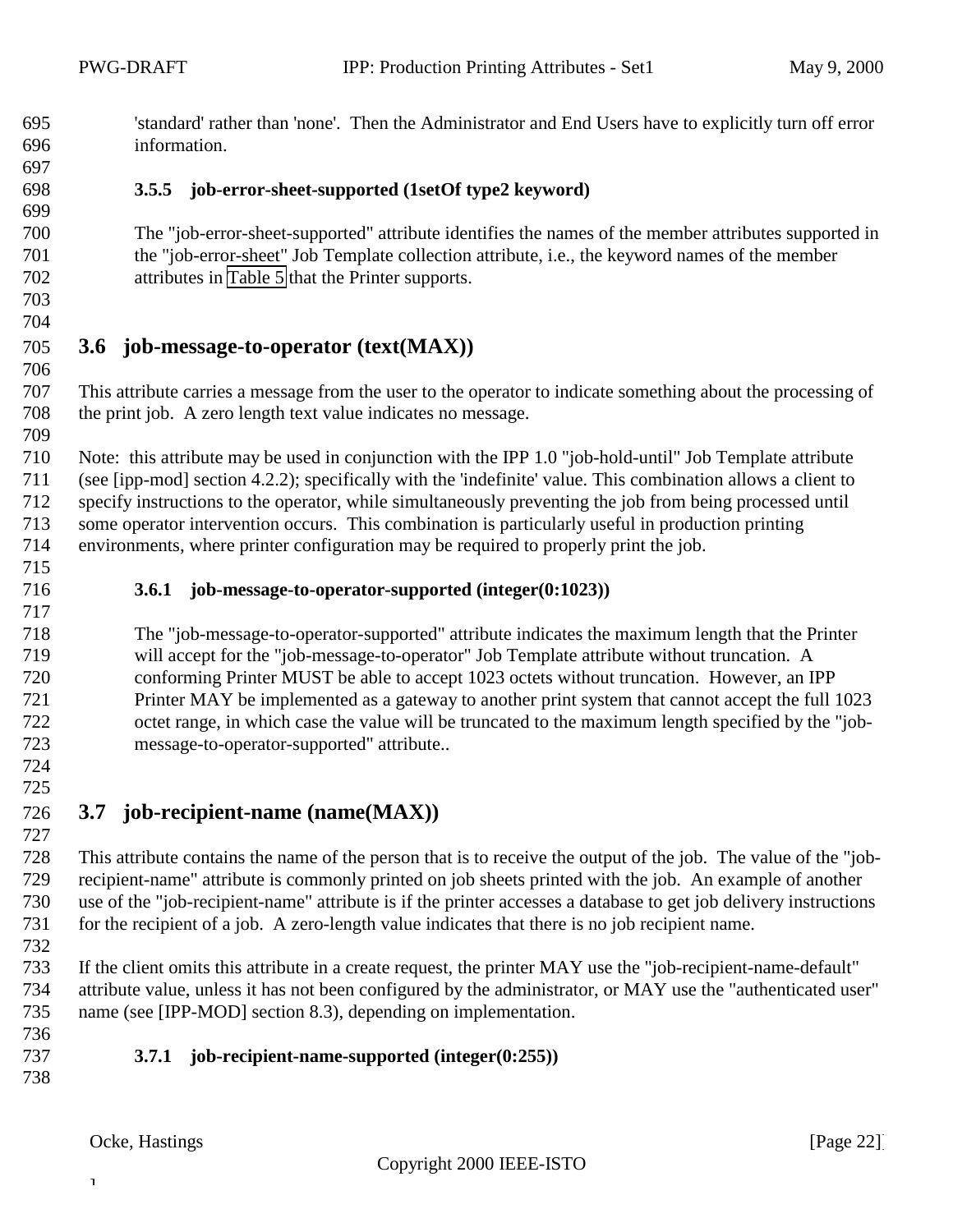<span id="page-22-0"></span> The "job-recipient-name-supported" attribute indicates the maximum length that the Printer will accept for the "job-recipient-name" Job Template attribute without truncation. A conforming Printer MUST be able to accept 255 octets without truncation. However, an IPP Printer MAY be implemented as a gateway to another print system that cannot accept the full 255 octet range, in which case the value will be truncated to the maximum length specified by the "job-recipient-name-supported" attribute.

 

#### **3.8 job-sheets-col (collection) - augments IPP/1.1 "job-sheets"**

 This attribute augments the IPP/1.1 "job-sheets" attribute (define in [ipp-mod] section 4.2.3). The 'collection' attribute syntax allows a client to specify media for job sheets that is different than the current media being used for the print stream images. An example of where this is useful is for separator sheets, which may allow easier distinction of document copies.

Table 6 lists the member attributes of the "job-sheets-col" collection attribute:

#### **Table 6 - "job-sheets-col" member attributes**

| Attribute name     | attribute syntax            | request                       | <b>Printer Support</b> |
|--------------------|-----------------------------|-------------------------------|------------------------|
| $\vert$ job-sheets | type3 keyword $ name(MAX) $ | <b>MUST</b>                   | <b>MUST</b>            |
| media              | type3 keyword   $name(MAX)$ | MUST be one MUST              |                        |
| media-col          | collection                  | or the other, but $\vert$ MAY |                        |
|                    |                             | NOT both                      |                        |

#### **3.8.1 job-sheets (type3 keyword | name(MAX))**

 The "job-sheets" member attribute specifies which job sheets to print on the specified media. The values for this member attribute are identical to the keyword and name values for the "job-sheets" Job Template attribute itself, including the 'none' value, and convey the same semantics.

 The "job-sheets-supported" (1setOf (type3 keyword | name(MAX))) Printer attribute specifies which are the values of this "job-sheets" member attribute (as well as the IPP/1.1 "job-sheets" Job Template attribute) that the Printer supports.

#### **3.8.2 media (type3 keyword | name(MAX)) or media-col (collection)**

- Either the "media" (defined in [ipp-mod] section 4.2.11) or the "media-col" member attribute is used to indicate the media that the Printer SHOULD use for the job sheet. The member attributes are the same as those for the "media-col" attribute shown in [Table 7.](#page-25-0)
- The client MUST supply either the "media" or the "media-col" member attribute, but NOT both. If the client supplies such a mal-formed request by supplying neither or both, the Printer MUST (depending on implementation) either (1) reject the request and return the 'client-error-bad-request'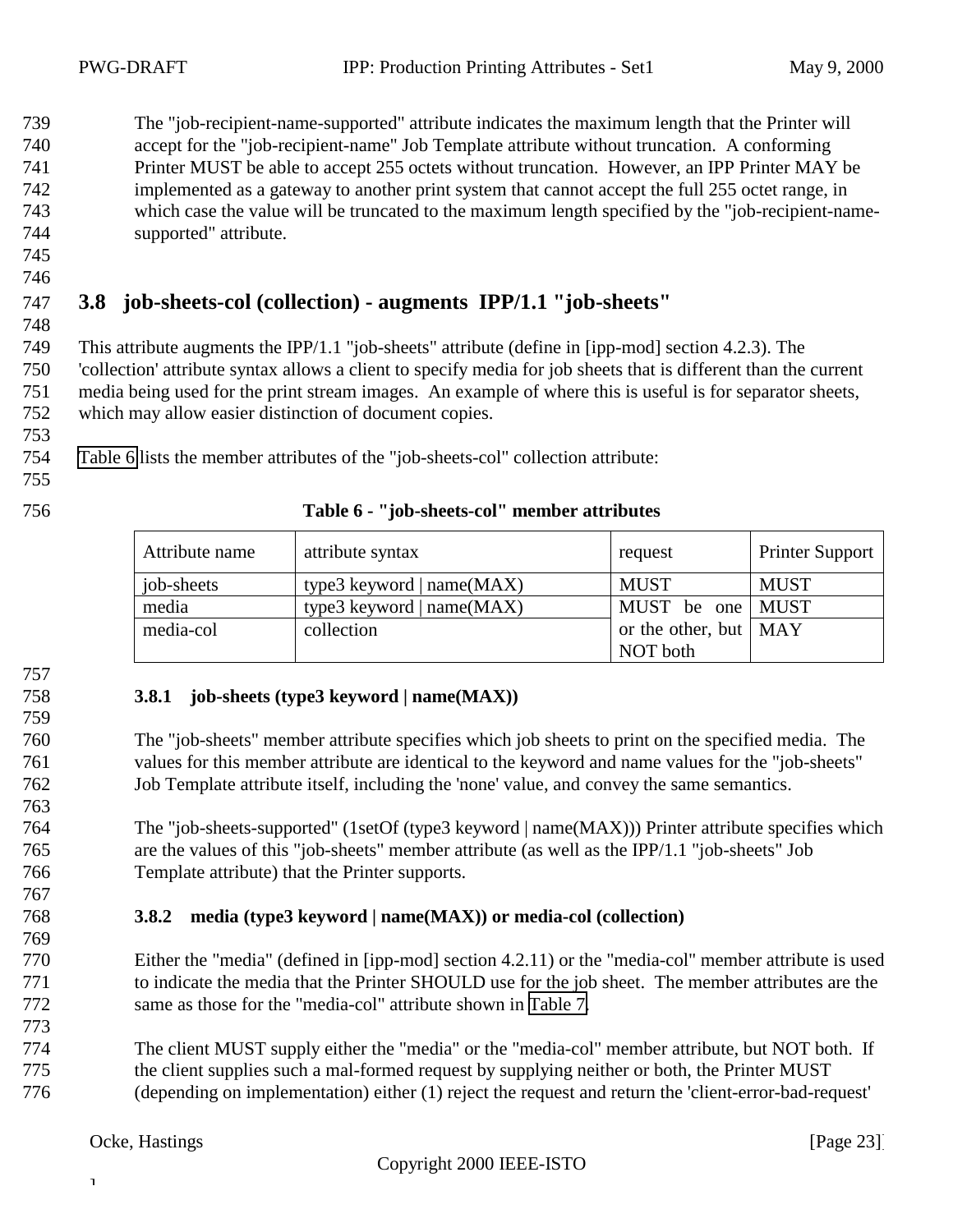<span id="page-23-0"></span> status code (see [ipp-mod] section 13.1.4.1) or (2) use either the "media" or the "media-col" member attribute, independent of the value of the "ipp-attribute-fidelity" attribute supplied by the client.

 The "media-supported" (1setOf (type3 keyword | name(MAX))) Printer attribute (defined in [ipp- mod] section 4.2.11) identifies the values of this "media" member attribute (as well as the "media" Job Template attribute) that the Printer supports, i.e., the names of the supported media.

 The "media-col-supported" Printer attribute (defined in section [3.10.16\)](#page-33-0) identifies the keyword names of the member attributes supported in this "media-col" member attribute (as well as the "media-col" Job Template attribute), i.e., the names of the member attributes in [Table 7](#page-25-0) that the Printer supports.

#### **3.8.3 job-sheets-col-default (collection)**

 The "job-sheets-default (see [ipp-mod] section 4.2.3) attribute and the "job-sheets-col-default" Printer attribute specify the job sheets that the Printer MUST provide, if the client omits both the "job-sheets" and the "job-sheets-col" Job Template attribute in the Job Creation operation (and the PDL doesn't include a job sheets specification). The member attributes are defined in [Table 6.](#page-22-0) A Printer MUST support the same member attributes for this default collection attribute as it supports 796 for the corresponding "job-sheets-col" Job Template attribute. 

 The "job-sheets-default" and "job-sheets-col-default" Printer attributes SHOULD both be configured to specify job-sheet instances and they SHOULD specify the same job sheet instance. If the administrator sets one of them to a value (either locally or with the Set-Printer-Attributes operation - see [ipp-set]), the Printer SHOULD set the other attribute's value to specify the same job sheet instance. The reason to have both default attributes configured, is so that clients that only know about the "job-sheets" attribute will see the "job-sheets-default" attribute, while clients that know about the "job-sheets-col" attribute will be able to determine the characteristics of the job sheet default.

#### **3.8.4 job-sheets-col-supported (1setOf type2 keyword)**

 The "job-sheets-col-supported" attribute identifies the keyword names of the member attributes supported in the "job-sheets-col" collection Job Template attribute, i.e., the keyword names of the member attributes in [Table 6](#page-22-0) that the Printer supports.

 

## **3.9 job-sheet-message (text(MAX))**

- This attribute is used to convey a message that is delivered with the job, and may be printer on a job sheet (e.g., the 'standard' job sheet). The message may contain any type of information, but typically includes either instructions for offline processing (e.g., finishing), or a message for the job recipient.
- 

#### **3.9.1 job-sheet-message-supported (integer(0:1023))**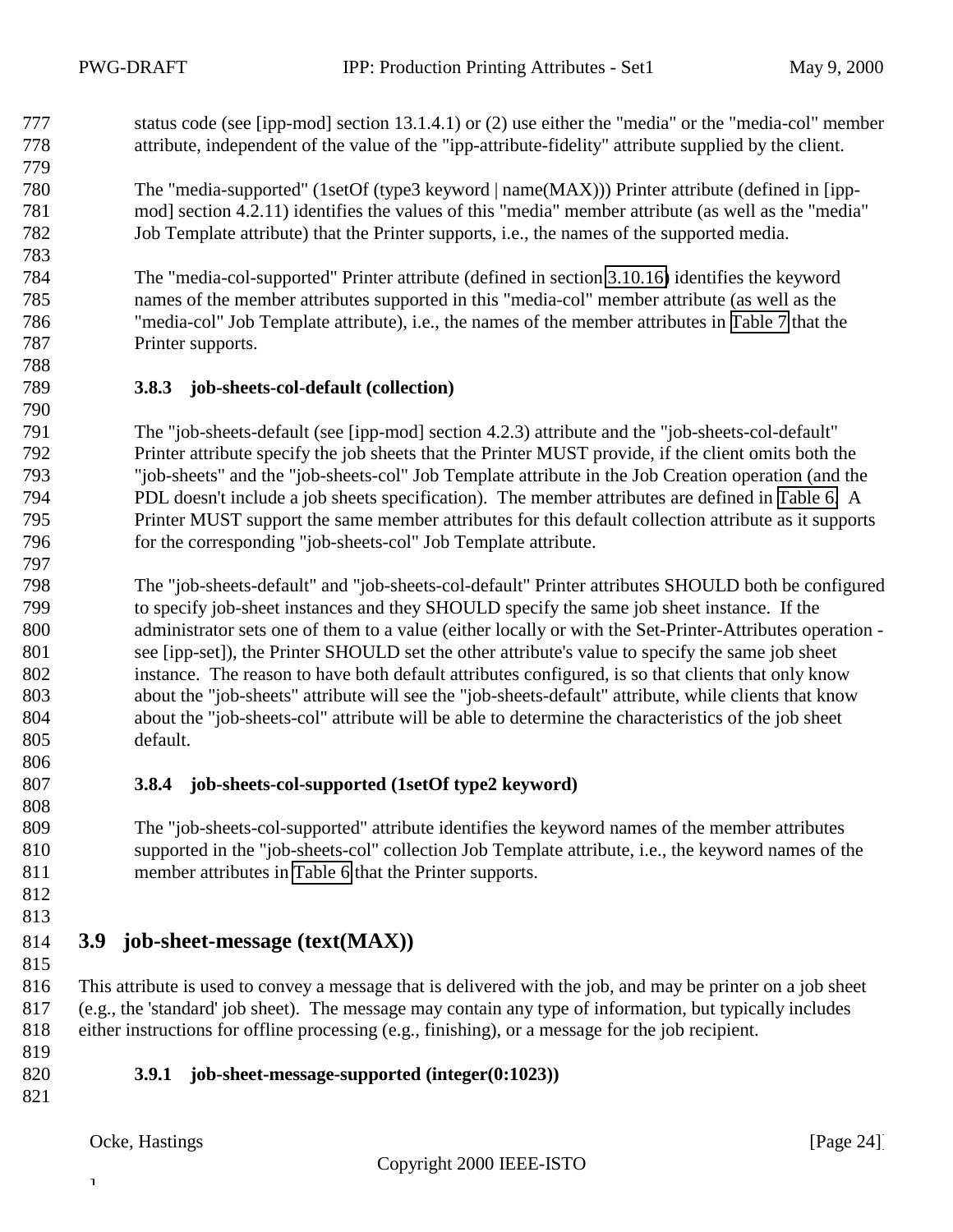<span id="page-24-0"></span> The "job-sheet-message-supported" attribute indicates the maximum length that the Printer is able to accept for the "job-sheet-message" Job Template attribute without truncation. A conforming Printer MUST be able to accept 1023 octets without truncation. However, an IPP Printer MAY be implemented as a gateway to another print system that cannot accept the full 1023 octet range, in which case the value will be truncated to the maximum length specified by the "job-sheet-message-supported" attribute.

 

#### **3.10 media-col (collection) - augments IPP/1.1 "media"**

 This attribute augments the "media" Job Template attribute (defined in [ipp-mod] section 4.2.11). This collection attribute enables a client end user to submit a list of media characteristics to the Printer as a way to more completely specify the media for the Printer to be used. Each member attribute of the collection identifies a media characteristic. A Printer MAY support the "media" attribute without supporting the "media-col" attribute. However, if a Printer supports the "media-col" attribute, it MUST also support the "media" attribute.

839 Each value of the "media" (type2 keyword | name) attribute uniquely identifies an instance of media. Each combination of values of the "media-col" collection attribute also uniquely identify an instance of media. Depending on implementation and site policy, not all media instances need have media names. Such media instances that do not have media names associated with them are accessible using the "media-col" attribute only. In other words, when a media data base is created by an implementation and/or an administrator, each media name is associated with a media instance, but each media instance NEED NOT have a media name associated with it. Thus the standard name 'iso-a4-white' is associated with a particular instance of media, say, a 20 pound, 210 mm x 297 mm size, and white color media instance. If there are other media instances of the same size and color, but differ in some other characteristic, such as weight, then they MUST each have different names or not have a name at all. A Printer MUST NOT have two instances of media that have all of the same characteristics. The "media-description" member attribute (see section [3.10.1\)](#page-25-0) MUST be used to distinguish two or more media instances that would otherwise have the same characteristics.

 When associating standard media keywords with media instances to be used with the "media" attribute, the implementation and/or the administrator SHOULD associate them with media instances whose characteristics are what users would normally expect. For example, the 'iso-a4-white' keyword SHOULD be associated with a media instance that is A4 in size, 20 pound or 24 pound in weight, white in color, with an opaque opacity, no holes, no tabs, etc.

 The standard media keywords that identify media sizes, such as 'iso-a4' and 'na-letter', are associated with any media in an input tray that is configured for that media size. Thus specifying media size keywords with the "media" attribute does not guarantee reproducible results from one job submission to another, since different media of the same size may be present from one time to the next. If none of the input trays are configured for that size, the association with a media instance is implementation dependent.

 The client MUST NOT supply both the "media" and the "media-col" Job Template attributes in a Job Creation request. If the client supplies such a mal-formed request by supplying both, the Printer MUST (depending on implementation) either (1) reject the request and return the 'client-error-bad-request' status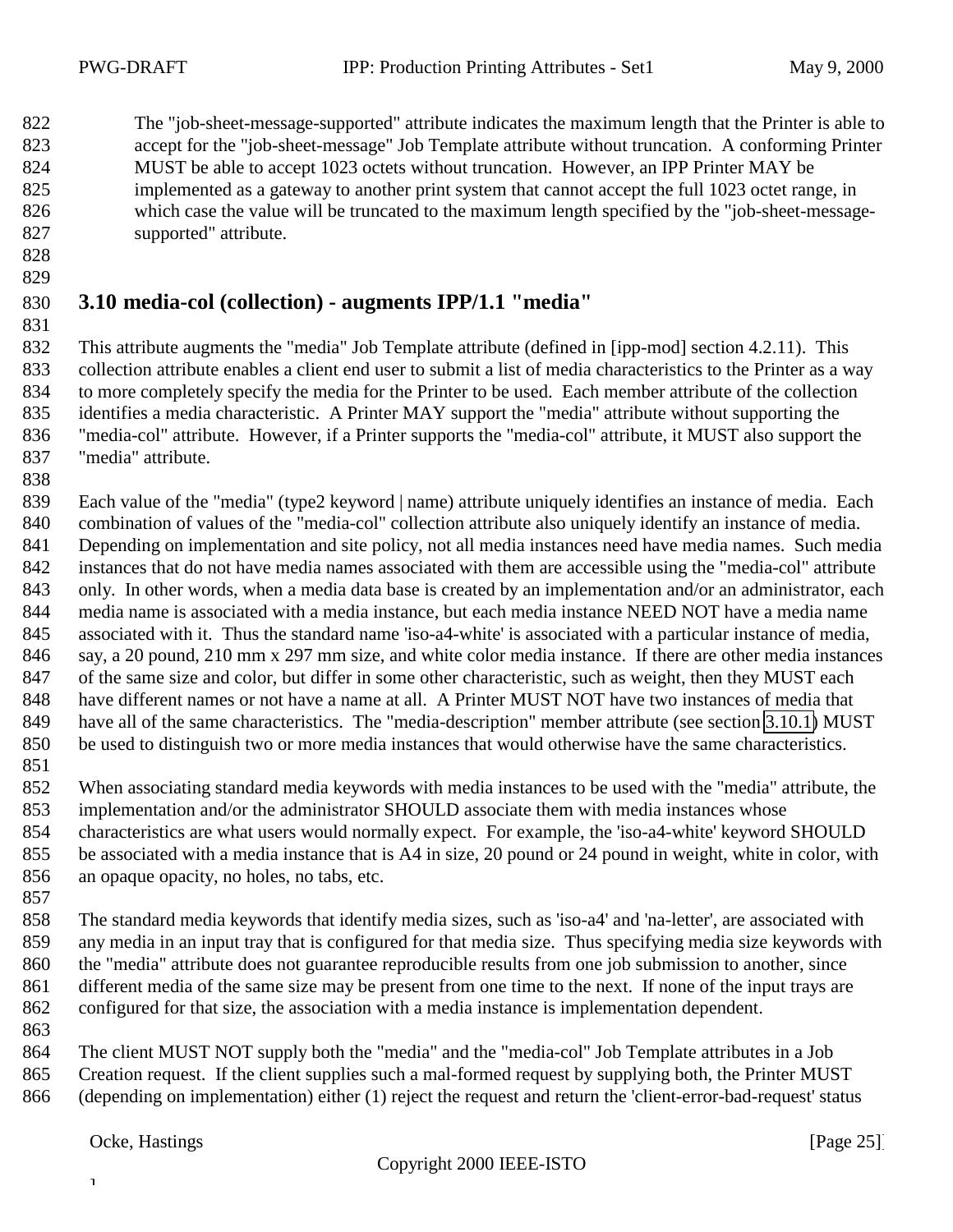- <span id="page-25-0"></span>867 code (see [ipp-mod] section 13.1.4.1) or (2) use either the "media" or the "media-col" attribute, independent 868 of the value of the "ipp-attribute-fidelity" attribute supplied by the client.
- 869

870 A number of collection Job Template attributes defined in this document have both the "media" and

871 "media-col" member attributes. The same rule against supplying both in a request holds for these collection

872 attributes. Those Job Template attributes whose sole purpose is to specify the media are defined so that the

873 Printer MUST use the requested media, while those that have additional purposes as well are defined so

874 that the Printer SHOULD use the requested media.

875

876 Table 7 lists the member attributes of the "media-col" collection attribute:

- 877
- 

| 878 |  | Table 7 - "media-col" member attributes |
|-----|--|-----------------------------------------|
|     |  |                                         |

| Attribute name      | attribute syntax            | request    | <b>Printer Support</b> |
|---------------------|-----------------------------|------------|------------------------|
| media-description   | type3 keyword   name(MAX)   | <b>MAY</b> | <b>MAY</b>             |
| media-color         | type3 keyword   name(MAX)   | <b>MAY</b> | <b>MAY</b>             |
| media-opacity       | type3 keyword               | <b>MAY</b> | <b>MAY</b>             |
| media-pre-printed   | boolean                     | <b>MAY</b> | <b>MAY</b>             |
| media-tabs          | type3 keyword               | <b>MAY</b> | <b>MAY</b>             |
| media-hole-count    | integer                     | <b>MAY</b> | <b>MAY</b>             |
| media-order-count   | integer                     | <b>MAY</b> | <b>MAY</b>             |
| media-label-type    | type3 keyword   name(MAX)   | <b>MAY</b> | <b>MAY</b>             |
| media-size          | collection                  | <b>MAY</b> | <b>MUST</b>            |
|                     |                             |            |                        |
| media-weight-metric | integer(0:MAX)              | <b>MAY</b> | <b>MAY</b>             |
| media-weight-       | integer(0:MAX)              | <b>MAY</b> | <b>MAY</b>             |
| english             |                             |            |                        |
| media-back-coating  | type3 keyword   $name(MAX)$ | <b>MAY</b> | <b>MAY</b>             |
| media-front-coating | type3 keyword   name(MAX)   | <b>MAY</b> | <b>MAY</b>             |
| media-recycled      | type3 keyword   $name(MAX)$ | <b>MAY</b> | <b>MAY</b>             |

879

880 When media is specified by characteristic using the 'collection' attribute syntax, the printer object MUST 881 match the requested media exactly. The "media-col" collection member attributes definitions are:

- 882
- 883
- 885

#### 884 **3.10.1 media-description (type3 keyword | name(MAX))**

 The "media-description" member attribute is used to specify a media description. The "media- description" member attribute is treated as just another characteristic of the media that the printer must match to select the correct media. Furthermore, more than one medium instance can have the same 'keyword' or 'name' value. As with any 'keyword | name' value, the client SHOULD localize the 'keyword' value, but not the 'name' value.

891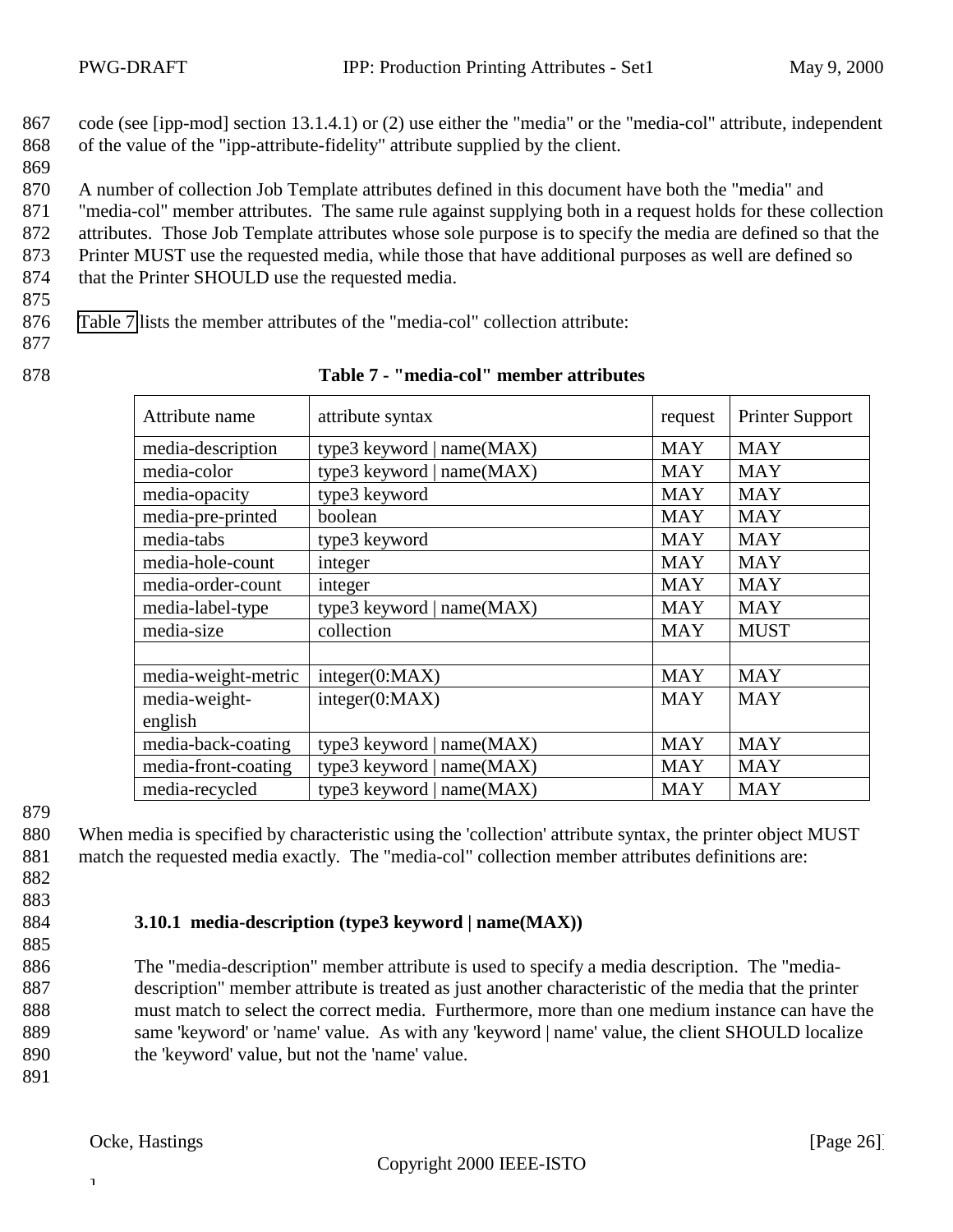<span id="page-26-0"></span> The value of the "media-description" member attribute can be any of the keyword or name values defined for the "media" Job Template attribute (see [ipp-mod] section 4.2.11 and section [6.3](#page-44-0) in this document) or any other name value defined by the implementation or administrator that is a description. But, unlike the "media" attribute 'keyword' values, the 'keyword' value of the "media- description" member attribute MUST have no specific semantic meaning to the Printer. For example, if the keyword value is one of the input tray keywords, the Printer MUST NOT use that value to pull the media from that tray. If the client wants to select the media in a particular tray, no matter what it is, then the client MUST supply that tray keyword name, say, 'top', in the "media" Job Template attribute, instead of using the "media-description" member attribute. Similarly, if the text string happens to be the same as one of the media size names, the Printer MUST NOT use that value to select a media of that size. When supplying the "media-col" attribute, the client MUST use the "media-size" member attribute to specify the size. If the client wants to select the media of a particular size, no matter what it is, then the client MUST supply that size keyword name, say 'iso- a4', in the "media" Job Template attribute, instead of using the "media-description" member attribute.

 For example, suppose that a Printer supports two A4 media that are identical, except that one has three punched holes and the other does not. If the "media-hole-count" member attribute (see section [3.10.6\)](#page-28-0) is supported, then one will have the value, say, '3' and the other '0'. In such a case, the "media-description" attribute is not needed to distinguish between the two media instances. However, if the "media-hole-count" member attribute is not supported, the "media-description" MUST have different values for the two media, say, 'punched' and 'un-punched' (or a zero length 'name' string), respectively. The "media-description" member attribute could contain any additional information, such as the size, weight, color, etc. However, the client cannot localize any 'name' values (only pre-defined standard 'keyword' values) to the locale of the user. In order to allow the users to access these two media instances most simply using the "media" attribute, they SHOULD each have names associated with them, such as the 'iso-a4-punched' name (defined by the 919 administrator) and the 'iso-a4-white' keyword (defined in IPP/1.1 - see [ipp-mod] Appendix C).

- As another example of the use of the "media-description" member attribute to distinguish two media instances that otherwise would have identical characteristics, there are a number of IPP/1.1 media keywords that a user would expect to have the same characteristics. For example, 'na-letter' and 'a' are both 8.5 by 11 inches. If they would be associated with media instances that have the same characteristics, the administrator MUST put two different values in their "media-description" member attributes, say, 'na-letter' and 'a'.
- 928 The "media-description-supported" (1setOf (type3 keyword | name(MAX))) Printer attribute identifies the values of this "media-description" member attribute that the Printer supports, i.e., the descriptions supported.
- **3.10.2 media-color (type3 keyword | name(MAX))**
- The "media-color" attribute indicates the desired color of the media being specified.
- Standard keyword values for "media-color" are: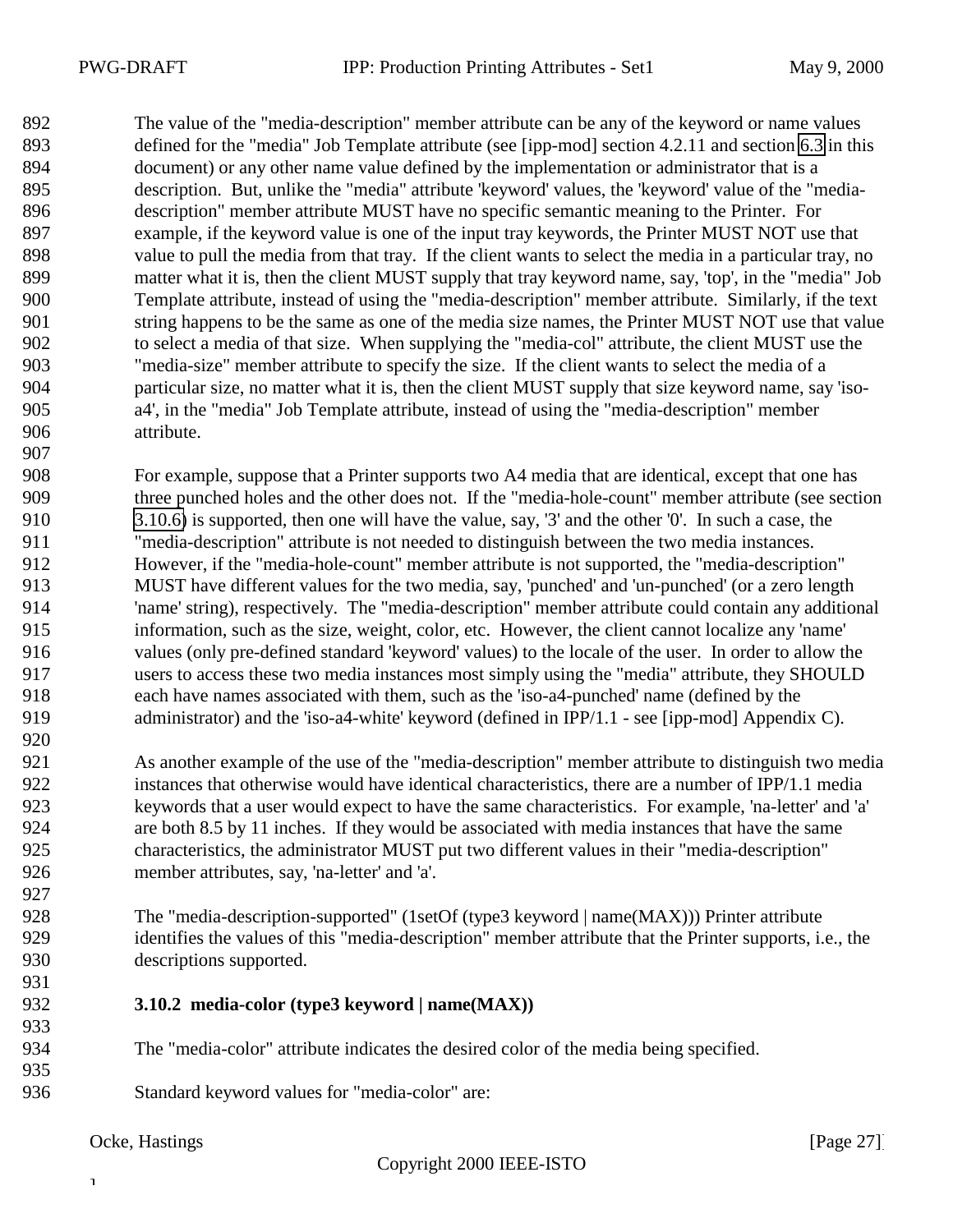<span id="page-27-0"></span>

| 'clear'     | The specified media should have no color. |
|-------------|-------------------------------------------|
| 'white'     | The specified media should be white.      |
| 'pink'      | The specified media should be pink.       |
| 'yellow'    | The specified media should be yellow.     |
| 'blue'      | The specified media should be blue.       |
| 'green'     | The specified media should be green.      |
| 'buff'      | The specified media should be buff.       |
| 'goldenrod' | The specified media should be goldenrod.  |
| 'red'       | The specified media should be red.        |
| 'gray'      | The specified media should be gray.       |
| 'ivory'     | The specified media should be ivory.      |
| 'orange'    | The specified media should be orange.     |

938

942

944

947

949

951

953

954

957

959

939 Note: The standard keyword values for the "media-color" attribute are derived primarily from the 940 Printer MIB [RFC1759] prtInputMediaColor standard values with the addition of 'blue', 'red', 'gray', 941 'ivory', 'orange', and 'clear' (instead of 'transparent' - see section 3.10.3).

943 Custom paper colors can be specified using the 'name' (MAX) attribute syntax of the color attribute.

945 The "media-color-supported" (1setOf (type3 keyword | name(MAX))) Printer attribute identifies the 946 values of this "media-color" member attribute that the Printer supports, i.e., the colors supported.

#### 948 **3.10.3 media-opacity (type3 keyword)**

950 The "media-opacity" attribute indicates the desired opaqueness of the media being specified.

952 Standard keyword values for "opacity" are:

| 'opaque'                                                    | The specified media should be opaque. |
|-------------------------------------------------------------|---------------------------------------|
| The specified media should be transparent.<br>'transparent' |                                       |

955 The "media-opacity-supported" (1setOf type3 keyword) Printer attribute identifies the values of this 956 "media-opacity" member attribute that the Printer supports, i.e., the opacities supported.

#### 958 **3.10.4 media-pre-printed (type3 keyword | name(MAX))**

 The "media-pre-printed" attribute indicates that the pre-printed characteristics of the desired media. Examples of pre-printed media include forms and company letterhead. If the value is 'blank', the Printer MAY use an electronic representation of a form, if the medium has some imaged information already associated with it. The standard keyword values for "media-pre-printed" are:

964

'blank' The desired medium is not pre-printed.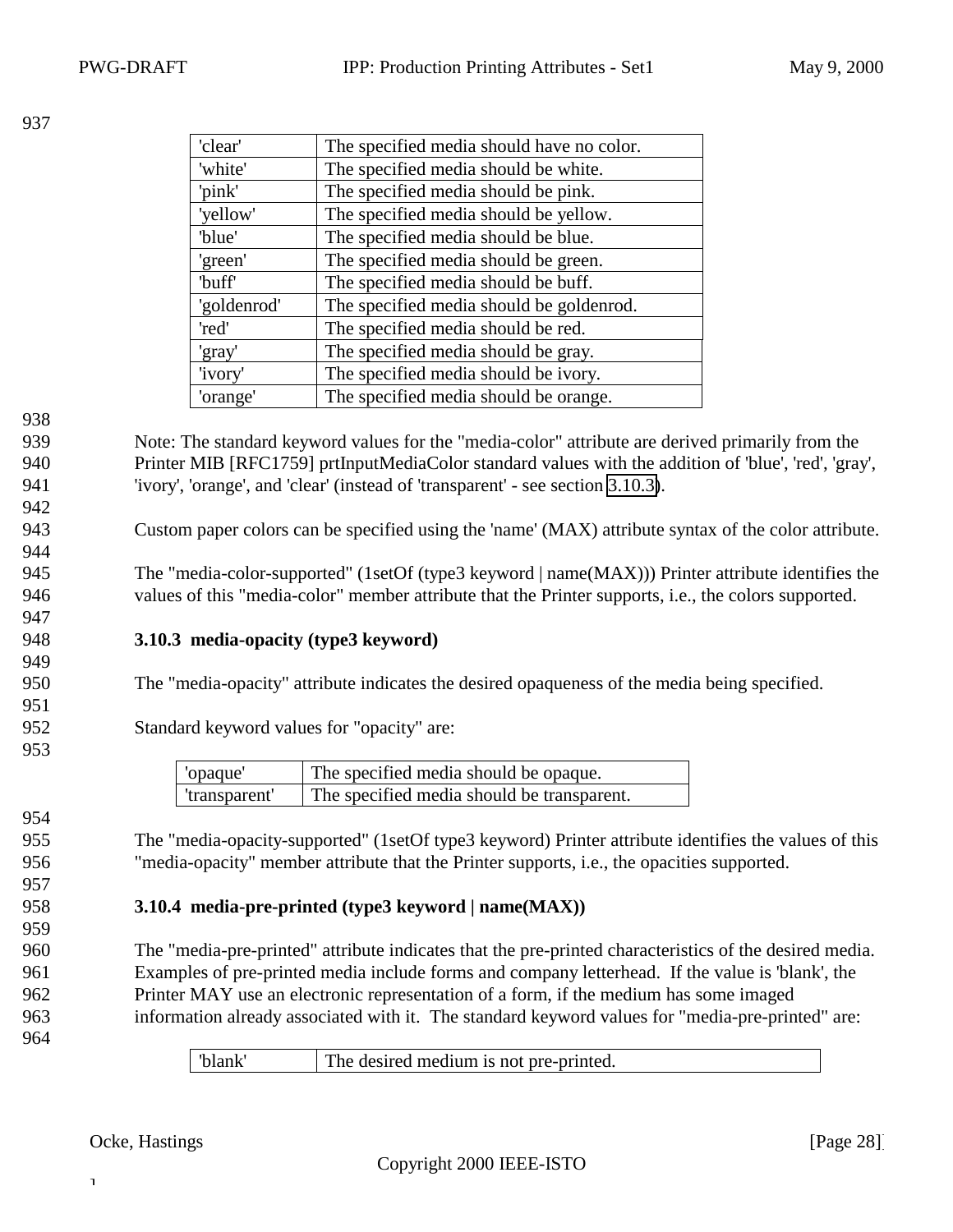| 'pre-printed' | The desired medium is pre-printed; the other attributes identify<br>which medium instance and so what is actually pre-printed. |
|---------------|--------------------------------------------------------------------------------------------------------------------------------|
| letter-head'  | The site-defined letter head pre-printed is desired.                                                                           |

<span id="page-28-0"></span> The "media-pre-printed-supported" (1setOf (type3 keyword | name(MAX)) Printer attribute identifies the values of this "media-pre-printed" member attribute that the Printer supports.

#### **3.10.5 media-tabs (type3 keyword)**

The "media-tabs" member attribute indicates that the desired media should have tabs.

- Standard keyword values for "media-tabs" are:
- 

| 'none'     | There are no tabs on the desired media                           |
|------------|------------------------------------------------------------------|
| 'pre-cut'  | The desired media has tabs, each of which extends only partially |
|            | along a given edge.                                              |
| 'full-cut' | The desired media has tabs which along the entire length of a    |
|            | given edge.                                                      |

 The "media-tabs" member attribute does not imply that media is ordered in any way. Ordered media is specified only using the "media-order-count" member attribute (see section 3.10.7). If the tabbed media is ordered, then the order MUST be indicated using the "media-order-count" member attribute.

981 The "media-tabs-supported" (1setOf (type3 keyword | name(MAX))) Printer attribute identifies the values of this "media-tabs" member attribute that the Printer supports, i.e., the tabs supported.

#### **3.10.6 media-hole-count (integer(0:MAX))**

 The "media-hole-count" attribute indicates the number of pre-drilled holes in the desired media. A value of 0 (zero) indicates that no holes should be present in the media.

 The "media-hole-count-supported" (1setOf rangeOfInteger(0:MAX)) Printer attribute identifies the ranges of values of this "media-hold-count" member attribute that the Printer supports.

#### **3.10.7 media-order-count (integer(1:MAX))**

 The "media-order-count" attribute indicates the number of sheets, within an ordered sequence of sheets; after which the sequence begins to repeat. For example, third cut tab stock has an order count of 3 (this is also sometimes called the modulus of the ordered media).

- If the "media-order-count" is 1, then the media is not ordered.
- The "media-order-count-supported" (rangeOfInteger(1:MAX)) Printer attribute identifies the range of values of this "media-order-count" member attribute that the Printer supports.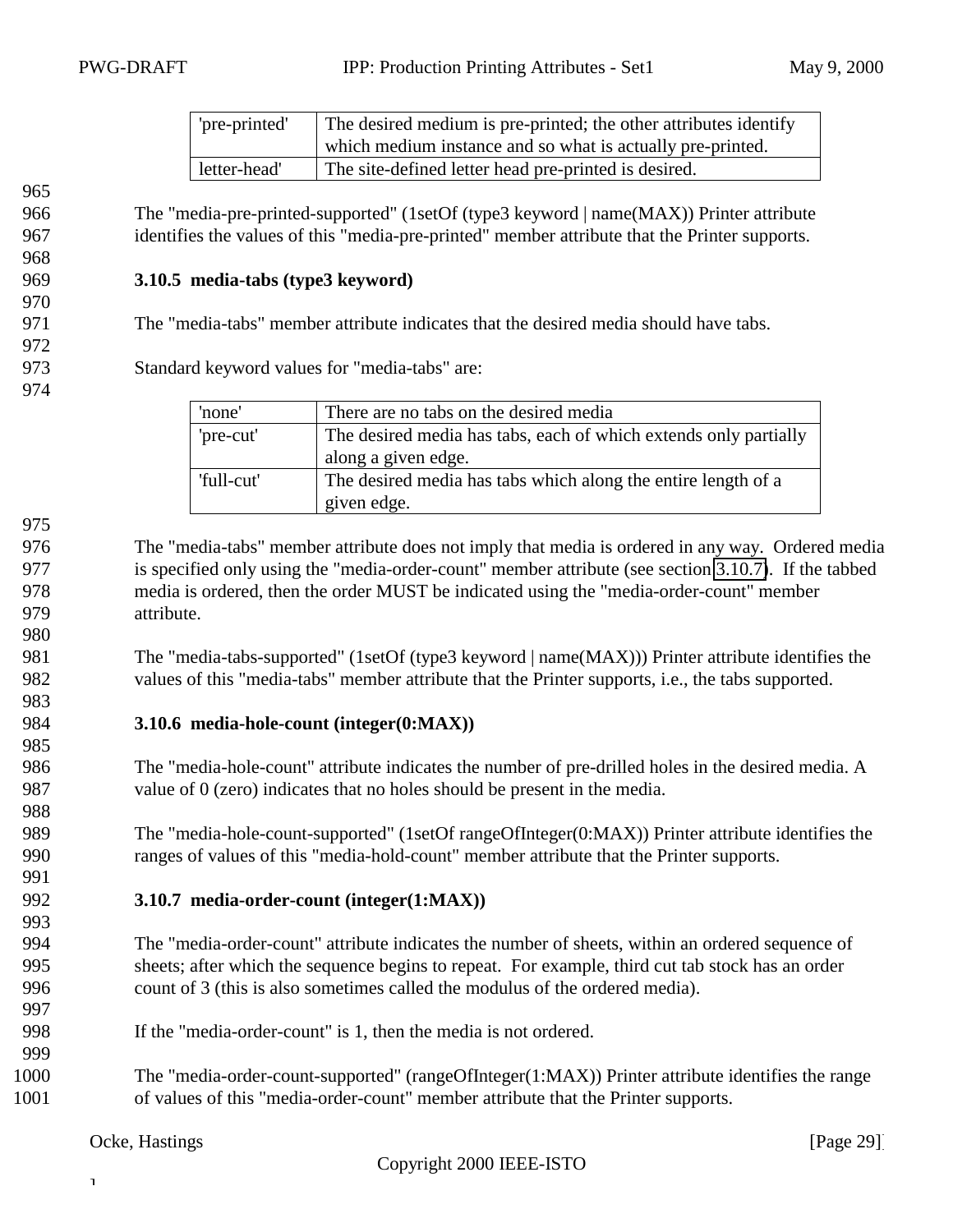### **3.10.8 media-label-type (type3 keyword | name(MAX))**

 The "media-label-type" member attribute identifies the label characteristics of the media. The standard keyword values are:

<span id="page-29-0"></span>

| none      | The media MUST NOT be labeled stock.                       |
|-----------|------------------------------------------------------------|
| 'standard | The media MUST be the site-defined standard labeled stock. |

 If this member attribute is supported, the Printer MUST support at least the 'none' and 'standard' values.

 The "media-label-type-supported" (1setOf (type3 keyword | name(MAX))) Printer attribute identifies the values of this "media-label-type" member attribute that the Printer supports, i.e., the label characteristics supported, which MUST include the 'none' keyword value so that validation follows the normal rules.

#### **3.10.9 media-size (collection)**

 The "media-size" member attribute is a collection that explicitly specifies the numerical media width and height dimensions.

 It is RECOMMENDED that a client localize the collection values to the size names that users are familiar with, possibly also including the exact dimensions as well (and in the units appropriate for the user's locale). If a client does not recognize a pair of numbers as a named size, it can simply display the two numbers instead. Thus the pair of size dimensions serve the same function as keyword values, except that the client has an obvious fallback display for an unrecognized pair, namely, the actual dimension numbers.

- The "media-size" collection member attributes are:
- 

| Attribute name | attribute syntax  | request     | <b>Printer Support</b> |
|----------------|-------------------|-------------|------------------------|
| x-dimension    | integer $(0:MAX)$ | <b>MUST</b> | MUST                   |
| y-dimension    | integer $(0:MAX)$ | <b>MUST</b> | MUST                   |

- 
- 3.10.9.1 x-dimension (integer(0:MAX))
- 

 Indicates the size of the media in hundredths of a millimeter along the bottom edge of the media. See section [2.3](#page-7-0) regarding the coordinate system. This unit is equivalent to 1/2540 th of an inch resolution.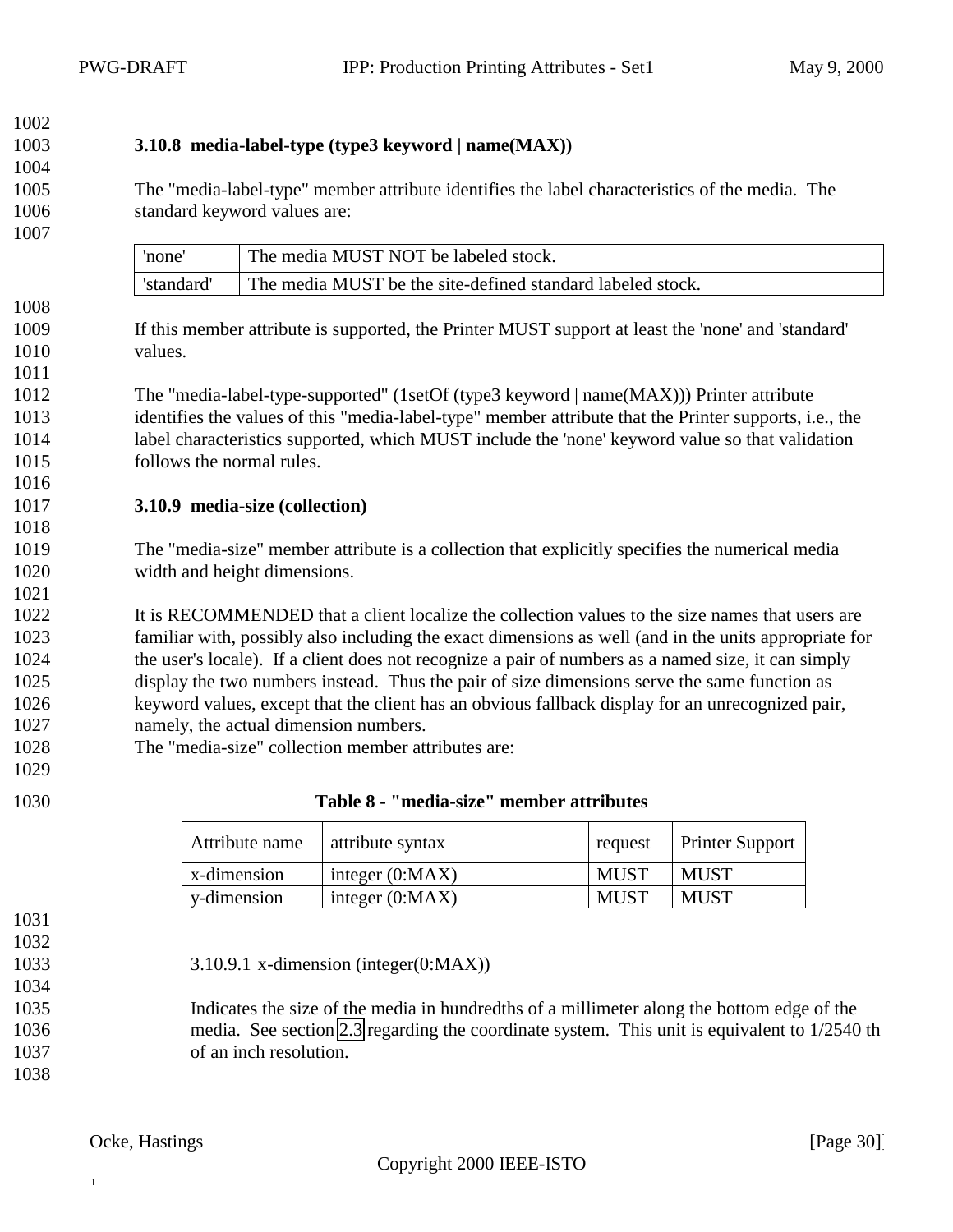<span id="page-30-0"></span>

| 1039 | $3.10.9.2$ y-dimension (integer(0:MAX))                                                                         |
|------|-----------------------------------------------------------------------------------------------------------------|
| 1040 |                                                                                                                 |
| 1041 | Indicates the size of the media in hundredths of a millimeter along the left edge of the media.                 |
| 1042 | See section 2.3 regarding the coordinate system. This is equivalent to 1/2540 th of an inch                     |
| 1043 | resolution.                                                                                                     |
| 1044 |                                                                                                                 |
| 1045 | 3.10.9.3 media-size-supported (1setOf collection)                                                               |
| 1046 |                                                                                                                 |
| 1047 | Indicates the sizes supported by the Printer. A requested media size dimension matches a                        |
| 1048 | supported media dimension if it is within an implementation-defined tolerance. For                              |
| 1049 | example, PostScript [redbook] specifies a tolerance of 5 points $(5/72 \text{ of an inch} = 1.7 \text{ mm})$ of |
| 1050 | a supported dimension, i.e., within 176 units of the value of the dimension.                                    |
| 1051 |                                                                                                                 |
| 1052 | The "media-size-supported" collection member attributes are:                                                    |
| 1053 |                                                                                                                 |
| 1054 | Table 9 - "media-size-supported" member attributes                                                              |

| Attribute name | attribute syntax                            | request     | <b>Printer Support</b> |
|----------------|---------------------------------------------|-------------|------------------------|
| x-dimension    | integer $(0:MAX)$<br>rangeOfInteger (0:MAX) | <b>MUST</b> | <b>MUST</b>            |
| y-dimension    | integer $(0:MAX)$<br>rangeOfInteger (0:MAX) | <b>MUST</b> | MUST                   |

 

#### **3.10.9.3.1 x-dimension (integer(0:MAX) | rangeOfInteger(0:MAX))**

 Indicates the size of the media in hundredths of a millimeter along the bottom edge of the media. The rangeOfInteger attribute syntax accommodated variable size implementations, including web printers. See section [2.3](#page-7-0) regarding the coordinate 1062 system. This is equivalent to  $1/2540$  th of an inch resolution.

#### **3.10.9.3.2 y-dimension (integer(0:MAX) | rangeOfInteger(0:MAX))**

 Indicates the size of the media in hundredths of a millimeter along the left edge of the media. The rangeOfInteger attribute syntax accommodated variable size implementations, including web printers. See section [2.3](#page-7-0) regarding the coordinate 1069 system. This is equivalent to 1/2540 th of an inch resolution.

#### **3.10.10 media-weight-metric (integer(0:MAX))**

 The "media-weight" member attribute indicates the weight of the desired media rounded to the nearest whole number of grams per square meter. The "media-weight-supported" (1setOf integer(MAX)) Printer attribute identifies the values of this "media-weight" member attribute that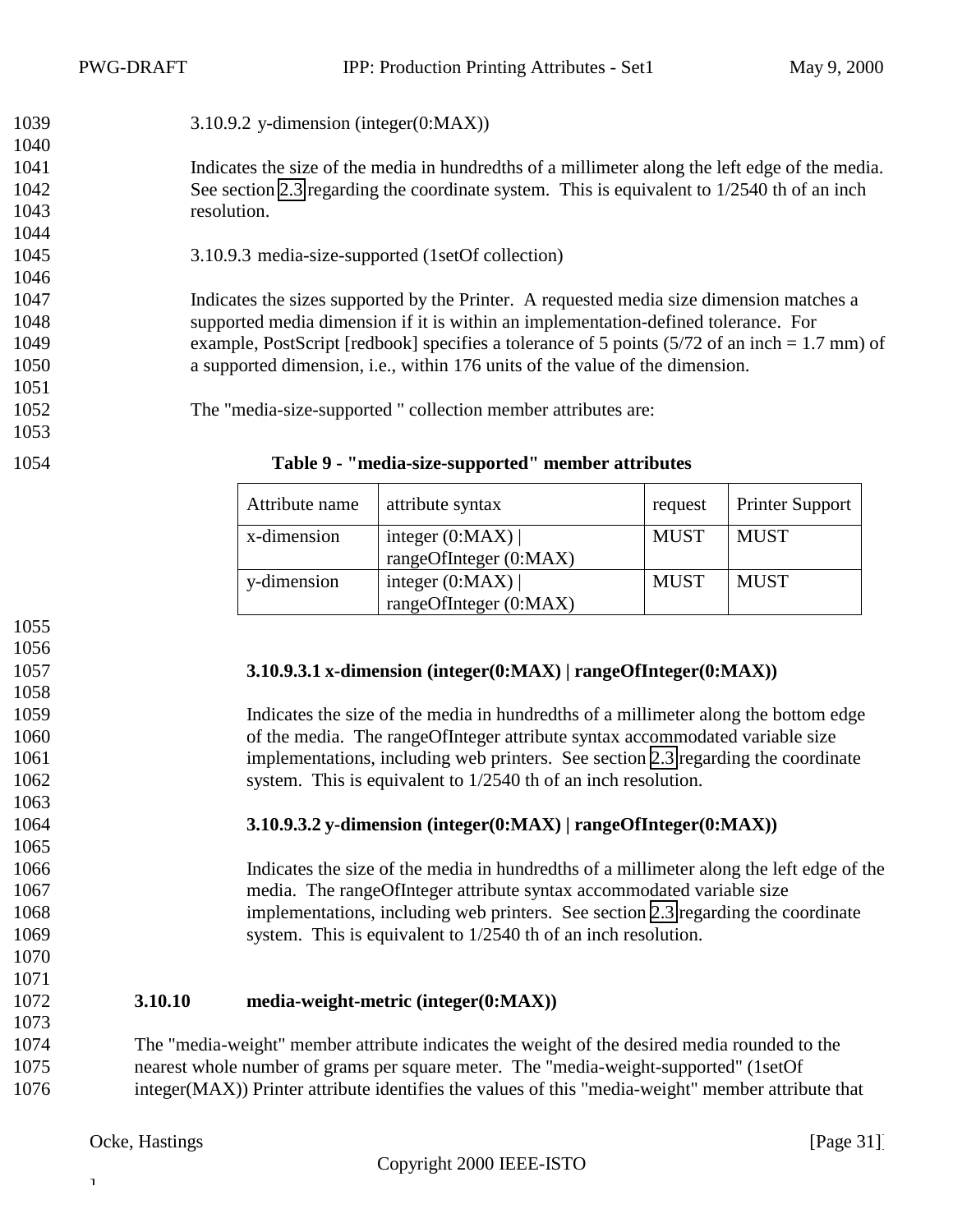<span id="page-31-0"></span>the Printer supports, i.e., the weights supported in metric units.

#### **3.10.11 media-weight-english (integer(0:MAX))**

 The "media-weight-english" member attribute indicates the weight of the desired media rounded to 1082 the nearest whole number of pounds.

 If a Printer supports the "media-weight-english" member attribute, it MUST also support the "media-weight-metric" member attribute (but vice-versa is OPTIONAL). If the Printer supports both weight member attributes, the values SHOULD be available in both units for each medium. Then users can request media with either units.

 Note: The use of pounds is actually pounds per ream. However, the size of a ream depends on the type of media. For example:

| Bond paper           | 20 lb = 75 g/m <sup>**</sup> 2    | 1 lb = 3.750 g/m <sup>**</sup> 2   |
|----------------------|-----------------------------------|------------------------------------|
| <b>Index Bristol</b> | 90 lb = $163$ g/m <sup>**</sup> 2 | $1 lb = 1.811 g/m**2$              |
| tab stock            |                                   |                                    |
| Cover stock          | 65 lb = 176 g/m <sup>**</sup> 2   | 1 lb = 2.708 g/m <sup>**</sup> 2   |
| Rank paper           | 55 lb = $80 \text{ g/m}^{**2}$    | $1 lb = 1.455 g/m**2$              |
| Newsprint            |                                   | 1 lb = $1.627$ g/m <sup>**</sup> 2 |

 . 

 Note: Even for bond paper, the conversion between the two units of measure is approximate in order to give integer values in both system of units.

 The "media-weight-english-supported" (1setOf integer(0:MAX)) Printer attribute identifies the values of this "media-weight-english" member attribute that the Printer supports, i.e., the weights supported in English units.

#### **3.10.12 media-front-coating (type3 keyword | name(MAX)) and media-back-coating (type3 keyword | name(MAX))**

 The "media-front-coating" and "media-back-coating" member attributes indicate what pre-process coating has been applied to the front and back of the desired media, respectively.

Standard keyword values for "media-front-coating" and "media-back-coating" are:

| 'none'       | Indicated that the media MUST not have any coating.               |  |
|--------------|-------------------------------------------------------------------|--|
| 'any'        | Indicates that the media MUST be coated, but the specific coating |  |
|              | type is not important.                                            |  |
| 'glossy'     | Indicates that the media MUST have a "glossy" coating.            |  |
| 'high-gloss' | Indicates that the media MUST have a "high-gloss" coating.        |  |
| 'semi-gloss' | Indicates that the media MUST have a "semi-gloss" coating.        |  |
| 'satin'      | Indicates that the media MUST have a "satin" coating.             |  |

Ocke, Hastings [Page 32]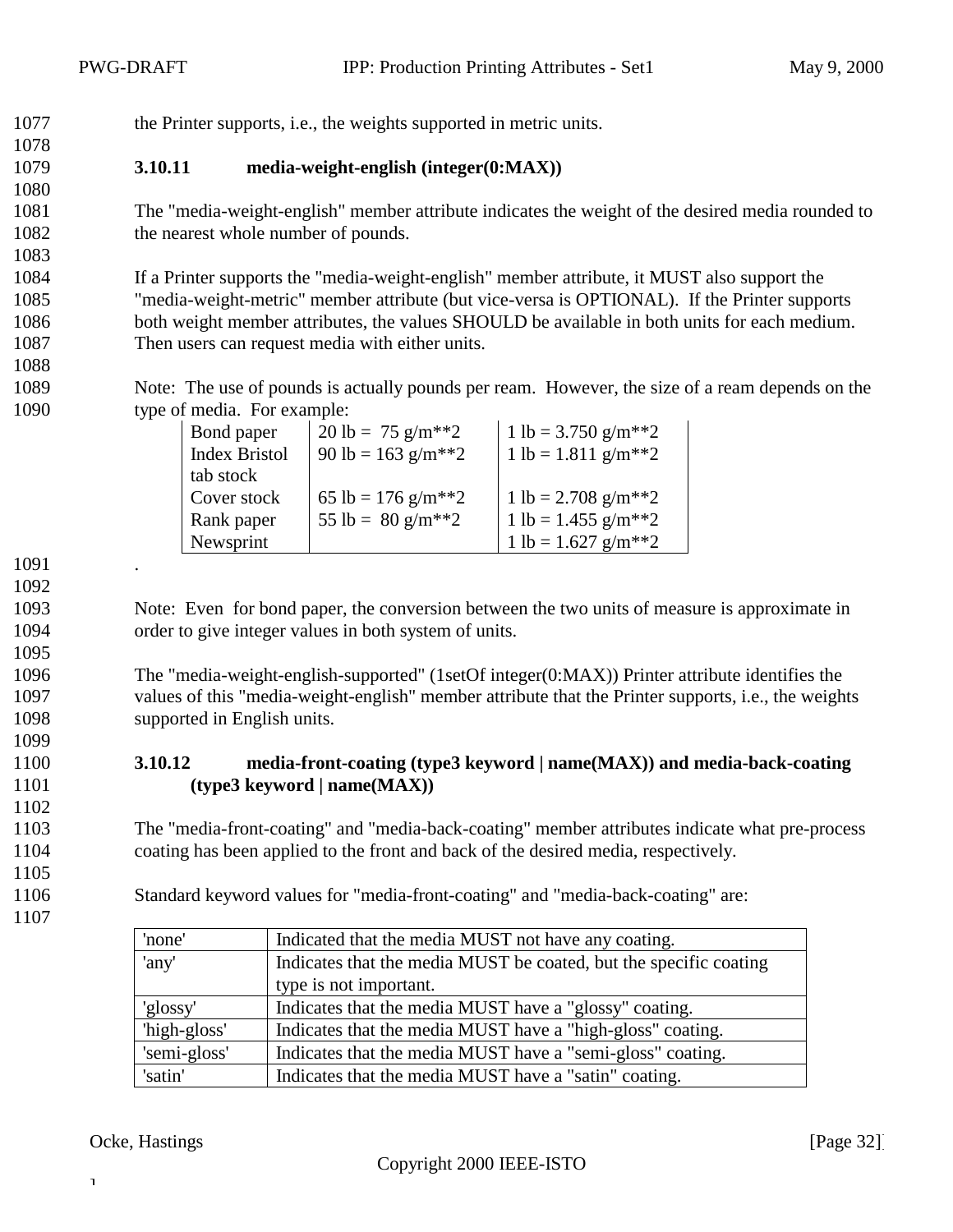<span id="page-32-0"></span>

|              | 'matte'                                                                                              | Indicates that the media MUST have a "matte" coating.                                                   |  |
|--------------|------------------------------------------------------------------------------------------------------|---------------------------------------------------------------------------------------------------------|--|
| 1108         |                                                                                                      |                                                                                                         |  |
| 1109         |                                                                                                      | The "media-front-coating-supported" (1setOf (type3 keyword   name(MAX))) and "media-back-               |  |
| 1110         | coating-supported" (1setOf (type3 keyword   name(MAX))) Printer attribute identifies the values of   |                                                                                                         |  |
| 1111         |                                                                                                      | these "media-front-coating" and "media-back-coating" member attributes that the Printer supports.       |  |
| 1112<br>1113 | 3.10.13                                                                                              | media-recycled (type3 keyword   name(MAX))                                                              |  |
| 1114         |                                                                                                      |                                                                                                         |  |
| 1115         |                                                                                                      | The "media-recycled" member attribute indicates the recycled characteristics of the media. The          |  |
| 1116         |                                                                                                      | standard keyword values are:                                                                            |  |
| 1117         |                                                                                                      |                                                                                                         |  |
|              | 'none'                                                                                               | The media MUST NOT be recycled.                                                                         |  |
|              | 'standard'                                                                                           | The media MUST be the site-defined standard recycled stock.                                             |  |
| 1118         |                                                                                                      |                                                                                                         |  |
| 1119         |                                                                                                      | If this member attribute is supported, the Printer MUST support at least the 'none' and 'standard'      |  |
| 1120         | values.                                                                                              |                                                                                                         |  |
| 1121         |                                                                                                      |                                                                                                         |  |
| 1122         |                                                                                                      | The "media-recycled-supported" (1setOf (type3 keyword   name(MAX))) Printer attribute identifies        |  |
| 1123         |                                                                                                      | the values of this "media-recycled" member attribute that the Printer supports, i.e., the recycled      |  |
| 1124         |                                                                                                      | characteristics supported, which MUST include the 'none' keyword value so that validation follows       |  |
| 1125         | the normal rules.                                                                                    |                                                                                                         |  |
| 1126         |                                                                                                      |                                                                                                         |  |
| 1127<br>1128 | 3.10.14                                                                                              | media-default (type3 keyword   name(MAX)) or media-col-default (collection)                             |  |
| 1129         |                                                                                                      | The "media-default" (see [ipp-mod] section 4.2.11) or the "media-col-default" Printer attribute         |  |
| 1130         |                                                                                                      | specifies the media that the Printer uses, if the client omits both the "media" and the "media-col" Job |  |
| 1131         |                                                                                                      | Template attributes in the Job Creation operation (and the PDL doesn't include a media                  |  |
| 1132         |                                                                                                      | specification). The member attributes are defined in Table 7. A Printer MUST support the same           |  |
| 1133         | member attributes for this default collection attribute as it supports for the corresponding "media- |                                                                                                         |  |
| 1134         | col" Job Template attribute.                                                                         |                                                                                                         |  |
| 1135         |                                                                                                      |                                                                                                         |  |
| 1136         |                                                                                                      | The "media-default" and "media-col-default" Printer attributes SHOULD both be configured to             |  |
| 1137         |                                                                                                      | specify media instances and they SHOULD specify the same media instance. If the administrator           |  |
| 1138         |                                                                                                      | sets one of them to a value (either locally or with the Set-Printer-Attributes operation - see [ipp-    |  |
| 1139         |                                                                                                      | set]), the Printer SHOULD set the other attribute's value to specify the same media instance. The       |  |
| 1140         |                                                                                                      | reason to have both default attributes configured, is so that clients that only know about the "media"  |  |
| 1141         |                                                                                                      | attribute will see the "media-default" attribute, while clients that know about the "media-col"         |  |
| 1142<br>1143 |                                                                                                      | attribute will be able to determine the characteristics of the media default.                           |  |
| 1144         | 3.10.15                                                                                              | media-ready (1setOf (type3 keyword   name(MAX))) and media-col-ready                                    |  |
| 1145         |                                                                                                      | (1setOf collection)                                                                                     |  |
| 1146         |                                                                                                      |                                                                                                         |  |
| 1147         |                                                                                                      | The "media-ready" (see [ipp-mod] section 4.2.11) and "media-col-ready" Printer attribute identifies     |  |
| 1148         |                                                                                                      | the media that are available for use without human intervention, i.e., the media that are ready to be   |  |
|              |                                                                                                      |                                                                                                         |  |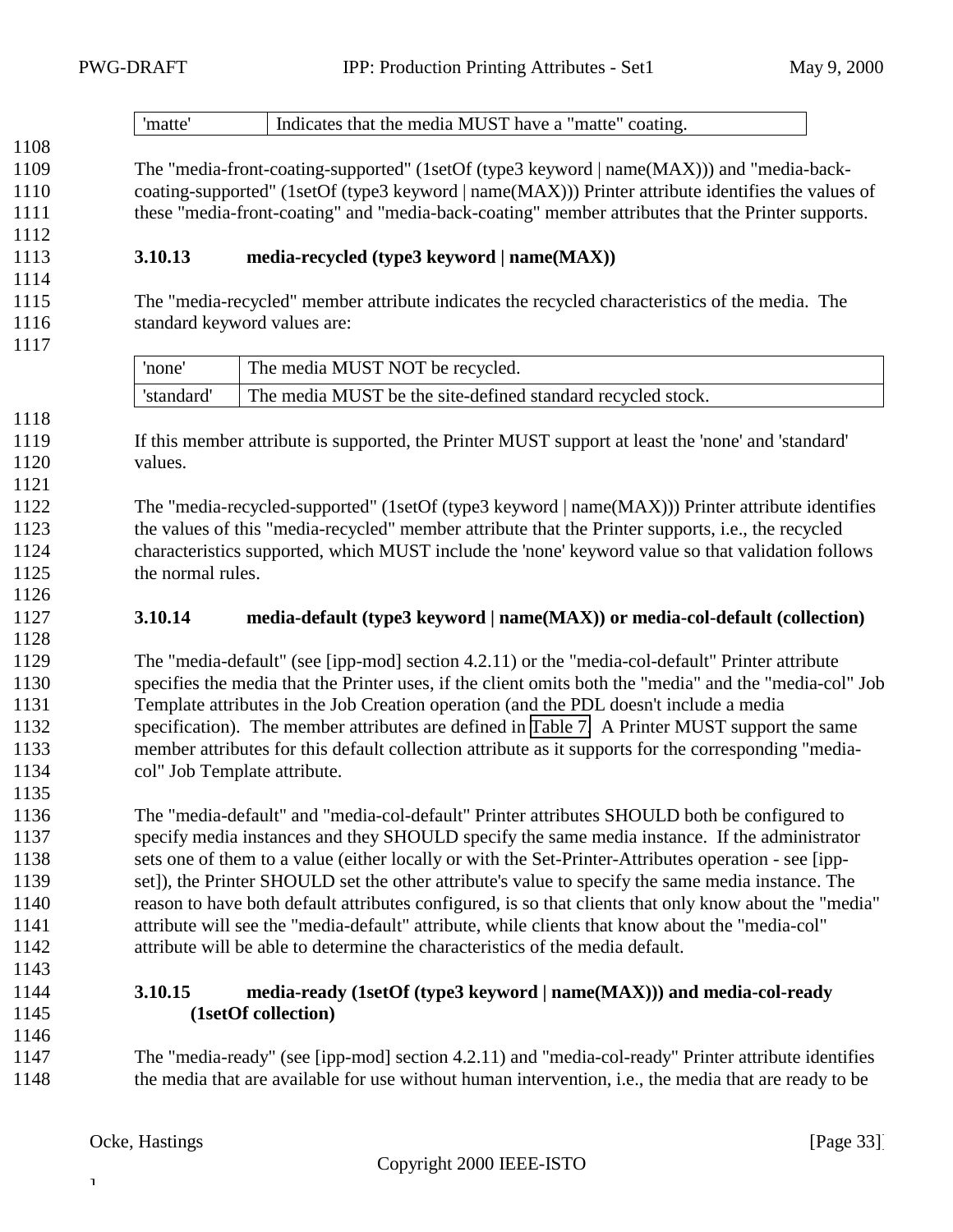<span id="page-33-0"></span> used without human intervention. The collection value MUST have all of the member attributes 1150 that are supported in [Table 7.](#page-25-0) If this attribute is supported, the Printer MUST support the IPP/1.1 "media-ready" (1setOf (type3 keyword | name(MAX))) Printer attribute also. The i th value of the "media-ready" corresponds to the i th value of the "media-col-ready" attribute, so that the client can correlate the media name or keywords with the collection values, i.e., determine the characteristics of each ready media instance.

#### 1156 **3.10.16 media-col-supported (1setOf type2 keyword)**

1158 The "media-col-supported" Printer attribute identifies the keyword names of the member attributes 1159 supported in the "media-col" collection Job Template attribute, i.e., the keyword names of the 1160 member attributes in [Table 7](#page-25-0) that the Printer supports.

1161 1162

1155

1157

## 1163 **3.11 page-delivery (type2 keyword)**

1164

 This attribute indicates whether print-stream pages of the job are to be delivered to the output bin or finisher in the same page order as the original document, or, in reverse of that order, and, whether the print-stream pages are delivered face up or face down. The "page-delivery" attribute specifies the intent based on the "original document" page order. See section [2.4](#page-8-0) for a complete discussion on the ordering of print-stream 1169 pages.

1170

1172

1171 Standard keyword values for page delivery are:

| 'same-order-face-up'      | The media sheets that represent the printed document MUST be<br>delivered to the output bin or finishing device in the same order<br>as defined by the "page-order-received" attribute. Further, side<br>one of each sheet MUST be delivered face up to the output bin                            |
|---------------------------|---------------------------------------------------------------------------------------------------------------------------------------------------------------------------------------------------------------------------------------------------------------------------------------------------|
|                           | or finishing device.                                                                                                                                                                                                                                                                              |
| 'same-order-face-down'    | The media sheets that represent the printed document MUST be.<br>delivered to the output bin or finishing device in the same order<br>as defined by the "page-order-received" attribute. Further, side<br>one of each sheet MUST be delivered face down to the output<br>bin or finishing device. |
| 'reverse-order-face-up'   | The media sheets that represent the printed document MUST be.<br>delivered to the output bin or finishing device in the reverse<br>order by the "page-order-received" attribute. Further, side one of<br>each sheet MUST be delivered face up to the output bin or<br>finishing device.           |
| 'reverse-order-face-down' | The media sheets that represent the printed document MUST be.<br>delivered to the output bin or finishing device in the reverse<br>order by the "page-order-received" attribute. Further, side one of<br>each sheet MUST be delivered face down to the output bin or<br>finishing device          |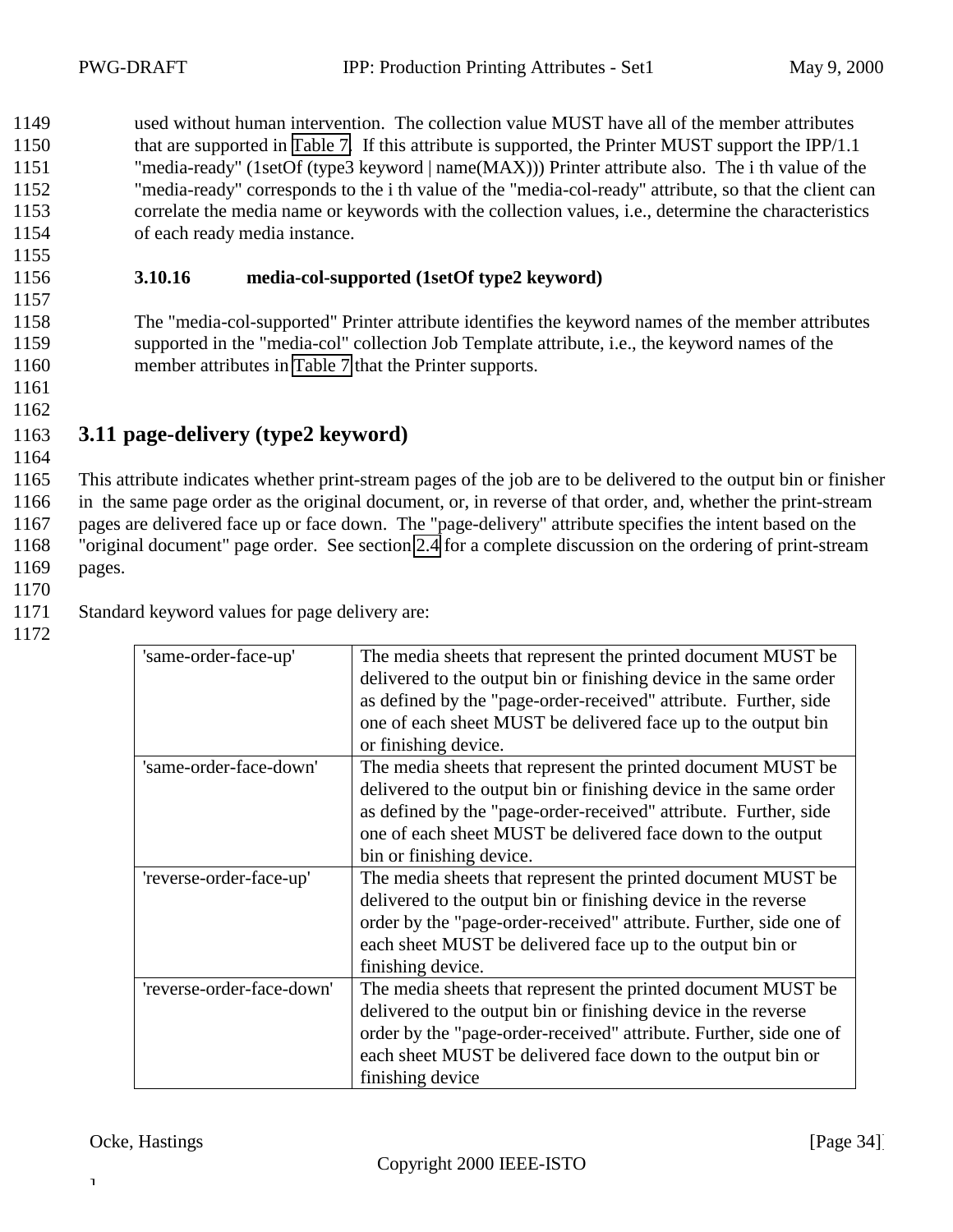<span id="page-34-0"></span>1174 The "page-delivery" attribute is often used in conjunction with on-line and off-line finishing devices. The 1175 intent is to be able to deliver the media sheets in either the order of the page-stream pages as defined in the 1176 "original document" or in the reverse of that order.

1177

### 1178 **3.11.1 Interaction with the "page-order-received" attribute**

1179

1180 The "page-order-delivery" attribute is dependent on the value of the "page-order-received" attribute 1181 (defined in section [3.12 below\)](#page-35-0):

1182

| "page-order-   | "page-          | Description of behavior                                       |  |
|----------------|-----------------|---------------------------------------------------------------|--|
| received"      | delivery"       |                                                               |  |
| '1-to-n-order' | 'same-order-    | The first print-stream page in the "document data" MUST be    |  |
|                | face-up'        | the first print-stream page delivered, followed by the second |  |
|                |                 | "print-stream" page, and so on. Further, each media sheet     |  |
|                |                 | MUST be delivered with side one of the sheet facing up.       |  |
| '1-to-n-order' | 'same-face-     | The first print-stream page in the "document data" MUST be    |  |
|                | order-down'     | the first print-stream page delivered, followed by the second |  |
|                |                 | "print-stream" page, and so on. Further, each media sheet     |  |
|                |                 | MUST be delivered with side one of the sheet facing down.     |  |
| '1-to-n-order' | 'reverse-order- | The last print-stream page in the "document data" MUST be     |  |
|                | face-up'        | the first print-stream page delivered, followed by the second |  |
|                |                 | to last "print-stream" page, and so on. Further, each media   |  |
|                |                 | sheet MUST be delivered with side one of the sheet facing up. |  |
| '1-to-n-order' | 'reverse-order- | The last print-stream page in the "document data" MUST be     |  |
|                | face-down'      | the first print-stream page delivered, followed by the second |  |
|                |                 | to last "print-stream" page, and so on. Further, each media   |  |
|                |                 | sheet MUST be delivered with side one of the sheet facing     |  |
|                |                 | down.                                                         |  |
| 'n-to-1-order' | 'same-order-    | The first print-stream page in the "document data" MUST be    |  |
|                | face-up'        | the first print-stream page delivered, followed by the second |  |
|                |                 | "print-stream" page, and so on. Further, each media sheet     |  |
|                |                 | MUST be delivered with side one of the sheet facing up.       |  |
| 'n-to-1-order' | 'same-order-    | The first print-stream page in the "document data" MUST be    |  |
|                | face-down'      | the first print-stream page delivered, followed by the second |  |
|                |                 | "print-stream" page, and so on. Further, each media sheet     |  |
|                |                 | MUST be delivered with side one of the sheet facing down.     |  |
| 'n-to-1-order' | 'reverse-order- | The last print-stream page in the "document data" MUST be     |  |
|                | face-up'        | the first print-stream page delivered, followed by the second |  |
|                |                 | to last "print-stream" page, and so on. Further, each media   |  |
|                |                 | sheet MUST be delivered with side one of the sheet facing up. |  |

 $\mathbf T$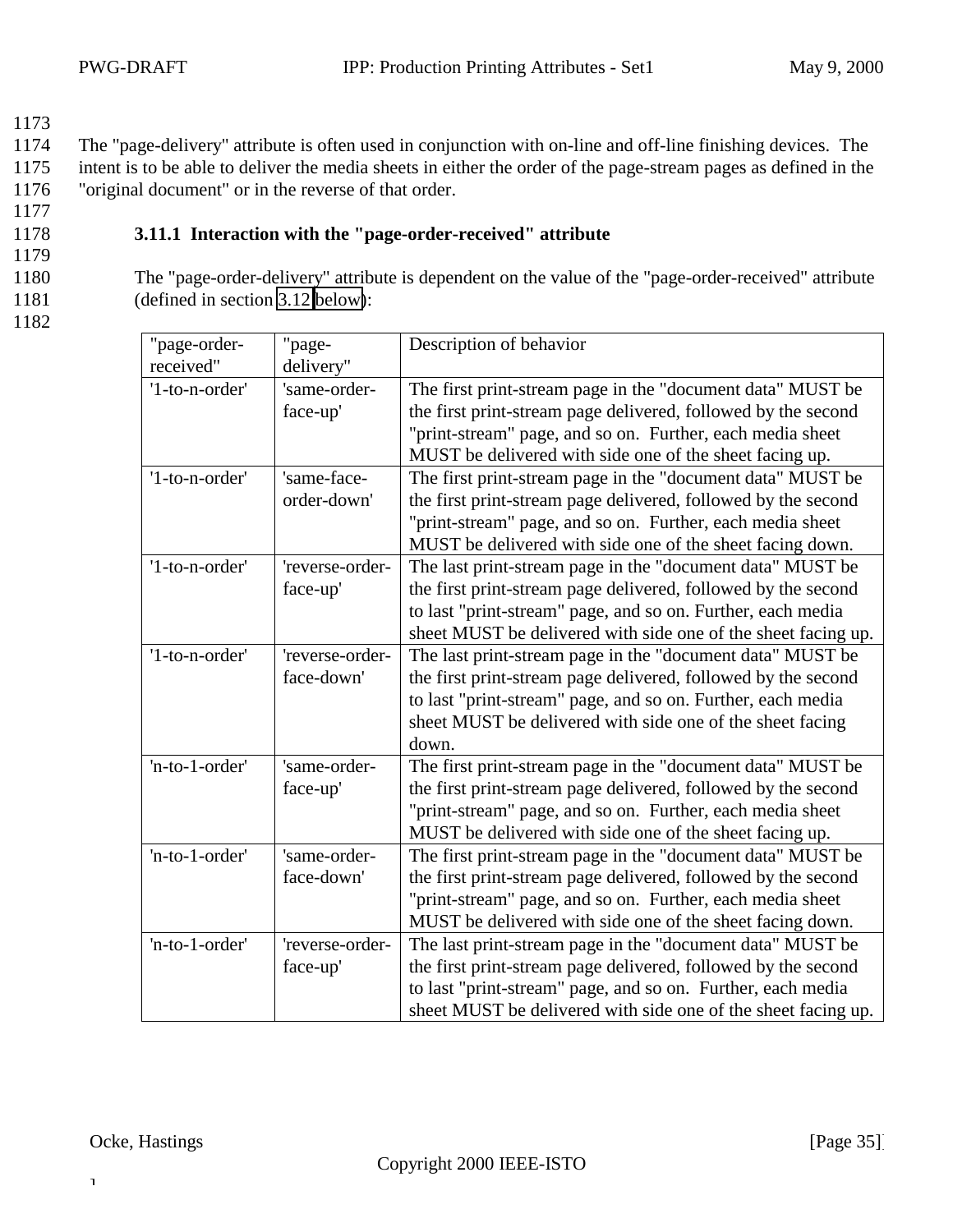<span id="page-35-0"></span>

| 'n-to-1-order' | face-down' | 'reverse-order- The last print-stream page in the "document data" MUST be<br>the first print-stream page delivered, followed by the second<br>to last "print-stream" page, and so on. Further, each media<br>sheet MUST be delivered with side one of the sheet facing |
|----------------|------------|------------------------------------------------------------------------------------------------------------------------------------------------------------------------------------------------------------------------------------------------------------------------|
|                |            | down.                                                                                                                                                                                                                                                                  |

## **3.12 page-order-received (type2 keyword)**

 This attribute specifies the page order of the print-stream pages defined in the document data. The "page- order-received" attribute does not provide any direct processing instructions, it only provides information about the page order so that the client can specify ordinal page numbers with respect to the original source document, rather than having to take into account whether the print stream pages are being sent "one to N" or "N to one". For example, consider such Job Template attributes as "insert-sheet" (section [3.2\)](#page-14-0) and "page-exceptions" (see [ipp-except]). See section [2.4](#page-8-0) for a complete discussion of print-stream page order.

Standard keyword values for "page-order-received" are:

| $'1$ -to-n-order' | The print-stream pages defined in the document data are in                                                |  |
|-------------------|-----------------------------------------------------------------------------------------------------------|--|
|                   | the same order as the original document.                                                                  |  |
| 'n-to-1-order'    | The print-stream pages defined in the document data are in<br>the reverse order of the original document. |  |
|                   |                                                                                                           |  |

The "page-order-received" attribute applies to all documents in a Job Creation or Document Creation

 request. If a job consists of multiple documents, and all of the documents are not in the same page order, either '1-to-n-order' or 'reverse,' then inconsistent processing of other Job Template attributes that depend on

"page-order-received" may occur.

 If the "page-order-received" attribute is not present in a Job Creation or Document Creation request, then the printer SHOULD assume a value of '1-to-n-order.'

 

## **3.13 separator-sheets (collection)**

 This attribute specifies which separator sheets MUST be printed with the job. Separator sheets are used to separate individual copies of a multiple copy job (i.e., when the "copies" attribute is greater than 1). The "separator-sheets" attribute is dependent both on the value of "multiple-document-handling" and on the 1211 value of "sheet-collate" (see [ipp-prog]). See sections [2.2](#page-7-0) and [3.13.1](#page-36-0) for a detailed description and examples of what constitutes a "set."

Separator sheets may either be non-imaged sheets, or may contain Printer generated information.

The 'collection' attribute syntax allows a client to specify media for job separator sheets that is different than

the current media being used for the print-stream page impressions. The collection consists of: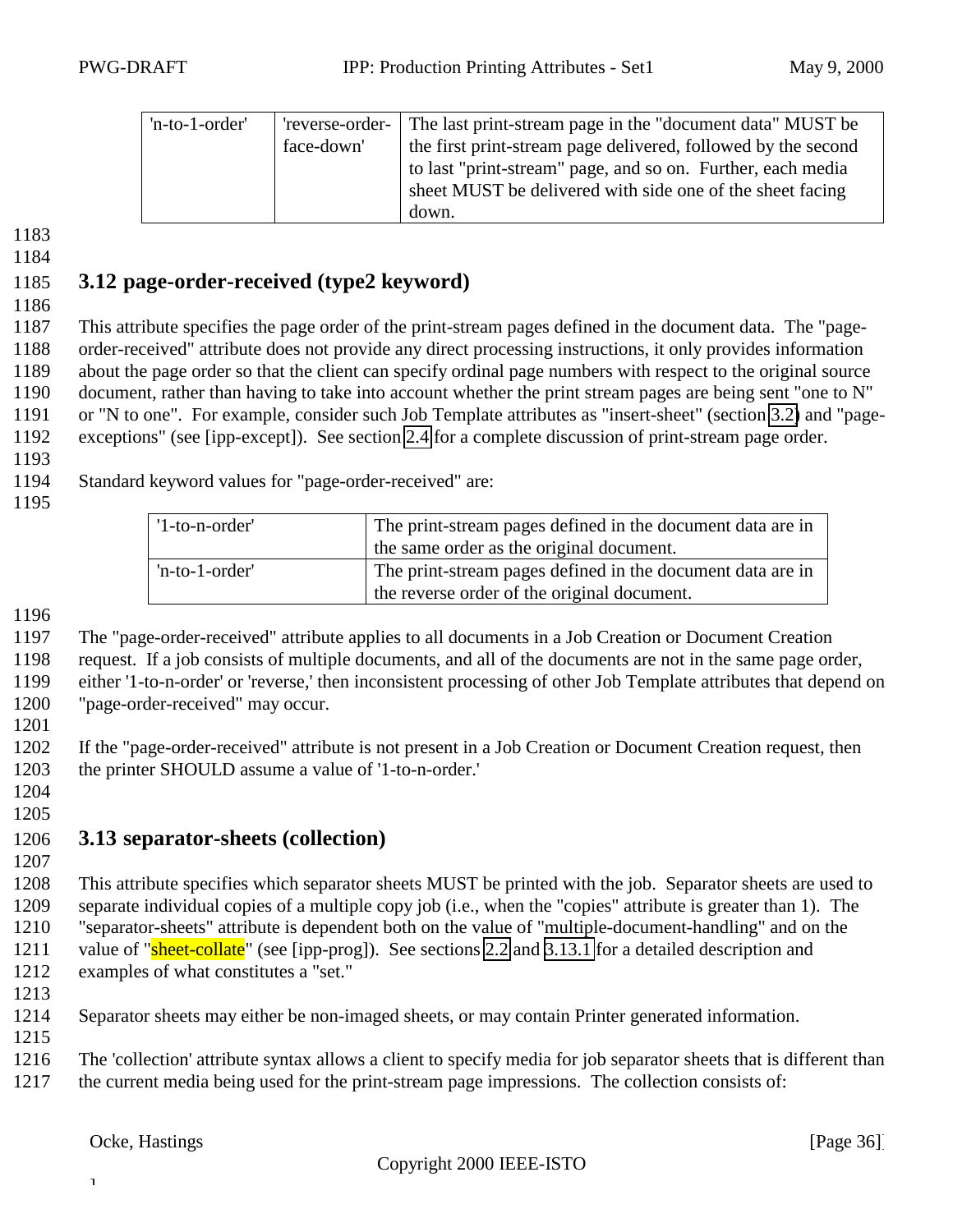<span id="page-36-0"></span>1219 **Table 10 - "separator-sheets" member attributes**

| Attribute name        | attribute syntax            | request        | <b>Printer Support</b> |
|-----------------------|-----------------------------|----------------|------------------------|
| separator-sheets-type | type3 keyword   $name(MAX)$ | <b>MUST</b>    | <b>MUST</b>            |
| media                 | type3 keyword   $name(MAX)$ | MAY be         | <b>MUST</b>            |
| media-col             | collection                  | neither or one | <b>MAY</b>             |
|                       |                             | of, but NOT    |                        |
|                       |                             | both           |                        |

1220

#### 1221

1223

### 1222 **3.13.1 separator-sheet-type (type3 keyword | name(MAX))**

1224 The "separator-sheets-type" member attribute specifies which separator sheets type the Printer 1225 MUST use for the separator sheets. Standard keyword values are:

1226

| 'none'        | No separator sheets are to be delivered with the printed output.                  |
|---------------|-----------------------------------------------------------------------------------|
| 'slip-sheets' | A separator sheet MUST be printed between "sets" of the job.                      |
| 'start-sheet' | A separator sheet MUST be printed to indicate the start of each "set" of the job. |
| 'end-sheet'   | A separator sheet MUST be printed to indicate the end of each "set" of the job.   |
| 'wrap-sheets' | Separator sheets MUST be printed to indicate both the start and end of each       |
|               | "set" of the job.                                                                 |

1227

1232

1236

1238

1242

1228 Example: A job is created consisting of a single document, with the job template attribute "copies" 1229 equal to '10' and "separator-sheets-type" equal to 'slip-sheets'. If each of the 10 "sets" is denoted by 1230 (J1), (J2) ... (J10), and a separator sheet is denoted by S, then the delivered output would be: (J1) S 1231 (J2) S ... S (J9) S (J10).

1233 The "separator-sheets-type-supported" (1setOf (type3 keyword | name(MAX))) Printer attribute 1234 identifies the values of this "separator-sheet-type" member attribute that the Printer supports, i.e., 1235 the type names of the separator sheets.

#### 1237 **3.13.2 media (type3 keyword | name(MAX)) or media-col (collection)**

1239 Either the "media" (defined in [ipp-mod] section 4.2.11) or the "media-col" member attribute is used 1240 to indicate the media that the Printer MUST use for the job separator sheet. The member attributes 1241 are the same as those for the "media-col" attribute shown in [Table 7.](#page-25-0)

 If the client omits both the "media" and the "media-col" member attributes, then the implementation selects a media instance (by means outside the scope of this document) that is appropriate for separator sheets. The client MUST NOT supply both the "media" and the "media-col" member attribute. If client supplies such a mal-formed request by supplying both, the Printer MUST (depending on implementation) either (1) reject the request and return the 'client-error-bad-request' status code (see [ipp-mod] section 13.1.4.1) or (2) use either the "media" or the "media-col" member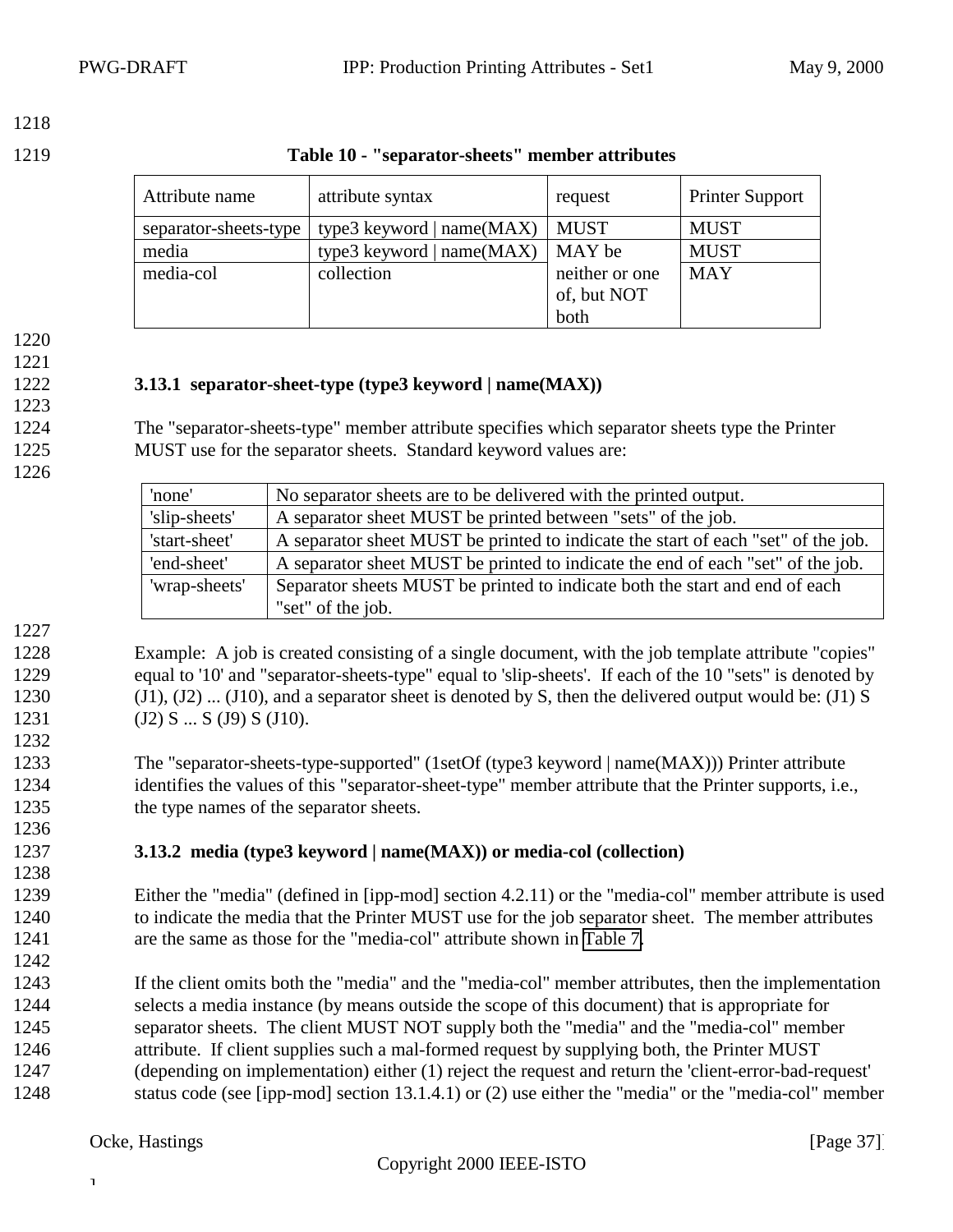<span id="page-37-0"></span>

| 1249 | attribute, independent of the value of the "ipp-attribute-fidelity" attribute supplied by the client. |
|------|-------------------------------------------------------------------------------------------------------|
| 1250 |                                                                                                       |

 The "media-supported" (1setOf (type3 keyword | name(MAX))) Printer attribute (defined in [ipp- mod] section 4.2.11) identifies the values of this "media" member attribute (as well as the "media" Job Template attribute) that the Printer supports, i.e., the names of the supported media.

 The "media-col-supported" Printer attribute (defined in section [3.10.16\)](#page-33-0) identifies the keyword names of the member attributes supported in this "media-col" member attribute (as well as the "media-col" Job Template attribute), i.e., the names of the member attributes in [Table 7](#page-25-0) that the Printer supports.

 

#### **3.13.3 separator-sheets-default (collection)**

 The "separator-sheets-default" Printer attributes specify the separator sheets that the Printer MUST provide, if any, if the client omits the "separator-sheets" Job Template attribute. The member attributes are defined in [Table 10.](#page-36-0) A Printer MUST support the same member attributes for this default collection attribute as it supports for the corresponding "separator-sheets" Job Template attribute.

- 
- 

#### **3.13.4 separator-sheets-supported (1setOf type2 keyword)**

 The "separator-sheets-supported" attribute identifies the keyword names of the member attributes supported in the "separator-sheets" collection Job Template attribute, i.e., the names of the member attributes in [Table 10](#page-36-0) that the Printer supports.

### **3.14 Impression Image Shifting Attributes**

 The attributes defined in this sub-section shift the impression images specified. In other words, these attributes affect the impression, not individual page images. The Printer MUST apply this shifting to the resulting impression after creating a single impression from a number of page images as specified by either (1) the "number-up" attribute (see [ipp-mod] sections 4.2.9 and 15.3) or any other attribute that specifies imposition.

#### **3.14.1 x-image-auto-center (boolean)**

This attribute causes the impression to be centered along the x-axis on the media to which it is applied.

 If the "x-image-shift," "x-side1-image-shift" or "x-side2-image-shift" attributes are specified, then the 1288 printer MUST apply the "x-image-auto-center" attribute first, followed by the "x-image-shift" attribute, and finally the "x-side1-image-shift" and "x-side2-image-shift" attributes.

- 
- For example, if the print-stream image normally is placed on the media sheet as follows: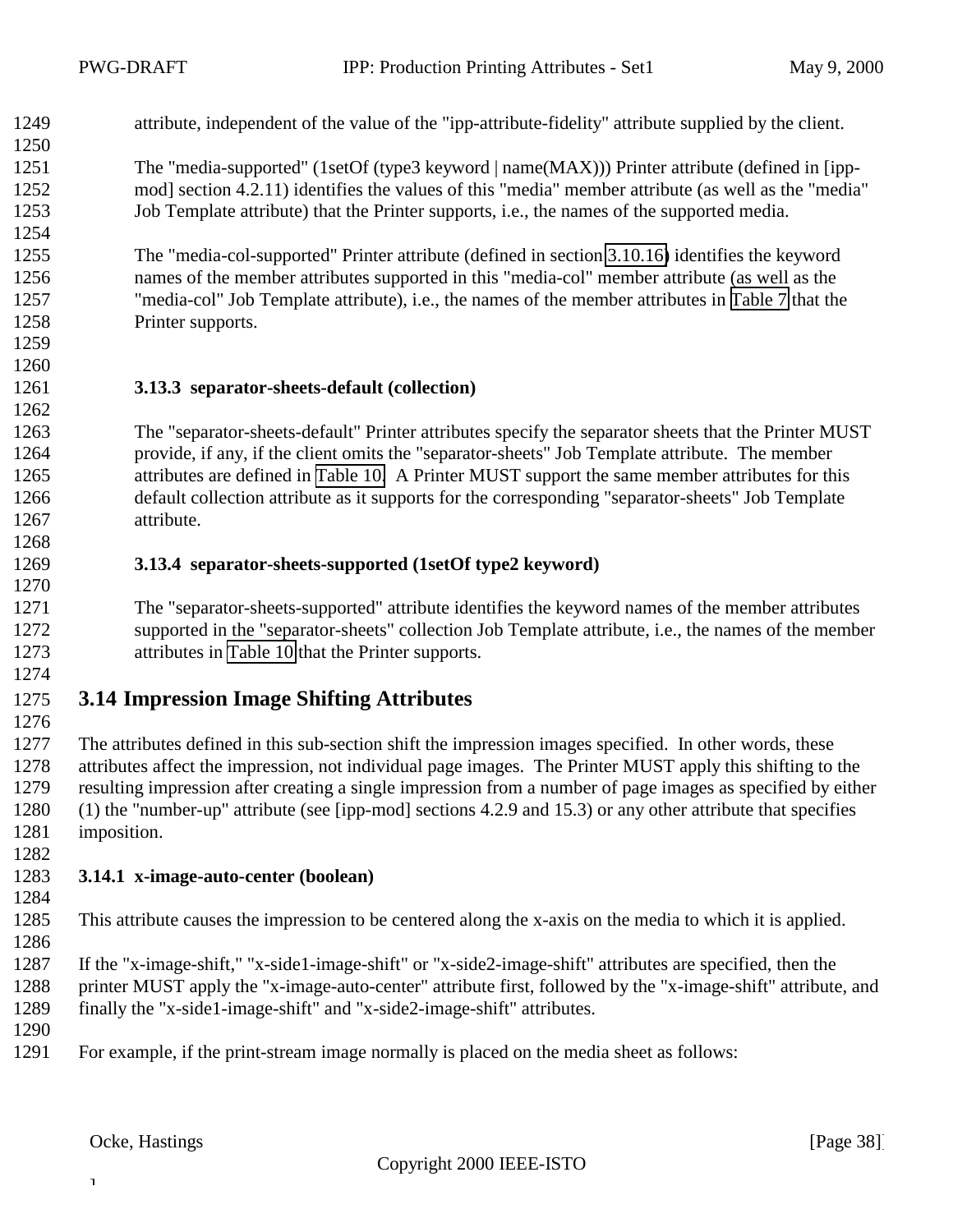<span id="page-38-0"></span>

#### **3.14.2 x-image-shift (integer(MIN:MAX))**

 This attribute causes the impression on both sides of each sheet, to be shifted in position with respect to the media on which the impression is to be rendered. The direction of shift MUST be along the x-axis of the Coordinate System (see section [2.3\)](#page-7-0) with respect to the medium. The sign of the value indicates the direction of the shift.

x-axis

 If the client supplies the "x-image-auto-center," "x-side1-image-shift" or "x-side2-image-shift" attributes, then the Printer MUST apply the "x-image-auto-center" attribute first, followed by the "x-image-shift" attribute, and finally the "x-side1-image-shift" and "x-side2-image-shift" attributes.

- 1309 The unit of measure for this attribute is hundredths of a millimeter. This is equivalent to  $1/2540<sup>th</sup>$  of an inch resolution.
- 

#### **3.14.3 x-side1-image-shift (integer(MIN:MAX))**

- This attribute causes the impression, on the front of each sheet, to be shifted in position with respect to the
	- media on which the impression is to be rendered. The direction MUST be along the x-axis of the
	- Coordinate System (see section [2.3\)](#page-7-0) with respect to the medium. The sign of the value indicates the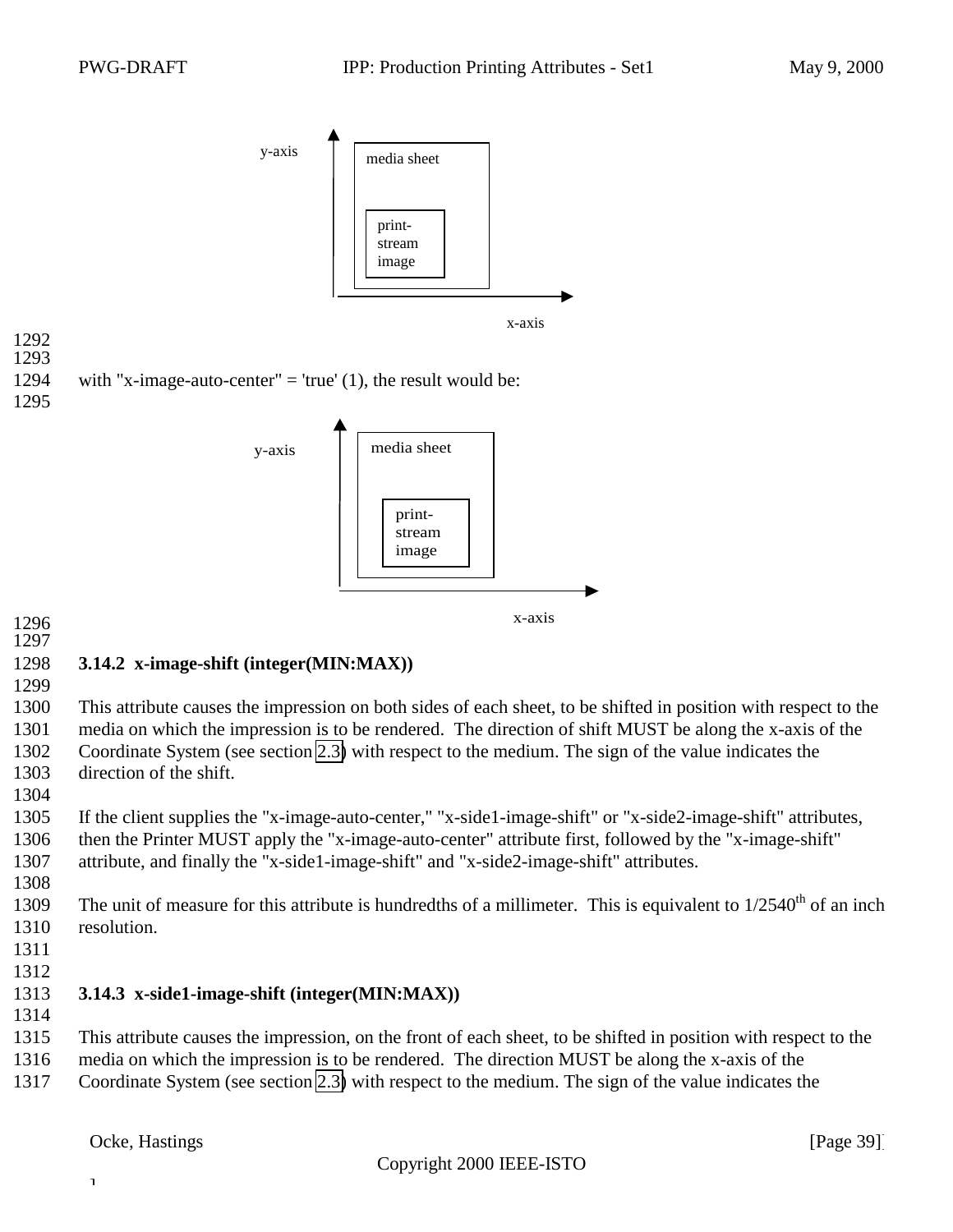- <span id="page-39-0"></span>direction of the shift.
- 
- If the bind edge is along the y-axis, then a bind edge image shift can be accomplished by applying
- impression shifts of equal magnitude, and opposite sign, to the "x-side1-image-shift" and "x-side2-image-shift" attributes, respectively (assuming that the "sides" attribute is 'two-sided-long-edge').
- 
- If the client supplies the "x-image-auto-center" or "x-image-shift" attributes, then the Printer MUST apply the "x-image-auto-center" attribute first, followed by the "x-image-shift" attribute, and finally the "x-side1- image-shift" and "x-side2-image-shift" attributes.
- 
- 1328 The unit of measure for this attribute is hundredths of a millimeter. This is equivalent to  $1/2540<sup>th</sup>$  of an inch resolution.
- 

#### **3.14.4 x-side2-image-shift (integer(MIN:MAX))**

 This attribute causes the impression, on the back of each sheet, to be shifted in position with respect to the media on which the impression is to be rendered. The direction of shift MUST be along the x-axis of the Coordinate System (see section [2.3\)](#page-7-0) with respect to the medium. The sign of the value indicates the direction of the shift.

 If the bind edge is along the y-axis, then a bind edge image shift can be accomplished by applying impression shifts of equal magnitude, and opposite sign, to the "x-side1-image-shift" and "x-side2-image-shift" attributes, respectively (assuming that the "sides" attribute is 'two-sided-long-edge').

- If the client supplies the "x-image-auto-center" or "x-image-shift" attributes, then the Printer MUST apply the "x-image-auto-center" attribute first, followed by the "x-image-shift" attribute, and finally the "x-side1- image-shift" and "x-side2-image-shift" attributes.
- 

1346 The unit of measure for this attribute is hundredths of a millimeter. This is equivalent to  $1/2540<sup>th</sup>$  of an inch resolution.

 

#### **3.14.5 y-image-auto-center (boolean)**

This attribute causes the impression to be centered along the y-axis on the media to which it is applied.

 If the client supplies the "y-image-image," "y-side1-image-shift" or "y-side2-image-shift" attributes, then the Printer MUST apply the "y-image-auto-center" attribute first, followed by the "y-image-shift" attribute, and finally the "y-side1-image-shift" and "y-side2-image-shift" attributes.

 

### **3.14.6 y-image-shift (integer(MIN:MAX))**

 This attribute causes the impression on both sides of each sheet, to be shifted in position with respect to the media on which the impression is to be rendered. The direction of shift MUST be along the y-axis of the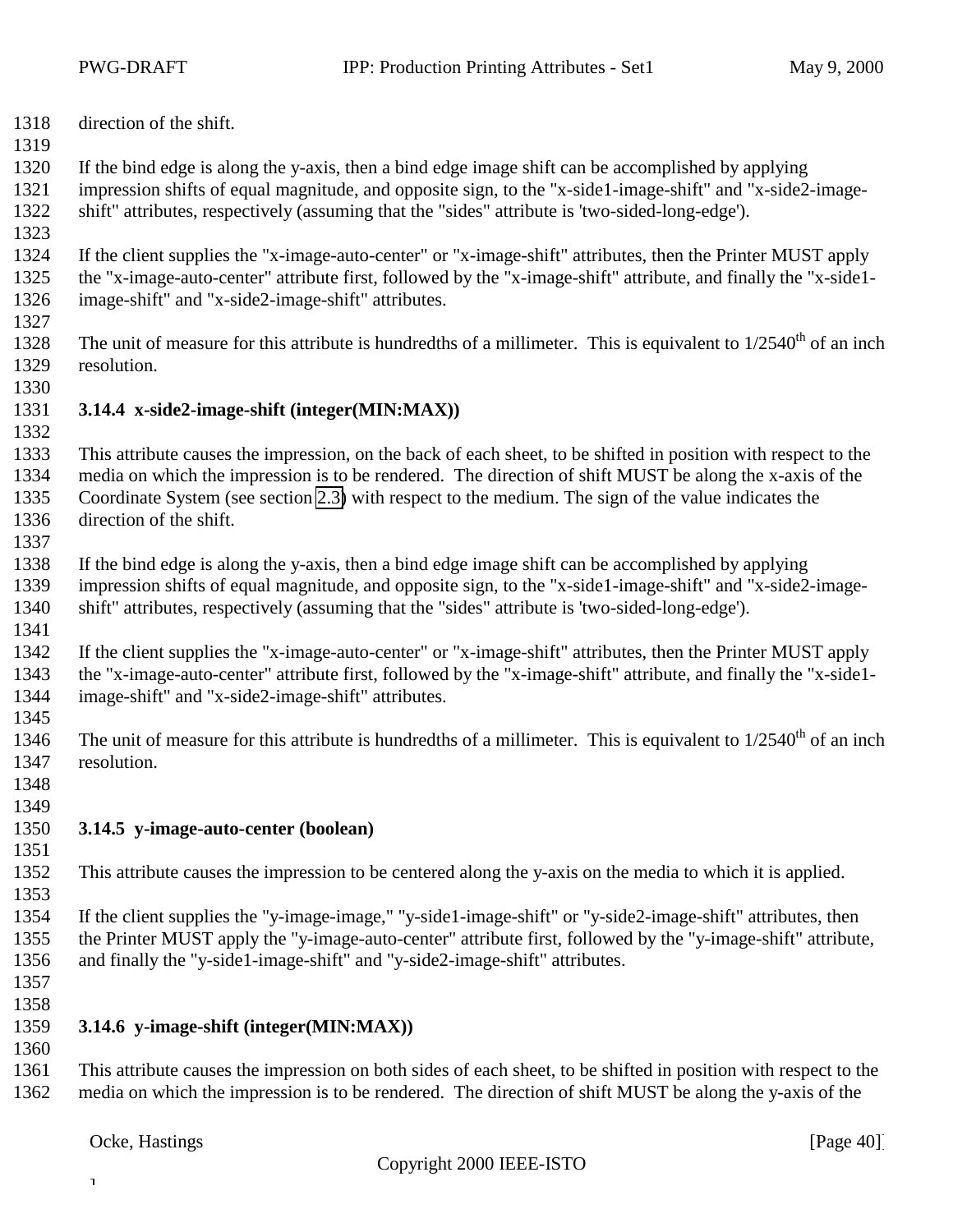<span id="page-40-0"></span> Coordinate System (see section [2.3\)](#page-7-0) with respect to the medium. The sign of the value indicates the direction of the shift.

 If the client supplies the "y-image-auto-center," "y-side1-image-shift" or "y-side2-image-shift" attributes, then the Printer MUST apply the "y-image-auto-center" attribute first, followed by the "y-image-shift" attribute, and finally the "y-side1-image-shift" and "y-side2-image-shift" attributes.

- 
- 1370 The unit of measure for this attribute is hundredths of a millimeter. This is equivalent to  $1/2540<sup>th</sup>$  of an inch resolution.
- 

#### **3.14.7 y-side1-image-shift (integer(MIN:MAX))**

 This attribute causes the impression, on the front of each sheet, to be shifted in position with respect to the media on which the impression is to be rendered. The direction of shift MUST be along the y-axis of the Coordinate System (see section [2.3\)](#page-7-0) with respect to the medium. The sign of the value indicates the direction of the shift.

 If the bind edge is along the x-axis, then a bind edge image shift can be accomplished by applying impression shifts of equal magnitude, and opposite sign, to the "y-side1-image-shift" and "y-side2-image-shift" attributes, respectively (assuming that the "sides" attribute is 'two-sided-short-edge').

 If the client supplies the "y-image-auto-center" or "y-image-shift" attributes, then the Printer MUST apply the "y-image-auto-center" attribute first, followed by the "y-image-shift" attribute, and finally the "y-side1- image-shift" and "y-side2-image-shift" attributes.

1389 The unit of measure for this attribute is hundredths of a millimeter. This is equivalent to  $1/2540<sup>th</sup>$  of an inch resolution.

- 
- 

#### **3.14.8 y-side2-image-shift (integer(MIN:MAX))**

 This attribute causes the impression, on the back of each sheet, to be shifted in position with respect to the media on which the impression is to be rendered. The direction of shift MUST be along the y-axis of the reference coordinate system with respect to the medium. The sign of the value indicates the direction of the shift.

 If the bind edge is along the x-axis, then bind edge image shift can be accomplished by applying impression shifts of equal magnitude, and opposite sign, to the "y-side1-image-shift" and "y-side2-image-shift" attributes, respectively (assuming that the "sides" attribute is 'two-sided-short-edge').

 If the client supplies the "y-image-auto-center" or "y-image-shift" attributes, then the Printer MUST apply the "y-image-auto-center" attribute first, followed by the "y-image-shift" attribute, and finally the "y-side1- image-shift" and "y-side2-image-shift" attributes.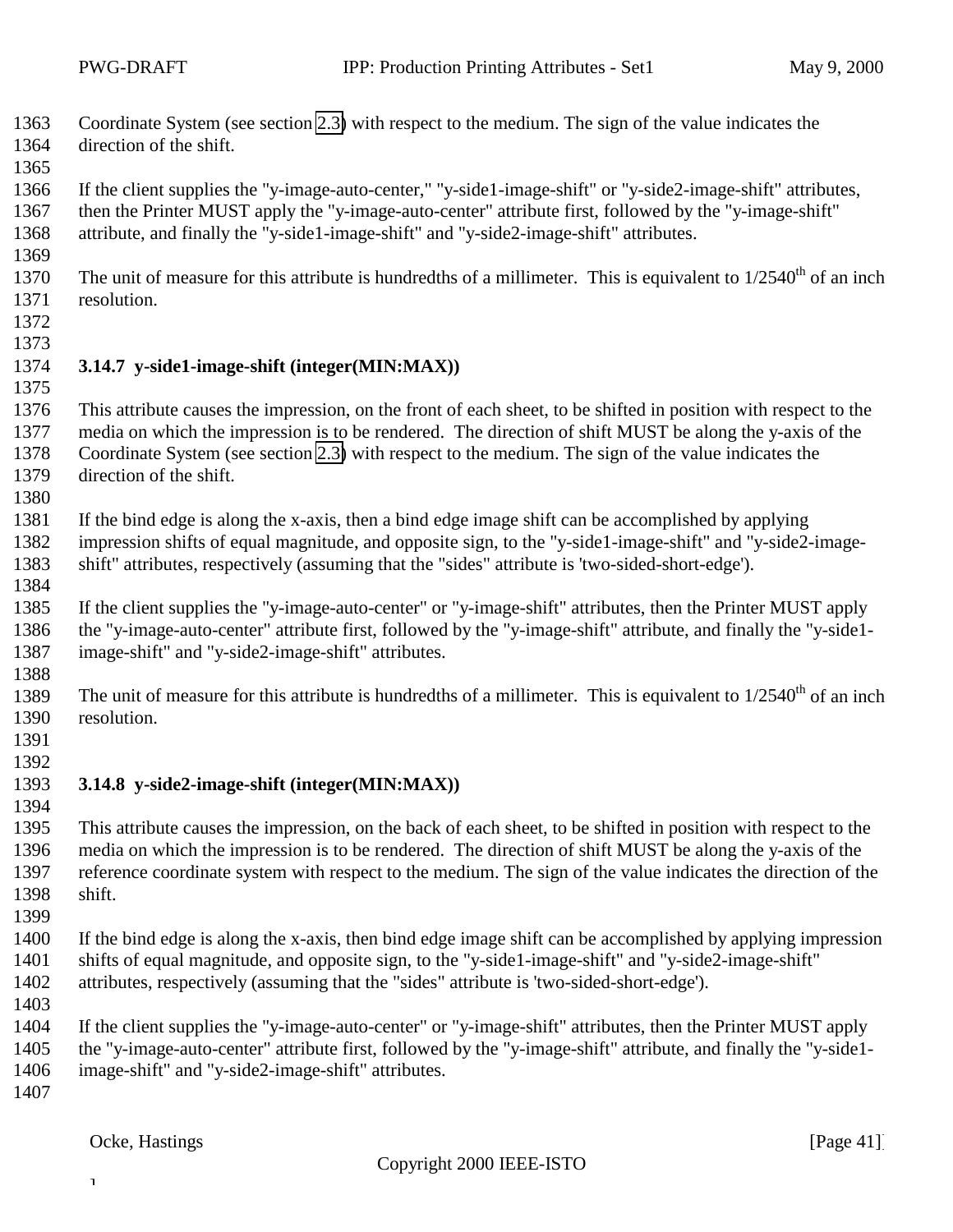<span id="page-41-0"></span>1408 The unit of measure for this attribute is hundredths of a millimeter. This is equivalent to  $1/2540<sup>th</sup>$  of an inch resolution.

- **3.15 Usage in Document-Exceptions and Page-Exceptions**
- Most of the Job Template attributes defined in this document are defined for use in the "document-

exceptions" (collection) and/or "page-exceptions" (collection) Job Template attributes (see [ipp-except]).

 According to that document, any Job Template attribute document MUST indicate the syntax and semantics for applying each Job Template attribute in any Document and/or Page exceptions.

 [Table 12](#page-42-0) augments the definitions of each Job Template attribute defined in this document by indicating with which parts of a job, the attribute "associates with" and "affects" (see [ipp-except]). All Job Template attributes associate with the Job, so that is not indicated in [Table 12.](#page-42-0) A subset of the Job Template

attributes are defined to be used in Document-Exceptions to affect Input-Document and are associated with

- Input-Documents only via the "document-exceptions" attribute. Another subset affect Output-Documents
- and are associated with either Input-Documents or Output-Document via the "document-exceptions"
- attribute. A final subset of Job Template attributes affects Sheets, Pages, or Impressions and are associated

with Pages of an Input-Document or an Output-Document by the "pages-exceptions" attribute or associated

with Input-Document or Output-Document via a "document-exceptions" attribute. See [ipp-except] for the

syntax of the "document-exceptions" (1setOf collection), "page-exceptions" (1setOf collection) and "page-

 per-subset" (1setOf integer(1:MAX)) and semantics of association with Document-Exceptions, Page-Exceptions, Sheets, and Pages. The "pages-per-subset" attribute defines Output-Document to be subsets of

pages within Input-Documents.

 Table 11 lists the possible attribute exception semantics for Job Template attributes and shows what clients can supply in Job Creation operations.

Affects Associates With Exception attribute member attributes Job | Job | none Input-Document Input-Document "document-exceptions" "input-documents" Output-Document Output-Document "document-exceptions" "output-documents" "pages-per-subset" N/A Input-Document "document-exceptions" "input-documents" Output-Page "page-exceptions" "output-documents", "pages" Input-Page "page-exceptions" "input-documents", "pages" Output-Document Tocument-exceptions" "pages-per-subset" N/A<br>"document-exceptions" "input-documents" sheet, impression Input-Document | "document-exceptions"

### **Table 11 - Job Template Attribute Exception Semantics**

A client MUST NOT submit and a Printer MUST NOT support a Job Creation request with "document-

exceptions" (collection) or "page-exceptions" (collection) containing member attributes indicated with "No"

in the Document-Exceptions or Page-Exceptions columns in [Table 12,](#page-42-0) respectively. If a client submits a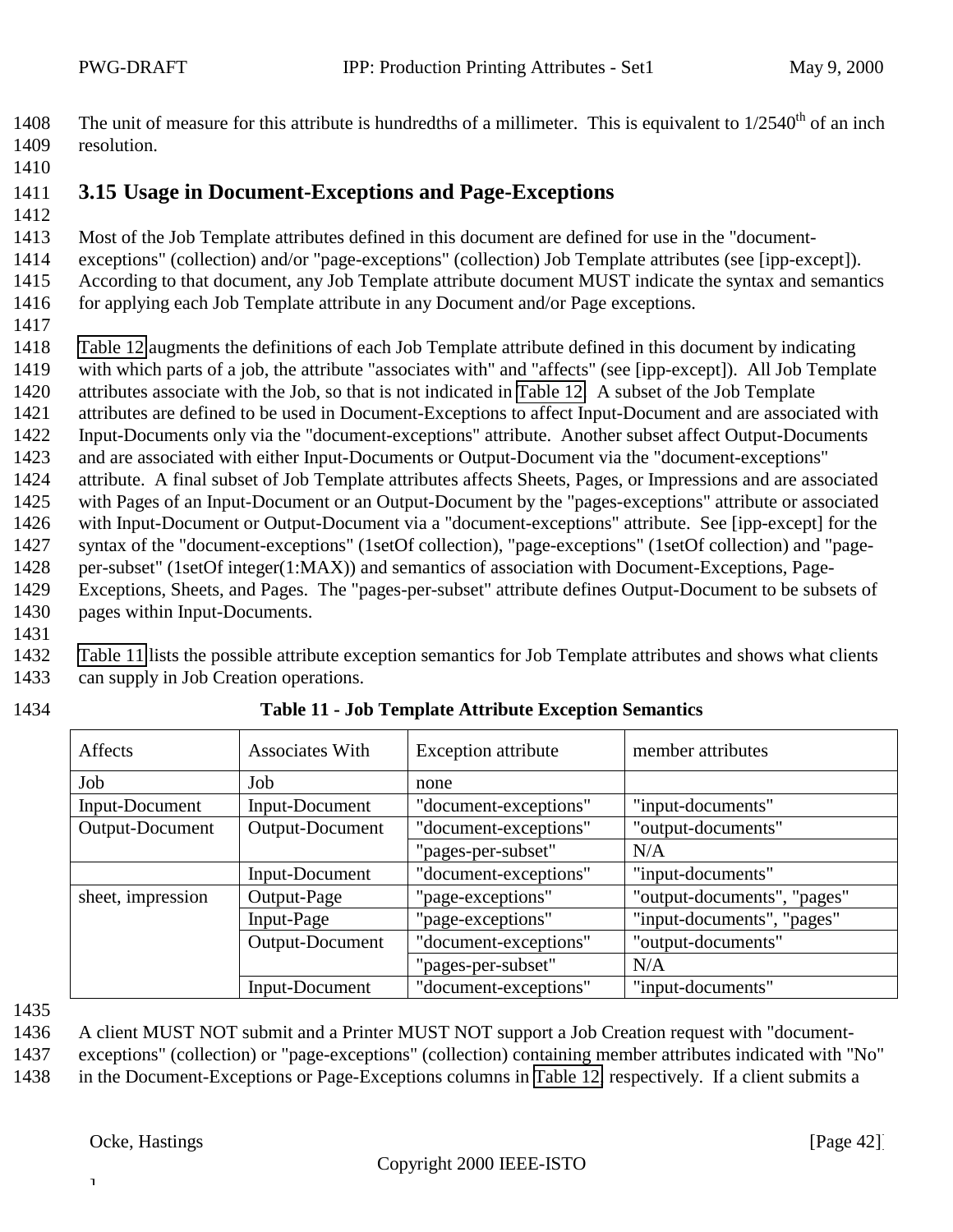<span id="page-42-0"></span>1439 Job Creation request with such a member attribute and "ipp-attribute-fidelity" = 'true', the Printer MUST

1440 reject the request and return the 'client-error-bad-request' status code. If a client submits a Job Creation

1441 request with such a member attribute and "ipp-attribute-fidelity" = 'false' or omitted, the Printer MUST 1442 accept the request and return the 'successful-ok-ignored-or-substituted-attributes' status code, along with the

1443 collection and only those member attributes.

1444

| 1445 |  | <b>Table 12 - Document and Page Exception Semantics by Attribute</b> |
|------|--|----------------------------------------------------------------------|
|      |  |                                                                      |

| Section or Attribute                                            | Affects:                |
|-----------------------------------------------------------------|-------------------------|
| 3.1 cover-front (collection) and cover-back (collection)        | <b>Output-Documents</b> |
| 3.2 insert-sheet (1setOf collection)                            | <b>Output-Documents</b> |
| 3.3 job-account-id (name (MAX))                                 | Job                     |
| 3.4 job-accounting-sheets (collection)                          | Job                     |
| 3.5 job-error-sheet (collection)                                | Job                     |
| 3.6 job-message-to-operator (text(MAX))                         | Job                     |
| 3.7 job-recipient-name (name(MAX))                              | Job                     |
| 3.8 job-sheets-col (collection) - augments IPP/1.1 "job-sheets" | Job                     |
| 3.9 job-sheet-message (text(MAX))                               | Job                     |
| 3.10 media-col (collection) - augments IPP/1.1 "media"          | <b>Sheets</b>           |
| 3.11 page-delivery (type2 keyword)                              | Output-Documents        |
| 3.12 page-order-received (type2 keyword)                        | <b>Input-Documents</b>  |
| 3.13 separator-sheets (collection)                              | Job                     |
| 3.14.1 x-image-auto-center (boolean) through                    | Impressions             |
| 3.14.8 y-side2-image-shift (integer(MIN:MAX))                   |                         |

1446

## 1447 **4 Job Description Attributes**

1448

1449 This section defines Job Description attributes for use with IPP/1.0 [RFC 2566] and IPP/1.1 [ipp-mod].

1450

#### 1451 **4.1 current-page-order (type2 keyword)** 1452

 This attribute represents the current page order of the document data supplied with the job. Initially "current-page-order" is set to the value of the Job Template attribute "page-order-received." The value of "current-page-order" may change based on processing and the value of the "page-order-delivery" attribute. If the Printer changes the value of a Job's "current-page-order" Job Description attribute, then it is assumed that the associated document data has been transformed in some way to reflect this change. It should be noted that the document data that "current-page-order" refers to is not always the document data sent with the create request, but may also refer to the processed images that are to be delivered to the printer. The standard values for this attribute are the same as for of the "page-order-received" attribute (see section [3.12\)](#page-35-0), namely '1-to-n-order' and 'n-to-1-order'.

1462

 $\mathbf 1$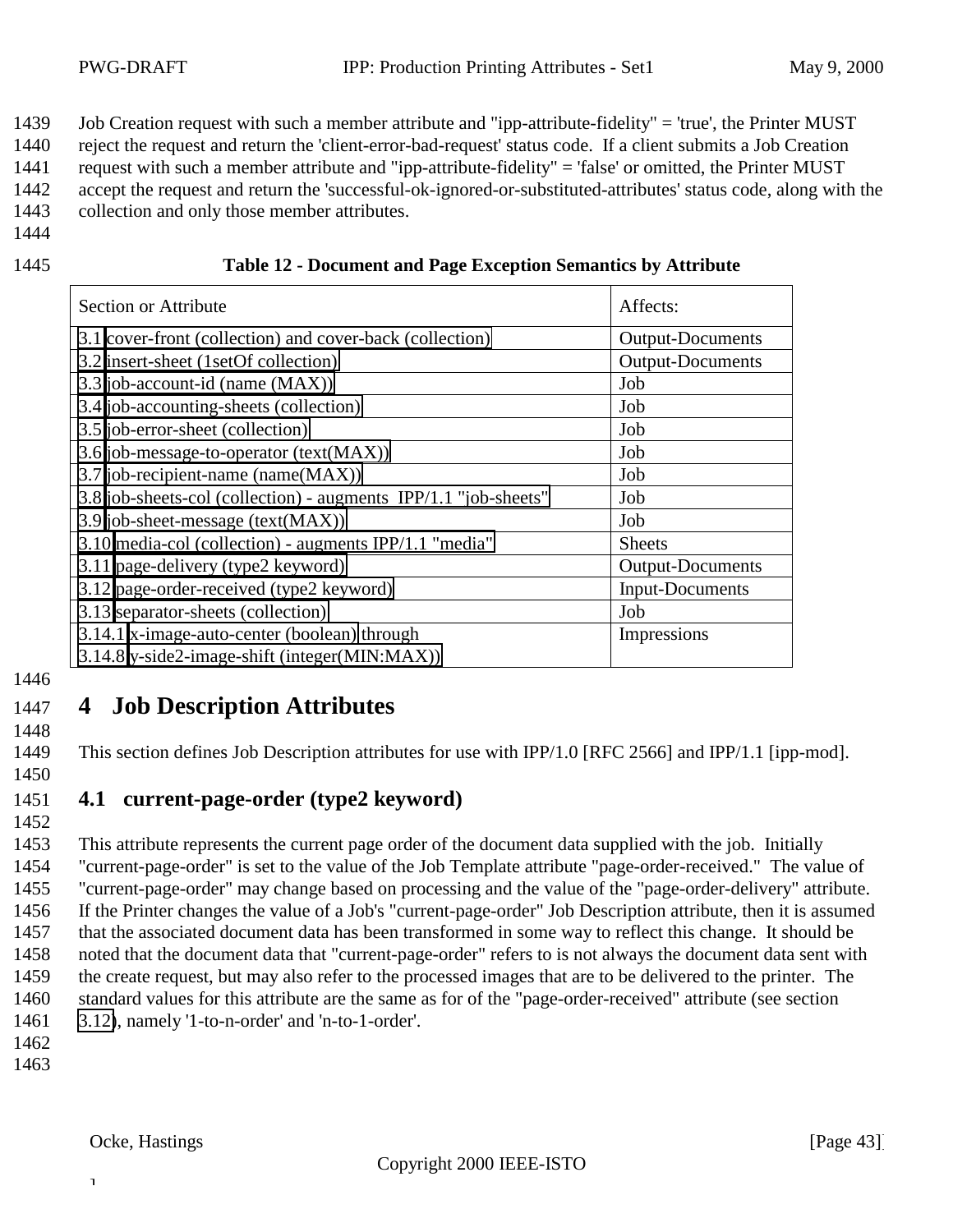## <span id="page-43-0"></span>**5 Printer Description Attributes**

This section defines Printer Description attributes for use with IPP/1.0 [RFC 2566] and IPP/1.1 [ipp-mod].

# 

#### **5.1 user-defined-names-supported (1setOf type2 keyword)**

 This Printer attribute identifies the "xxx" Job Template attributes that the Printer will accept user-defined name in a Job Creation request, i.e., a name that a client supplies that is not in the corresponding "xxx- supported" Printer attribute. In effect, the presence of the 'xxx' keyword value in this attribute suspends validation of the "xxx" attribute for any 'name' values supplied by the client. Thus a user can supply a custom name for this "xxx" attribute. If there are no Job Template attributes that will accept any name value, the value of this attribute MUST be the keyword 'none'.

 For any "xxx" Job Template attributes identified by this attribute, the Printer suspends validation for values of type 'name' and the job is created containing the user-defined value, even when the client supplied the "ipp-attribute-fidelity" with a 'true' value (which would otherwise, have caused the Printer to reject the request, if the "xxx" value had not been among those of the Printer's "xxx-supported" attribute). 

 For example, the system administrator could add the 'media' keyword attribute name value to the "user- defined-names-supported" Printer attribute in order to allow the user to supply any media name value for the "media" attribute even if that name wasn't one of the media names in the Printer's "media-supported" attribute.

 When the client supplies a 'yyy' value for the "xxx" attribute that is not in the "xxx-supported" Printer attribute , the Printer does not return the "xxx" value in the Unsupported Attributes group in the response. Instead, the Printer stores the requested attribute and value unmodified on the Job object for subsequent queries as with any supported value. Subsequently, a user or operator can query the Job using the Get-Job- Attributes or Get-Jobs operations to see what user-defined value was requested. Depending on implementation and/or site policy, the Printer schedules the job following one of the following options:

 1. Add the 'resources-are-not-supported' value (see section [6.1\)](#page-44-0) to the Job's "job-state-reasons" attribute and move the job to the 'pending-held' state until either the operator adds the requested value to the Printer's "xxx-supported" attribute or the user or operator modifies the job to contain a value that is in the Printer's "xxx-supported" attribute; then releases the job using the Release-1498 Job operation (see [ipp-mod] section 3.3.6).

- 
- 2. Add the 'resources-are-not-supported' value to the Job's "job-state-reasons" attribute but keep the 1501 job in the 'pending' state and start to process the job as if the requested media were ready, but stop the job ("job-state" = 'processing-stopped') and the Printer ("printer-state" = 'stopped') and request immediate operator intervention. The operator loads the requested media and continues the Printer, using the Resume-Printer operation (see [ipp-mod] section 3.2.8).
-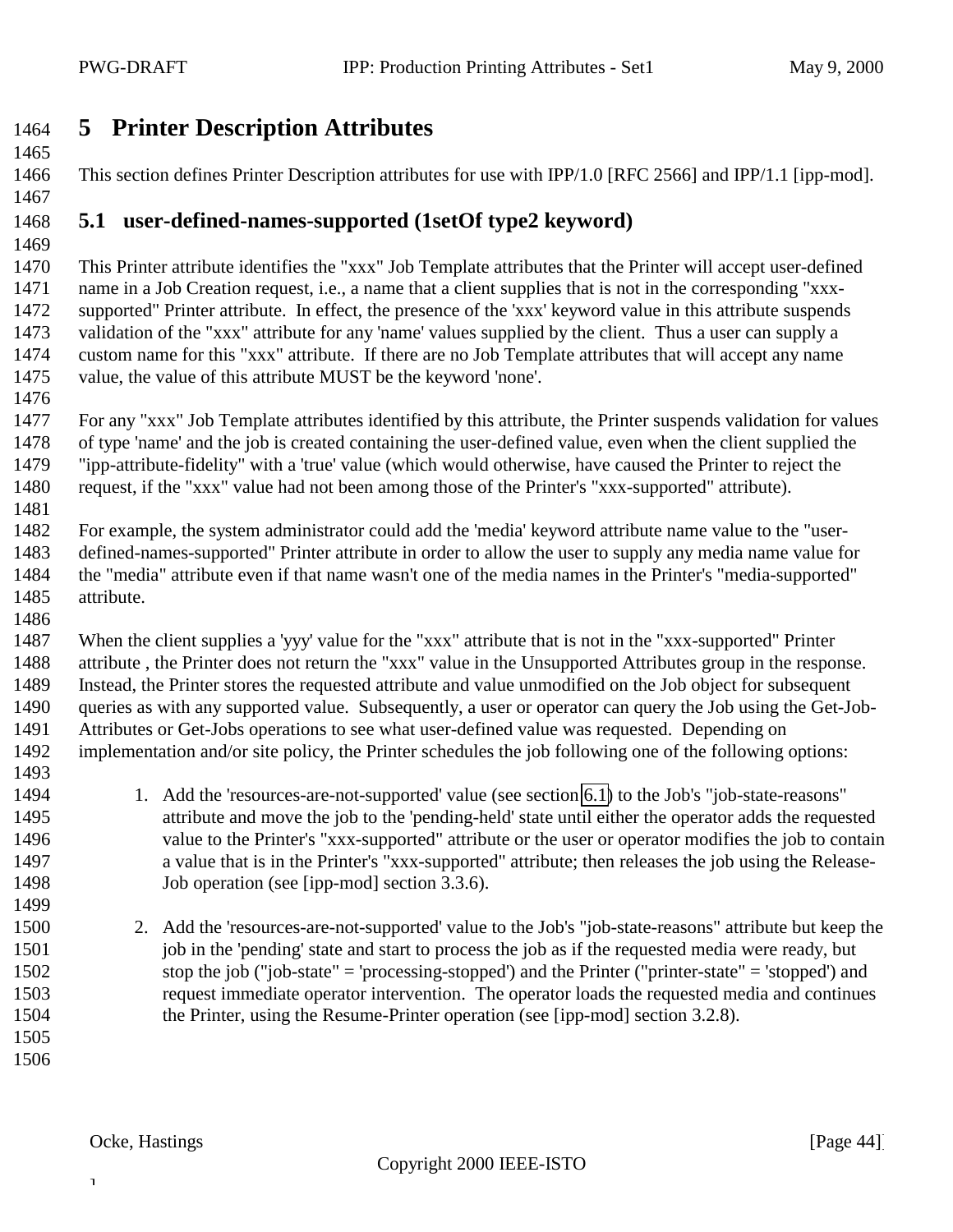## <span id="page-44-0"></span>**6 Additional Values for Existing Attributes**

 This section defines additional values for existing attributes. 

## **6.1 Additional Values for the "job-state-reasons" Job attribute**

 This section defines additional values for the "job-state-reasons" (1setOf type2 keyword) Job Description attribute (see [ipp-mod] section 4.3.8):

 'resources-are-not-supported': At least one of the resources needed by the job, such as media, fonts, resource objects, etc., is not supported on any of the physical printer's for which the job is a candidate. This condition MAY be detected when the job is accepted, or subsequently while the job is pending or processing, depending on implementation. The job may (1) remain in its current state, (2) be moved to the 'pending-held' state, depending on implementation and/or job scheduling policy, or (3) scheduled normally, but the Printer is put into the 'stopped' state when 1522 the job is attempted to be processed on the Printer. This value is intended for use with an implementation that supports the "user-defined-names-supported" Printer attribute (see section [5.1\)](#page-43-0) which allows a job to be accepted with an unsupported 'name' value.

## **6.2 Additional values for the IPP/1.1 "job-sheets" Job Template Attribute**

1528 The following additional values are defined for the IPP/1.1 "job-sheets" Job Template attribute: 

| job-start-sheet | A job sheet MUST be printed to indicate the start of the job.               |  |  |
|-----------------|-----------------------------------------------------------------------------|--|--|
| job-end-sheet   | A job sheet MUST be printed to indicate the end of the job.                 |  |  |
| job-wrap-       | Job sheets MUST be printed to indicate the start and end of all the output  |  |  |
| sheets          | associated with the job.                                                    |  |  |
| first-print-    | Some users have customized the banner sheets in their environment           |  |  |
| stream-page     | (Microsoft, Novell, etc.) and prefer them instead of the printer's standard |  |  |
|                 | ones. The custom banner sheet is the first page of the PDL. When the        |  |  |
|                 | client supplies the 'first-print-stream-page' value, the first page in the  |  |  |
|                 | document data is printed as the job sheet and the printer's standard job    |  |  |
|                 | sheet is suppressed.                                                        |  |  |

 

## **6.3 Additional values for the IPP/1.1 "media" Job Template attribute**

 This section defines additional values for the "media" (type3 keyword | name(MAX)) Job Template attribute (see [ipp-mod] section 4.2.11):

 The following are additional semantics to the existing attribute "media".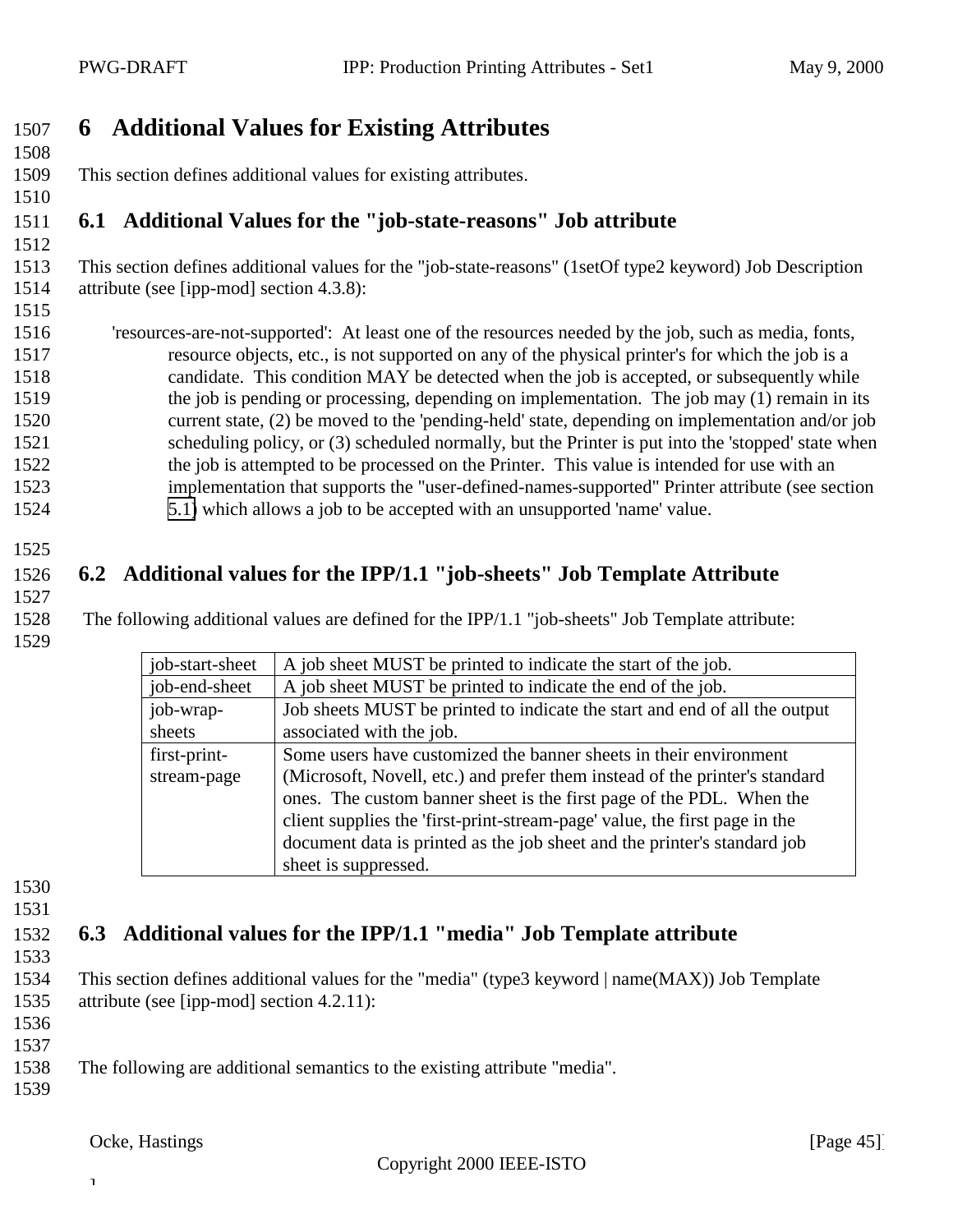1540 If the Printer implementation supports the use of tray name keywords to identify media, there SHOULD be

- 1541 one and only one keyword assigned for each input tray on the printer. If multiple keywords for the same
- 1542 tray exist in "media-supported", the client UI could potentially become very confusing to the user because
- 1543 the Printer would appear to have more input trays than it actually has. However, see the discussion in the 1544 Printer MIB [RFC1759] about a manual input tray that uses the same input slot as a regular input tray.
- 1545 Also, if using tray names, it is RECOMMENDED that the printer implementation use the most descriptive
- 1546 keyword for a logical tray in order to assist the user or operator to recognize the matching physical tray at
- 1547 the printer. There are three methods to choose the keyword: 1) If the printer trays aren't physically labeled,
- 1548 the keyword SHOULD best match the physical location of the tray (e.g. 'top', 'bottom'). 2) If the printer
- 1549 trays are physically labeled, the keyword SHOULD best match the label of the tray (e.g. 'tray-1', tray-2'), 3)
- 1550 If more than one keyword matches the label of the tray, the keyword SHOULD be used that best 1551 distinguishes the tray from the Printer's other trays.
- 1552
- 1553 If a Printer allows the media to be specified by tray name keyword, the Printer implementation MUST NOT
- 1554 use the 'name(MAX)' attribute syntax to create custom tray names, but rather MUST use the most
- 1555 appropriate tray name keyword value. This ensures interoperability among clients that submit jobs to 1556 multiple types of printers.
- 1557

1558 These are additional standard keyword values defined for input-trays.

1559

| "bypass-tray"  | The specified tray is used for handling odd or            |  |
|----------------|-----------------------------------------------------------|--|
|                | special paper. This paper tray usually has a              |  |
|                | small capacity and is physically located such             |  |
|                | that the paper travels through a shorter paper            |  |
|                | path. In some printer implementations, the                |  |
|                | 'bypass-tray' may also be used to bypass any              |  |
|                | marking device and be used for insert sheets.             |  |
|                | See attribute "insert-sheets".                            |  |
| $'$ tray- $N'$ | The input tray that is best specified as a tray           |  |
|                | with values 'tray-1', 'tray-2' The                        |  |
|                | correspondence between the 'tray-N' keyword               |  |
|                | and the actual input-tray is implementation               |  |
|                | dependent, as is the number of input trays. If            |  |
|                | this group of 'tray- $N'$ ' values is supported, at least |  |
|                | the 'tray-1' value MUST be supported.                     |  |

1560

1561

1562

1563 These are additional standard keyword values which are used by the implementation for specifying a pre-1564 defined media size:

1565

| 'iso-a4-wide'       | Specifies the iso A4 cover size: $223 \text{ mm} \times 297 \text{ mm}$ |
|---------------------|-------------------------------------------------------------------------|
| 'na-letter-cover'   | Specifies the letter cover size: $9 \text{ in } x\ 11 \text{ in}$       |
| 'ip-reply-postcard' | Specifies the Ofuku-Hagaki postcard size: 148 mm x 200 mm               |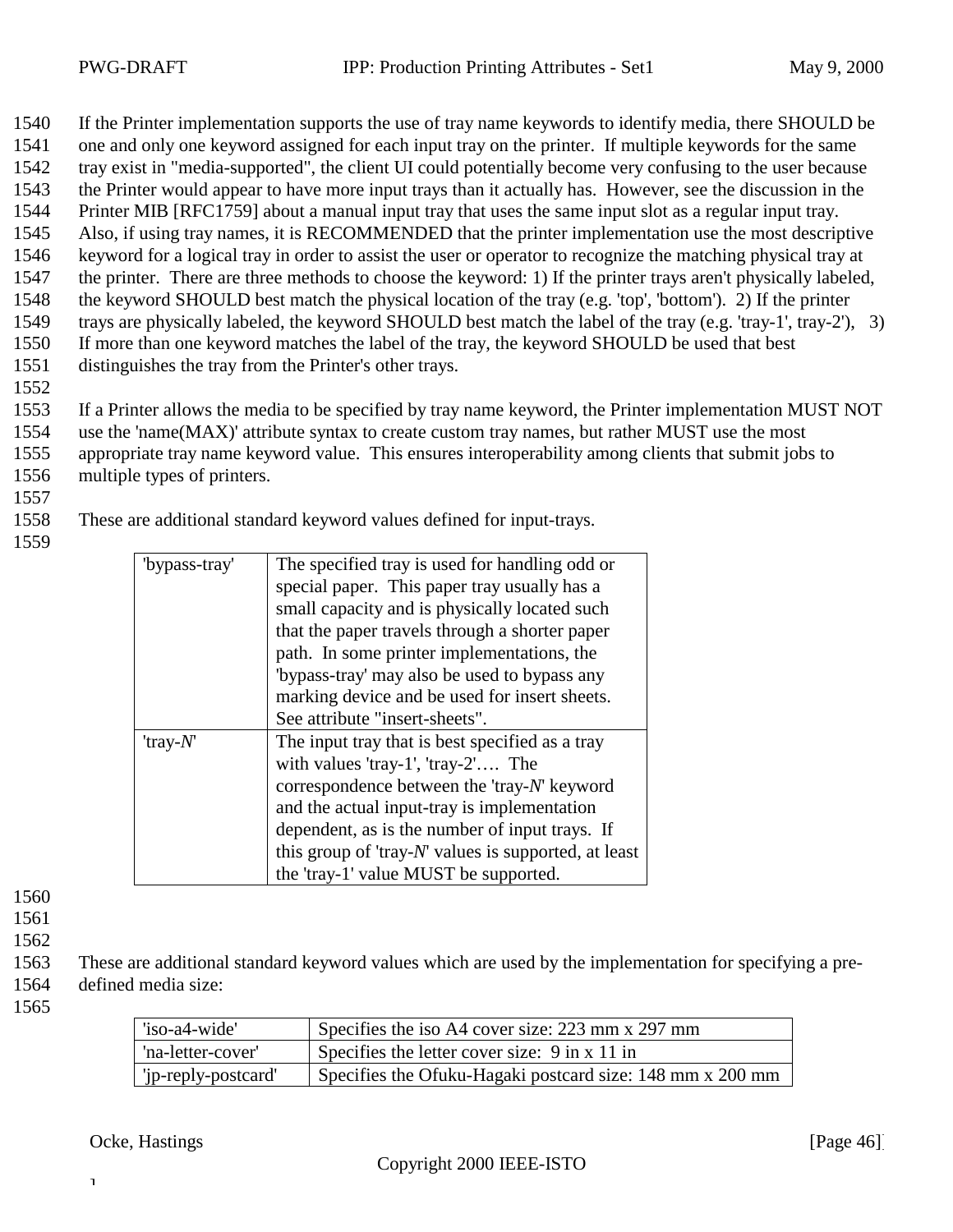<span id="page-46-0"></span>

| 'na-postcard' | Specifies the North American postcard size: 4.5 in x 6 in |
|---------------|-----------------------------------------------------------|
| 'na- $8x10'$  | Specifies the 8x10 size.                                  |
| 'na- $5x7'$   | Specifies the 5x7 size.                                   |
| 'taiwan-815'  | Specifies the 815 Taiwan size: 267 mm x 388 mm            |
| i>220x330'    | Specifies the 220 mm x 330 mm size                        |

#### 1567

## 1568 **7 Conformance Requirements**

1569

1572

1574

1570 This section summarizes the Conformance Requirements detailed in the definitions in this document for 1571 clients and Printer objects (servers or devices).

### 1573 **7.1 Conformance Requirements for Printer objects**

1575 In general each of the attributes defined in this document are OPTIONAL for a Printer to support, so that

1576 Printer implementers MAY implement any combination of attributes. Only the following conditional 1577 conformance requirements are defined:

1578

| If the Printer supports: | then the Printer MUST also support (but<br>vice-versa is OPTIONAL): |
|--------------------------|---------------------------------------------------------------------|
| "cover-back"             | "cover-front"                                                       |
| "job-sheets-col"         | "job-sheets" (see [ipp-mod] section 4.2.3)                          |
| "media-col"              | "media" (see [ipp-mod] section 4.2.11)                              |
| "media-col-ready"        | "media-ready (see [ipp-mod] section 4.2.11)                         |
| "x-side2-image-shift"    | "x-side1-image-shift"                                               |
| "y-side2-image-shift"    | "y-side1-image-shift"                                               |
| "x-side1-image-shift"    | "x-image-shift"                                                     |
| "y-side1-image-shift"    | "y-image-shift"                                                     |

1579

1580 Each of the collection attribute definitions indicate which member attributes are REQUIRED and which are 1581 OPTIONAL for a Printer to support and is not repeated here.

1582

1583 If a Printer supports the 'collection' attribute syntax of a Job Template attribute , then it MUST support the 1584 distinguished none value defined for that collection. See section [2.6.](#page-9-0)

1586 Support of the 'name' attribute syntax for Job Template attributes and collection member attributes is 1587 OPTIONAL, as in IPP/1.1.

1588 1589

1585

## 1590 **7.2 Conformance Requirements for clients**

1591

1592 Clients that support two Job Template attributes that control the same aspect, such as "media" and "media-1593 col", MUST NOT supply both in a Job Creation request as indicated in the definitions of these attributes.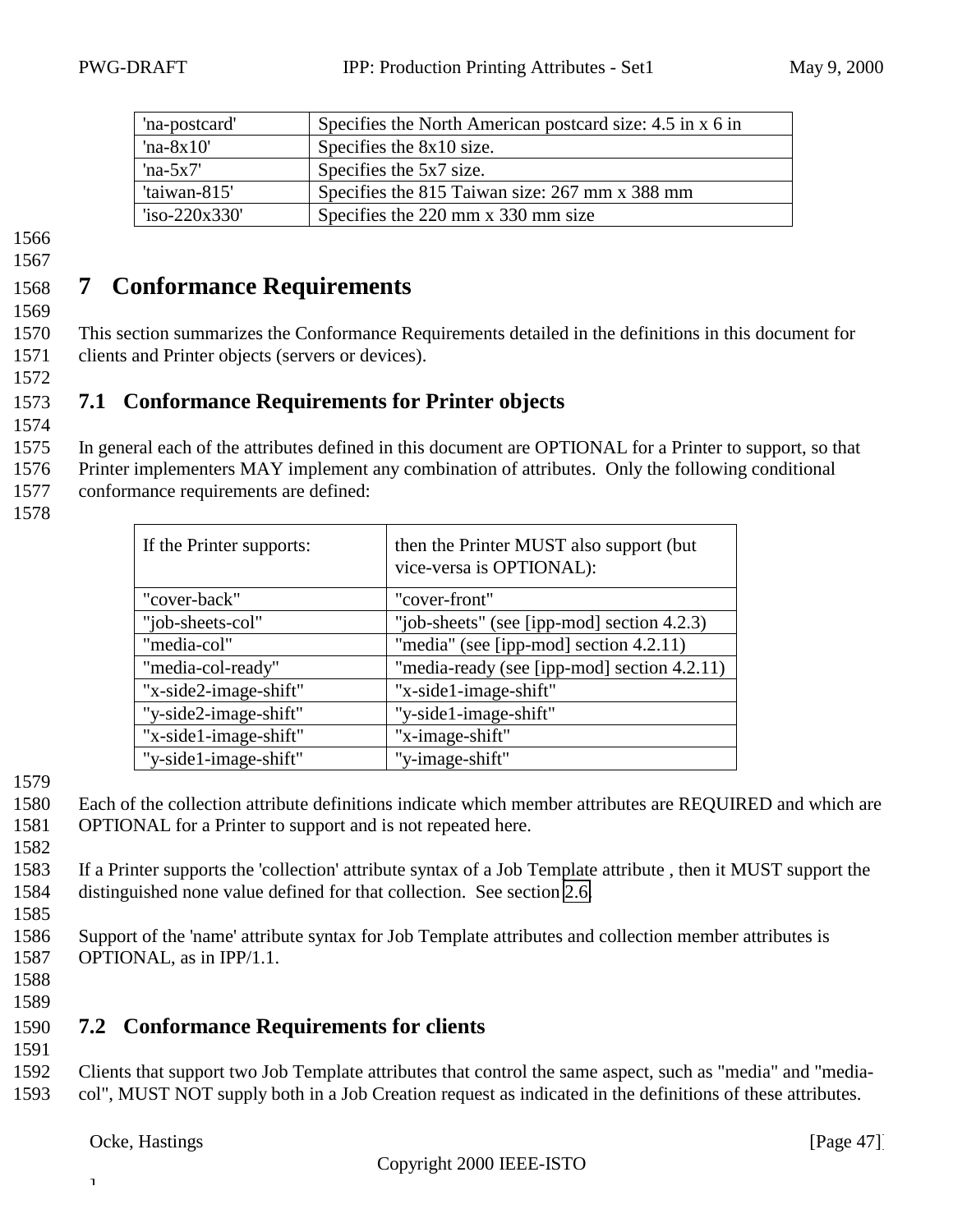<span id="page-47-0"></span>Clients that support a "xxx" collection Job Template attribute SHOULD use the Get-Printer-Attributes

 request to obtain the "xxx-default" collection and display that to the user, so that the user can make any changes before submitting the Job. Then the client submits values for all member attributes, rather than

depending on the Printer's defaulting for omitted member attributes, since such defaulting is

implementation dependent and will vary from Printer to Printer.

## **8 IANA Considerations**

 IANA will be called on to register the attributes defined in this document, using the procedures outlined in [ipp-mod] section 6.

 

## **9 Internationalization Considerations**

 The IPP extensions defined in this document require the same internationalization considerations as any of the Job Template attributes defined in IPP/1.1 [ipp-mod].

 

#### **10 Security Considerations**

 The IPP extensions defined in this document require the same security considerations as any of the Job Template attributes defined in IPP/1.1 [ipp-mod].

 

## **11 References**

 deBry, R., , Hastings, T., Herriot, R., "Internet Printing Protocol/1.0 & 1.1: collection attribute syntax", <draft-ietf-ipp-collection-00.doc>, work in progress, September 9, 1999.

[ipp-except]

 Ocke, K., Herriot, R., "Internet Printing Protocol (IPP): Exception Attributes for Documents and Pages", <pwg-ipp-exceptions-model-000131.doc>, work in progress, January 31, 2000.

[ipp-prog]

- Hastings, T., Bergman, R., Lewis, H., "Proposed Job Progress Attributes for IPP", <draft-ietf-ipp-1629 job-prog.txt> work in progress, February 2, 2000.
- [ipp-mod]

 $\mathbf{I}$ 

 deBry, R., , Hastings, T., Herriot, R., Isaacson, S., Powell, P., "Internet Printing Protocol/1.1: Model and Semantics", < draft-ietf-ipp-model-v11-04.txt>, work in progress, June 23, 1999.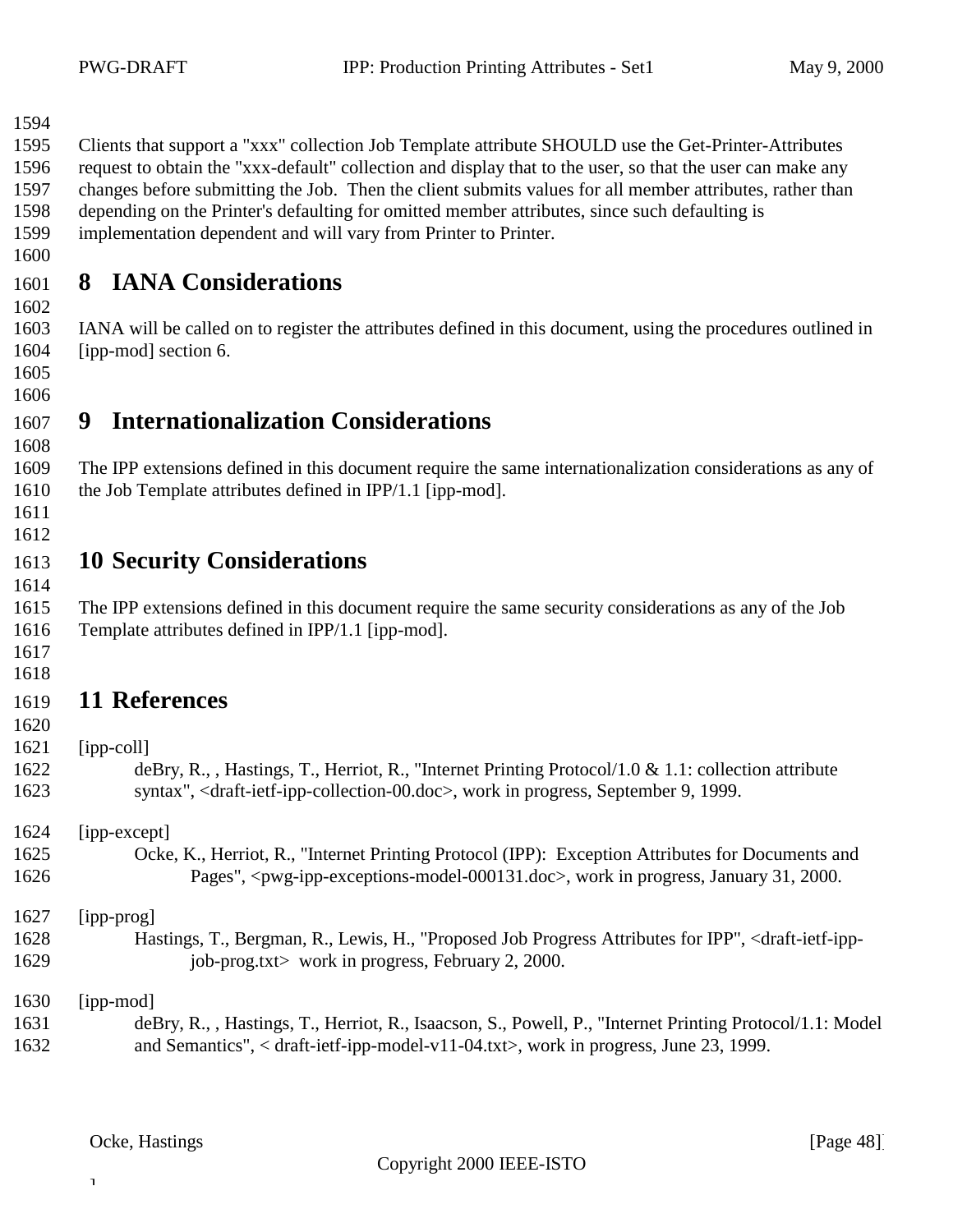<span id="page-48-0"></span>

| 1633         | [ipp-pro]                                                                                                            |
|--------------|----------------------------------------------------------------------------------------------------------------------|
| 1634         | Herriot, R., Butler, S., Moore, P., Tuner, R., "Internet Printing Protocol/1.1: Encoding and                         |
| 1635         | Transport", <draft-ietf-ipp-protocol-v11-03.txt>, work in progress, June, 1999.</draft-ietf-ipp-protocol-v11-03.txt> |
| 1636         | [redbook]                                                                                                            |
| 1637         | "PostScript(R) LANGUAGE REFERENCE, third edition", Adobe Systems Incorporated, February                              |
| 1638         | 1999.                                                                                                                |
| 1639         | [RFC1759]                                                                                                            |
| 1640         | Smith, R., Wright, F., Hastings, T., Zilles, S., and Gyllenskog, J., "Printer MIB", RFC 1759, March                  |
| 1641         | 1995.                                                                                                                |
| 1642         | [RFC2119]                                                                                                            |
| 1643         | S. Bradner, "Key words for use in RFCs to Indicate Requirement Levels", RFC 2119, March 1997                         |
| 1644         | [RFC2566]                                                                                                            |
| 1645         | deBry, R., , Hastings, T., Herriot, R., Isaacson, S., Powell, P., "Internet Printing Protocol/1.0: Model             |
| 1646         | and Semantics", RFC 2566, April 1999.                                                                                |
| 1647         |                                                                                                                      |
| 1648         | <b>12 Author's Addresses</b>                                                                                         |
| 1649         |                                                                                                                      |
| 1650         | Kirk Ocke                                                                                                            |
| 1651         | Xerox Corporation                                                                                                    |
| 1652         | 800 Phillips Road                                                                                                    |
| 1653         | Webster, NY 14580                                                                                                    |
| 1654         |                                                                                                                      |
| 1655         | Phone: 716 422-4832                                                                                                  |
| 1656         | e-mail: Kirk.Ocke@usa.xerox.com                                                                                      |
| 1657         |                                                                                                                      |
| 1658         | <b>Tom Hastings</b>                                                                                                  |
| 1659         | <b>Xerox Corporation</b>                                                                                             |
| 1660         | 737 Hawaii St. ESAE 231                                                                                              |
| 1661         | El Segundo, CA 90245                                                                                                 |
| 1662         |                                                                                                                      |
| 1663         | Phone: 310-333-6413                                                                                                  |
| 1664         | Fax: 310-333-5514                                                                                                    |
| 1665         | e-mail: hastings@cp10.es.xerox.com                                                                                   |
| 1666<br>1667 |                                                                                                                      |
| 1668         | 13 Appendix A: Change History                                                                                        |
| 1669         |                                                                                                                      |
| 1670         | This section summarizes the changes to the document. Each sub-section is in reverse chronological order.             |

Adding or removing ISSUES that don't change the document are not listed here.

 $\mathbf 1$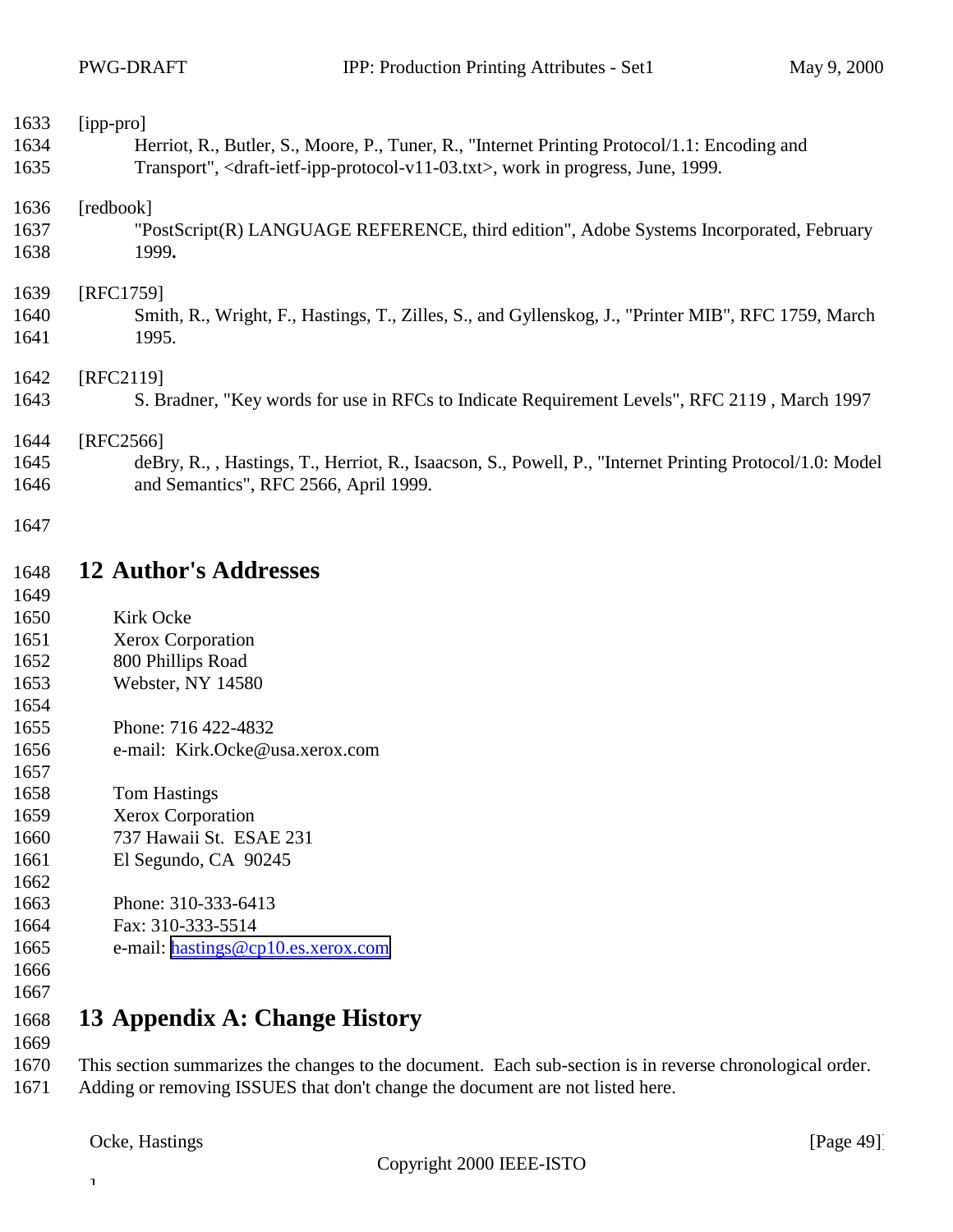<span id="page-49-0"></span>

| 1672 |                                                                      |                                                                                                              |  |  |
|------|----------------------------------------------------------------------|--------------------------------------------------------------------------------------------------------------|--|--|
| 1673 |                                                                      |                                                                                                              |  |  |
| 1674 | 13.1 Changes to the April 26, 2000 to create the May 9, 2000 version |                                                                                                              |  |  |
| 1675 |                                                                      |                                                                                                              |  |  |
| 1676 |                                                                      | The following changes were made to the April 26, 2000 version to create the May 9, 2000 version:             |  |  |
| 1677 |                                                                      |                                                                                                              |  |  |
| 1678 |                                                                      | 1. Clarified that both the "job-sheets-default" and "job-sheets-col-default" Printer attributes SHOULD both  |  |  |
| 1679 |                                                                      | be configured to specify the same job-sheet instance.                                                        |  |  |
| 1680 |                                                                      | 2. Changed the "media-description" member attribute back to 'type3 keyword   name(MAX)' from 'text' so       |  |  |
| 1681 |                                                                      | that clients can localize the value and the "media-description-supported" back to '1setOf (type3 keyword     |  |  |
| 1682 |                                                                      | name( $MAX$ ) from 'integer( $0:255$ )'.                                                                     |  |  |
| 1683 |                                                                      | 3. Deleted the "media-weight-type" attribute - don't have two ways to specify the same thing until there is  |  |  |
| 1684 |                                                                      | a way to indicate which one the Printer supports.                                                            |  |  |
| 1685 |                                                                      | 4. Replaced the "media-weight" and "media-weight-units" with "media-weight-metric" and "media-               |  |  |
| 1686 |                                                                      | weight-english", so that implementations can support "media-weight-metric" only or both and clients          |  |  |
| 1687 |                                                                      | can request either.                                                                                          |  |  |
| 1688 |                                                                      | 5. Clarified that the "media-size" tolerance is implementation-defined. The 5 points tolerance for           |  |  |
| 1689 |                                                                      | PostScript is given as an example.                                                                           |  |  |
| 1690 |                                                                      | 6. Removed "-supported" from the "x-dimension" and "y-dimension" member attributes to agree with the         |  |  |
| 1691 |                                                                      | collection specification.                                                                                    |  |  |
| 1692 |                                                                      | 7. Clarified that both the "media-default" and "media-col-default" Printer attributes SHOULD both be         |  |  |
| 1693 |                                                                      | configured to specify the same media instance.                                                               |  |  |
| 1694 |                                                                      | 8. Changed "job-separator-sheets" collection attribute so that if the client supplies neither the "media" or |  |  |
| 1695 |                                                                      | the "media-col" member attributes, the implementation picks some appropriate separator sheet medium,         |  |  |
| 1696 |                                                                      | rather that using the document's media.                                                                      |  |  |
| 1697 |                                                                      | 9. Added the 'first-print-stream-page' keyword value to the "job-sheets" Job Template attribute.             |  |  |
| 1698 |                                                                      |                                                                                                              |  |  |
| 1699 |                                                                      | 13.2 Changes to the April 11, 2000 to create the April 26, 2000 version                                      |  |  |
| 1700 |                                                                      |                                                                                                              |  |  |
| 1701 |                                                                      | The following changes were made to the April 11, 2000 version to create the April 26, 2000 version:          |  |  |
| 1702 |                                                                      |                                                                                                              |  |  |
| 1703 |                                                                      | 1. Added discussion about distinguished none values for all but a few Job Template attributes.               |  |  |
| 1704 |                                                                      | 2. Clarified the table and language for collections that have both "media" and "media-col" around the        |  |  |
| 1705 |                                                                      | client sending neither (error for some collection attributes, not for others), one or the other, or both     |  |  |
| 1706 |                                                                      | (error).                                                                                                     |  |  |
| 1707 |                                                                      | 3. Removed the use of the 'none' out-of-band value and defined distinguished values for keywords (usually    |  |  |
| 1708 |                                                                      | 'none', or 'no-xxx'), strings (zero-length), and integers (usually 0) instead. Existing clients and Printers |  |  |
| 1709 |                                                                      | might get confused with the (new) 'none' out-of-band value.                                                  |  |  |
| 1710 |                                                                      | 4. Broke "job-error-sheet-type" into two member attributes: "job-error-sheet-type" and "job-error-sheet-     |  |  |
| 1711 |                                                                      | when".                                                                                                       |  |  |
| 1712 |                                                                      | 5. Removed the "s" from "job-error-sheet".                                                                   |  |  |
| 1713 |                                                                      | 6. Banned "media-default" and "media-col-default" from both having a value, even if one is the name of       |  |  |
| 1714 |                                                                      | the other. Required the Printer to set the other to 'no-value' out-of-band value.                            |  |  |
| 1715 |                                                                      | 7. Added "media-label-type" (type3 keyword   name(MAX)), and "media-recycled" (type3 keyword                 |  |  |
|      |                                                                      |                                                                                                              |  |  |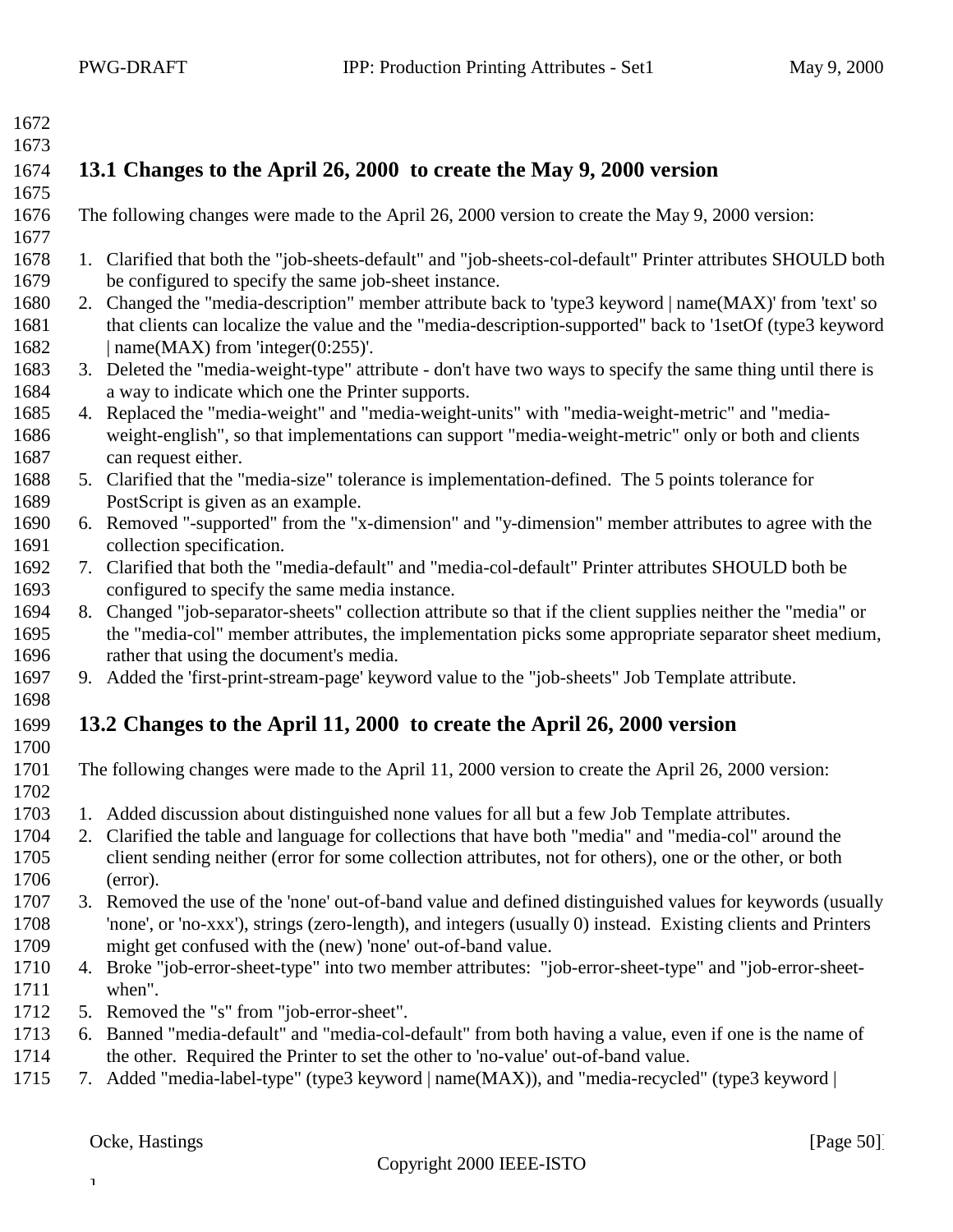- <span id="page-50-0"></span>name(MAX)) member attributes to "media-col".
- 1717 8. Changed the "xxx-supported" (boolean) to "xxx-supported" (integer( $0: X$ ) so that the maximum length of the string could be queried by the client.
- 9. Added 'gray', 'ivory', and 'orange' colors
- 10. Changed media-pre-printed (boolean) to media-pre-printed (type3 keyword | name(MAX)) and defined 'blank', 'pre-printed', and 'letter-head'.
- 11. Removed -supported from the member attributes of the "media-col-supported" (1setOf collection).
- 12. Added 'none' keyword value to media-front-coating (type3 keyword | name(MAX)) and media-back-coating (type3 keyword | name(MAX))
- 13. Replaced the 'user-define' and 'user-define-supported' out-of-band values with the "user-defined-names-supported" Printer attribute. This will help existing clients that query the Printer.
- 14. Added some "media" keyword values.
- 15. Enhanced the Conformance Section with client requirements.
- **13.3 Changes to the February 7, 2000 to create the April 11, 2000 version**
- 
- The following changes were made to the February 7, 2000 version to create the April 11, 2000 version:
- 1. Clarified that the "page-ranges" Job Template attribute does not affect the print-stream page numbering.
- 2. Aligned the collection attribute definitions to agree with the updated Collection [ipp-coll] document:
- a) Changed "xxx-supported"(boolean) to "xxx-supported" (1setOf type2 keyword) to return the keyword names of the member attributes.
- b) Removed the 'type3 keyword | name' attribute syntaxes from "xxx" (type3 keyword | name | collection) attributes and moved those values into a new "xxx-type" member attribute in the collection for new attributes. For the existing IPP/1.1 "job-sheets" (type3 keyword | name) and "media" (type3 keyword | name) attributes created new "xxx-col" (collection) companion attributes.
- c) For each collection attribute that had a "media" (type3 keyword | name(MAX) | collection) member attribute, removed the 'collection' and added a new OPTIONAL "media-col" (collection) member attribute to carry the media characteristics.
- d) Clarified that a client MUST NOT supply both "media" and a "media-col" Job Template attributes or member attributes. If a Printer receives such a bad request, it MUST either reject it or use one or the other attributes depending on implementation.
- e) Add prefix names to member attributes when they are intended to be unique, such as "cover-" to "cover-printed-sided" so that the "xxx-supported" would not be ambiguous. Same for "insert-" to insert-after-page-number" and "insert-count".
- f) Added "xxx-default" (collection) for all collection attributes for consistency as required by [ipp-coll].
- g) Added "xxx-supported" Printer attributes for all member attributes for consistency as required by [ipp-coll].
- 3. Removed the prefix from the "media" and the "media-col" member attributes, so that they are the 1758 same as the IPP/1.1 Job Template attributes.
- 4. Added the insert-after-page-number-supported" (1setOf type2 keyword) Printer attribute for consistency.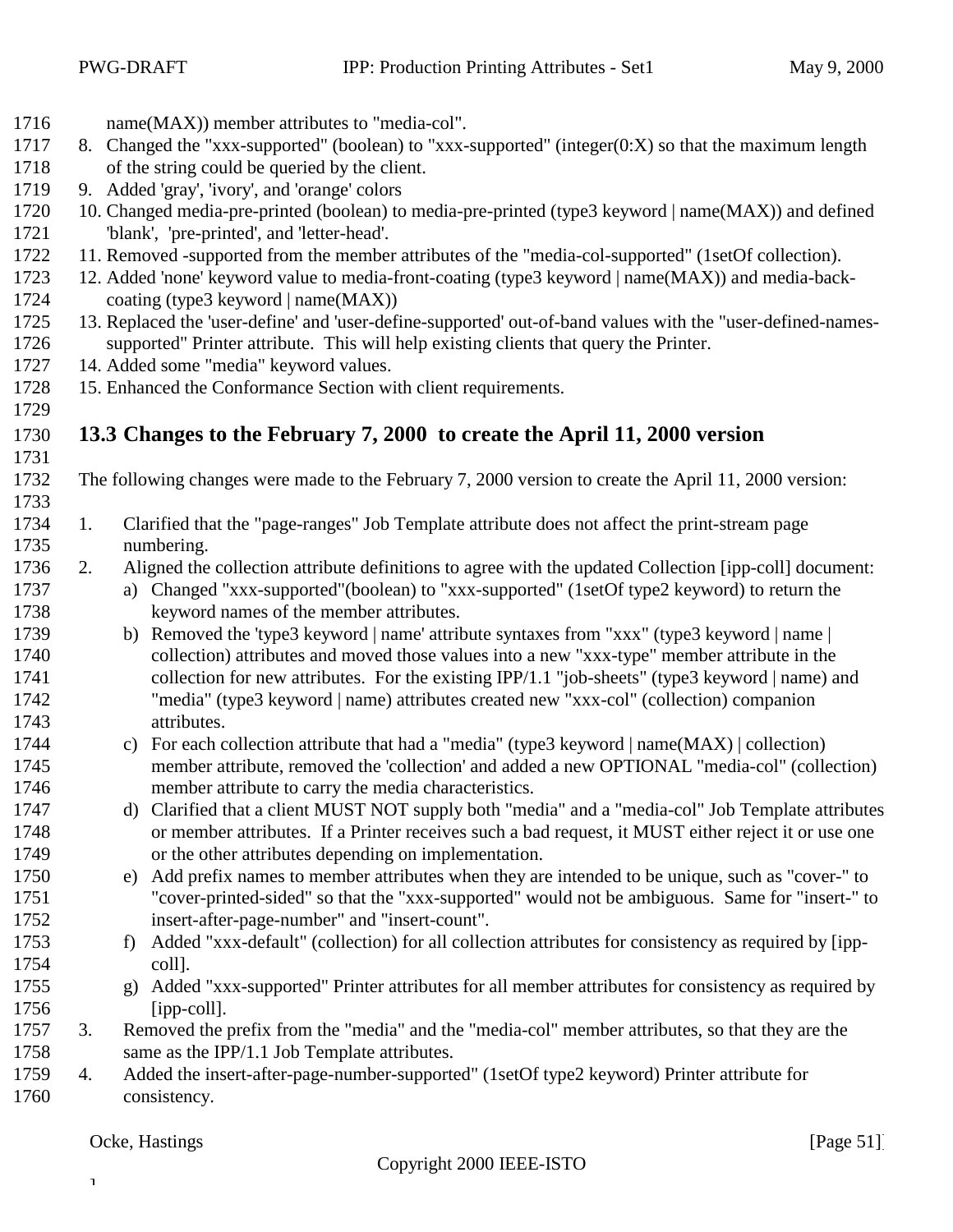- 5. Added that a value of MAX for "insert-after-page-number" inserts a page after the last page in the document no matter how many pages are in the document.
- 6. Changed "insert-sheet" to agree with the Exceptions document [ipp-except], so that if a page number is not the first on a sheet, the insert happens after that sheet, and the page is forced to the next sheet and a warning given using the "job-warnings-count" Job Description attribute and the Job's 'job-warnings-detected' job-state-reasons.
- 7. Add the "insert-count-supported (integer(1:MAX)) Printer attribute for consistency.
- 8. Clarified that the "media" attribute maps a name or keyword to a media instance, but that not all media instances need have an associated media name or keyword. Also that no two media instances can have the same "media" attribute name or keyword.
- 9. Clarified that that the "media-col" collection attribute maps a set of characteristics to a media instance and that all media instances must have a distinct set of characteristics, not counting their names. The "media-description" member attribute can be used as a characteristics to distinguish two otherwise identical media instances.
- 10. Changed the name of the "media-name" member attribute to "media-description" and its attribute 1776 syntax from 'type3 keyword | name(MAX)' to 'text(255)' to make sure that the value is just an arbitrary string with no semantic content, such as a tray name or size.
- 11. Clarified that several media instances can have the same "media-description" member attribute value.
- 12. Specified the tolerance for media size matching of 5 points, same as PostScript.
- 13. Removed the type3 keyword from the "media-size" (collection) member attribute, so as to have only one way to specify size, namely a pair of integers. The client can use these integers to map to a media size name in the locale of the user, similar to keywords.
- 14. Added a rangeOfInteger to the "media-size-supported" (1setOf collection) member attributes and so added a "-supported" suffix to "x-dimension" and "y-dimension" member attributes since they now have different attribute syntaxes to the member attributes of the "media-size" member attribute.
- 15. Added "media-col-ready" (1setOf collection) Job Template Printer attribute to show the characteristics of the ready media.
- 16. Clarified that the IPP/1.1 "media-ready" (1setOf (type3 keyword | name(MAX))) Printer attribute MUST also be supported, and that the values correspond, so that the client can determine the mapping of the media names/keywords to the media characteristics for the ready media at least.
- 17. Deleted "sheet-collate", since it is already defined in the "Job Progress Attributes" document [ipp-prog].
- 18. Added the section on Document and Page Exceptions to indicate the semantics of each Job Template attribute as required by [ipp-except].
- 19. Deleted the definition of the 'none' out-of-band attribute value, since it is defined in the [ipp-coll] document.
- 20. Added the 'user-define' out-of-band attribute value for use as one of the values of the Printer's "xxx- supported" attributes to indicate that a client can supply a name that is not in the Printer's supported list, i.e., can supply custom names.
- 21. Added the 'user-define-supported' out-of-band value so that an implementation can indicate in the "xxx-supported" returned by the Get-Printer-Supported-Values operation whether or not it will allow the administrator to set the 'user-define' out-of-band value in the corresponding Printer's "xxx-supported" attribute.
- 22. Added the 'resources-are-not-supported' value for use with the "job-state-reasons" Job Description attribute to indicate that a user has supplied a custom name.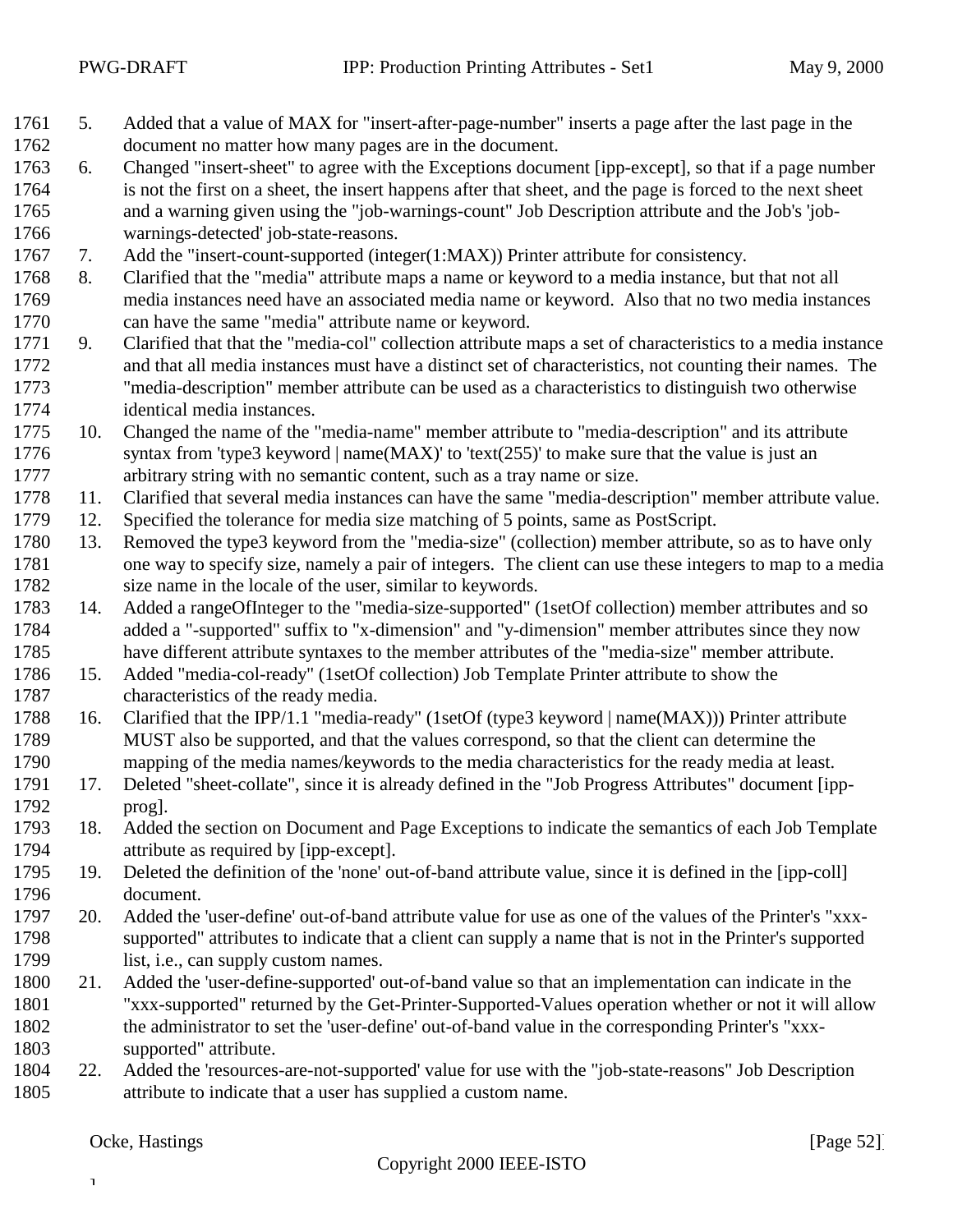$\mathbf T$ 

<span id="page-52-0"></span>

| 1806 | 23. | Clarified that if a Printer supports "job-sheets-col", it MUST also support the IPP/1.1 "job-sheets" Job    |
|------|-----|-------------------------------------------------------------------------------------------------------------|
| 1807 |     | Template attribute.                                                                                         |
| 1808 | 24. | Clarified that if a Printer supports "media-col", it MUST also support the IPP/1.1 "media" Job              |
| 1809 |     | Template attribute.                                                                                         |
| 1810 | 25. | Clarified that if a Printer supports "media-col-ready", it MUST also support the IPP/1.1 "media-            |
| 1811 |     | ready" Printer attribute.                                                                                   |
| 1812 | 26. | Changed the attribute syntax for "job-account-id-supported", "job-message-to-operator-supported",           |
| 1813 |     | "job-recipient-name-supported", and "job-sheet-message-supported" from 'boolean' to 'integer(1:255)'        |
| 1814 |     | to indicate the maximum string length supported, since IPP is often a gateway to another system that        |
| 1815 |     | can't store the string length required for conforming IPP Printers.                                         |
| 1816 | 27. | Added notes about the conversion between English and metric for different types of media.                   |
| 1817 |     |                                                                                                             |
| 1818 |     |                                                                                                             |
| 1819 |     | 13.4 Changes to the January 30, 2000 to create the February 7, 2000 version                                 |
| 1820 |     |                                                                                                             |
| 1821 |     | The following changes were made to the January 30, 2000 version to create the February 7, 2000 version:     |
| 1822 |     |                                                                                                             |
| 1823 | 1.  | Changed the attribute syntax of "cover-front-supported" and "cover-back-supported" from 'collection' to     |
| 1824 |     | 'boolean', since a Printer MUST support all (both) member attributes and any combinations of values.        |
| 1825 |     | 2. Changed the 'sheet' member attribute in each of the following collections to give them distinct names so |
| 1826 |     | that the "xxx-supported" Printer attribute can indicate their respective (potentially different) values:    |
| 1827 |     | "job-accounting-sheets", "job-error-sheets", "job-sheets", and "separator-sheets".                          |
| 1828 |     | 3. Added "media-" to the beginning of each member attribute of the "media" collection, so that ordinary     |
| 1829 |     | "media-xxx-supported" could be used to represent their individual supported values.                         |
| 1830 |     | 4. Removed the 'name(MAX)" choice from the "media-size" member attribute. If the properties of a            |
| 1831 |     | medium are being given, either the keyword name or the exact numerical dimensions known to the              |
| 1832 |     | implementation, not a name made up by the administrator.                                                    |
| 1833 |     | 5. Added "media-size-supported (1setOf collection) which contains the combinations of numerical sizes       |
| 1834 |     | supported (x-dimension and y-dimension) by the Printer. This "xxx-supported" attribute is the only one      |
| 1835 |     | that has a value of '1setOf collection' in order to list the pairs of x and y dimensions supported. The     |
| 1836 |     | attribute syntax of the "x-dimension" and "y-dimension" is a choice of 'integer(0:MAX)' or                  |
| 1837 |     | 'rangeOfInteger(0:MAX)' to cover the case of continuous media and cut sheet printers that can cut the       |
| 1838 |     | medium to any size within the specified range.                                                              |
| 1839 |     | 6. Changed the "media-supported" from containing a collection whose member attributes listed the            |
| 1840 |     | supported values that the client could supply as member attributes to just containing a new out-of-band     |
| 1841 |     | 'any-collection' value that indicates that the implementation allows any combination of member              |
| 1842 |     | attributes that are indicated by the corresponding "xxx-supported" Printer attributes.                      |
| 1843 |     |                                                                                                             |
| 1844 |     | 13.5 Changes to the January 28, 2000 to create the January 30, 2000 version                                 |
| 1845 |     |                                                                                                             |
| 1846 |     | The following changes were made to the January 28, 2000 version to create the January 30, 2000 version:     |
| 1847 |     |                                                                                                             |
| 1848 |     | 1. Ordered the Job Template attributes alphabetically.                                                      |
| 1849 |     | 2. Add 'name(MAX)' to Job Template attributes that had (type3 keyword   collection) to be consistent with   |
|      |     |                                                                                                             |
|      |     |                                                                                                             |
|      |     | Ocke, Hastings<br>[Page $53$ ]]                                                                             |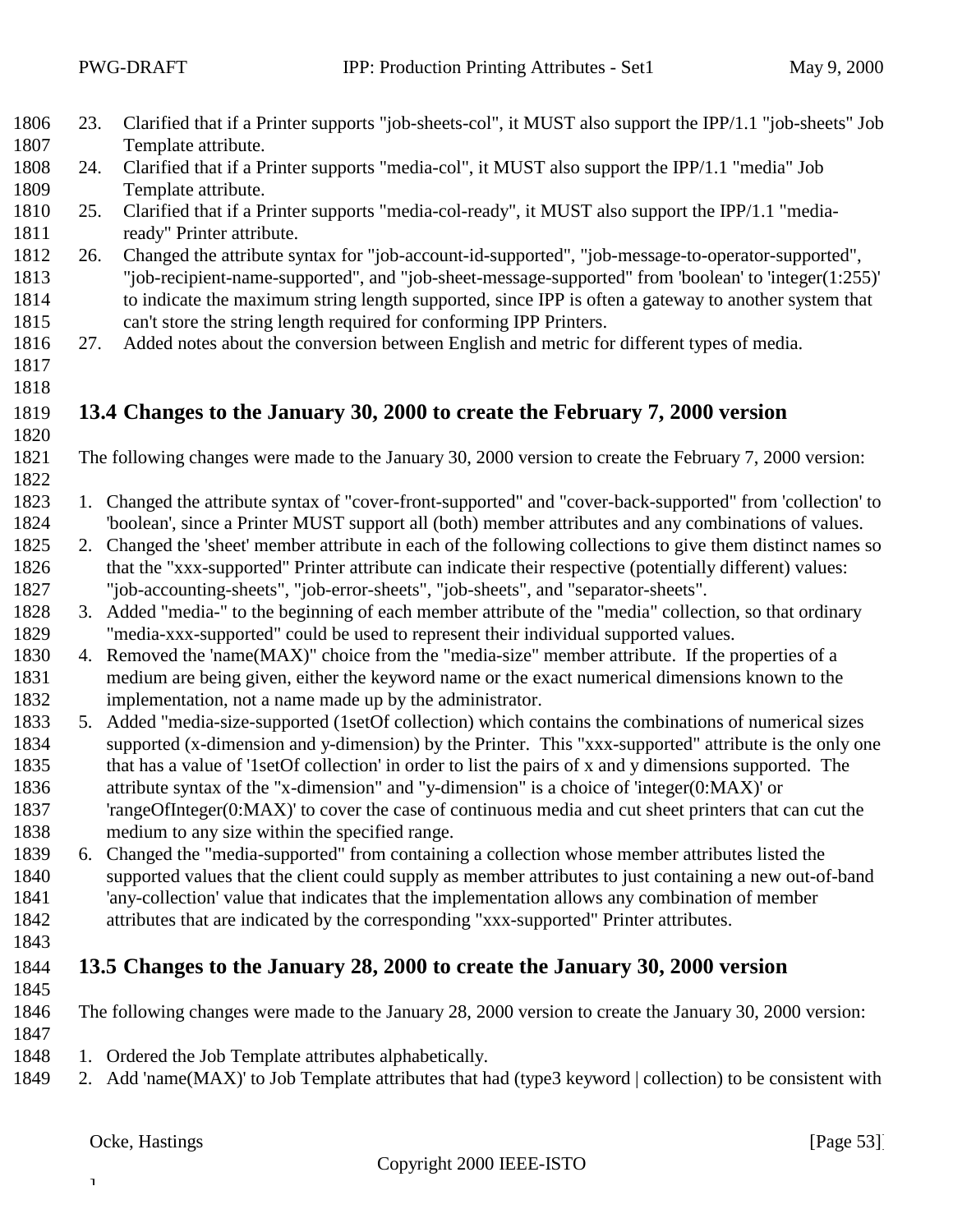<span id="page-53-0"></span>

| 1850 | IPP/1.1 that has (type3 keyword $ name(MAX) $ ). |
|------|--------------------------------------------------|
| 1851 |                                                  |

#### 1852 **13.6 Changes to create the January 28, 2000 version** 1853

- 1854 Initial version.
- 1855
- 1856

### 1857 **14 Appendix B: Possible future additions** 1858

1859 This appendix lists possible future additions.

## 1861 **14.1 Possible future keyword additions for "media" and "media-col" attributes**

- 1862
- 

1860

- 
- 
- 
- 1867

 These are additional standard keyword values which are used by the implementation as a simple method for media selection. When combinations of these values are needed for media selection, it is RECOMMENDED that the attribute "media-col" collection be used to prevent proliferation of complex keywords and names.

| 'plain'        | The plain media as specified by the output       |
|----------------|--------------------------------------------------|
|                | device.                                          |
| 'pre-punched'  | The pre-punched media as specified by the        |
|                | output device.                                   |
| 'transparency' | The transparent media as specified by the output |
|                | device.                                          |
| 'letterhead'   | The pre-printed letterhead media as specified by |
|                | the output device.                               |
| 'heavyweight'  | The heavyweight media as specified by the        |
|                | output device.                                   |
| 'recycled'     | The recycled media as specified by the output    |
|                | device.                                          |
| 'bond'         | The bonded media as specified by the output      |
|                | device.                                          |
| 'labels'       | The labels media as specified by the output      |
|                | device.                                          |
| 'pre-printed'  | The pre-printed media as specified by the output |
|                | device.                                          |
| 'custom1'      | Custom value 1 defined for the site              |
| 'custom2'      | Custom value 2 defined for the site              |
| 'custom3'      | Custom value 3 defined for the site              |
| 'custom4'      | Custom value 4 defined for the site              |
| 'custom5'      | Custom value 5 defined for the site              |
| 'custom6'      | Custom value 6 defined for the site              |
| 'custom7'      | Custom value 7 defined for the site              |

Ocke, Hastings [Page 54]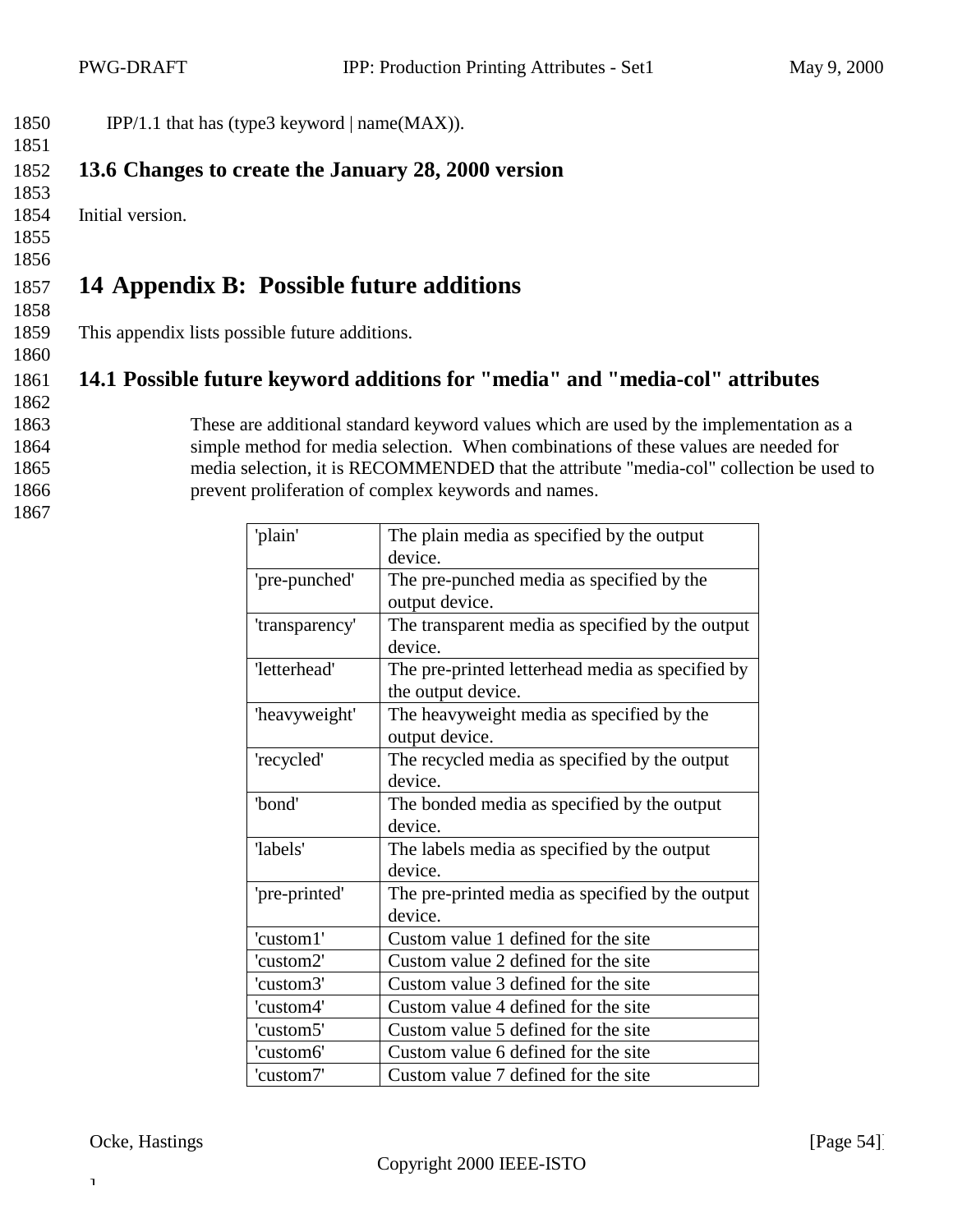- <span id="page-54-0"></span>
- 

#### **14.2 Possible future additions to the "media-col" Job Template attribute**

 Since there would be some redundancy between the above proposed keywords for "media" and "media-col" and other "media-col" member attributes, provide some way to indicate which member attributes subsume which keyword values, depending on which member attributes are supported. Then a Printer can indicate which keyword values map to which member attributes. The following table shows what these redundancies would be:

| "media-description" keyword values | redundant member attributes                      |
|------------------------------------|--------------------------------------------------|
| 'plain', 'bond', 'transparency'    | "media-opacity" - 'opaque', 'transparent' values |
| 'pre-punched'                      | "media-hole-count" - non-zero value              |
| 'plain'                            | "media-pre-printer" - "blank' value              |
| 'letterhead'                       | "media-pre-printed" - 'letterhead' value         |
| 'pre-printed'                      | "media-pre-printed" - 'pre-printed' value        |
| 'heavyweight'                      | "media-weight-metric", "media-weight-english"    |
| 'recycled'                         | "media-recycled" - 'standard' value              |
| 'labels'                           | "media-label-type" - 'standard' value            |

 Should we add a new member attribute, called "media-kind" (type3 keyword | name) with value like: labels, envelope, envelope-plain, envelope-window, continuous-long, continuous-short, multi-layer, and

multi-part-form from the Printer MIB?

#### Should the values: 'bond', 'Index-Bristol-tab-stock', 'cover-stock', 'rank-paper' and 'newsprint' (see "media-weight" member attribute description) be added to this new "media-kind" member attribute?

 

## **15 Appendix C: Description of the IEEE Industry Standards and Technology (ISTO)**

 The IEEE-ISTO is a not-for-profit corporation offering industry groups an innovative and flexible operational forum and support services. The IEEE-ISTO provides a forum not only to develop standards, but also to facilitate activities that support the implementation and acceptance of standards in the marketplace. The organization is affiliated with the IEEE (http://www.ieee.org/) and the IEEE Standards Association (http://standards.ieee.org/).

 For additional information regarding the IEEE-ISTO and its industry programs visit: 

- http://www.ieee-isto.org.
-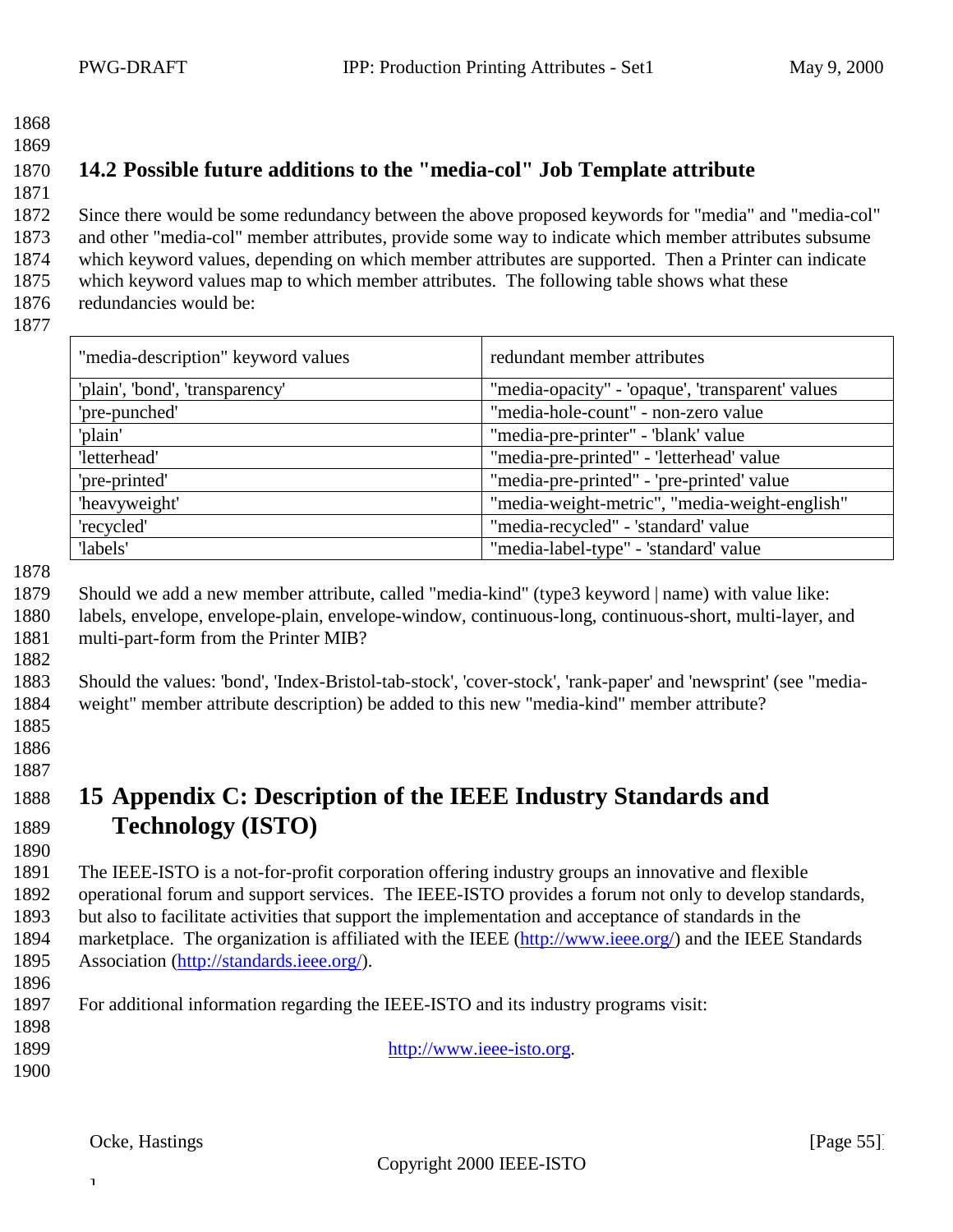## <span id="page-55-0"></span>**16 Appendix D: Description of the IEEE-ISTO PWG**

 The Printer Working Group (or PWG) is a Program of the IEEE Industry Standards and Technology Organization (ISTO) with member organizations including printer manufacturers, print server developers, operating system providers, network operating systems providers, network connectivity vendors, and print management application developers. The group is chartered to make printers and the applications and operating systems supporting them work together better. All references to the PWG in this document implicitly mean "The Printer Working Group, a Program of the IEEE ISTO." In order to meet this objective, the PWG will document the results of their work as open standards that define print related protocols, interfaces, procedures and conventions. Printer manufacturers and vendors of printer related software will benefit from the interoperability provided by voluntary conformance to these standards. 

- In general, a PWG standard is a specification that is stable, well understood, and is technically competent, has multiple, independent and interoperable implementations with substantial operational experience, and enjoys significant public support.
- For additional information regarding the Printer Working Group visit:
- http://www.pwg.org
- **17 Appendix E: IEEE Industry Standards and Technology Organization Copyright Statement**
- 

 

Copyright (C) 2000, IEEE Industry Standards and Technology Organization. All rights reserved.

 This document may be copied and furnished to others, and derivative works that comment on, or otherwise explain it or assist in its implementation may be prepared, copied, published and distributed, in whole or in part, without restriction of any kind, provided that the above copyright notice, this paragraph and the title of the Document as referenced below are included on all such copies and derivative works. However, this document itself may not be modified in any way, such as by removing the copyright notice or references to the IEEE-ISTO and the Printer Working Group, a program of the IEEE-ISTO.

- Title: Internet Printing Protocol: Production Printing Attributes Set1
- The IEEE-ISTO and the Printer Working Group DISCLAIM ANY AND ALL WARRANTIES, WHETHER EXPRESS OR IMPLIED INCLUDING (WITHOUT LIMITATION) ANY IMPLIED WARRANTIES OF MERCHANTABILITY OR FITNESS FOR A PARTICULAR PURPOSE.
- 

- The Printer Working Group, a program of the IEEE-ISTO, reserves the right to make changes to the document without further notice. The document may be updated, replaced or made obsolete by other
- 
- documents at any time.

 $\mathbf{I}$